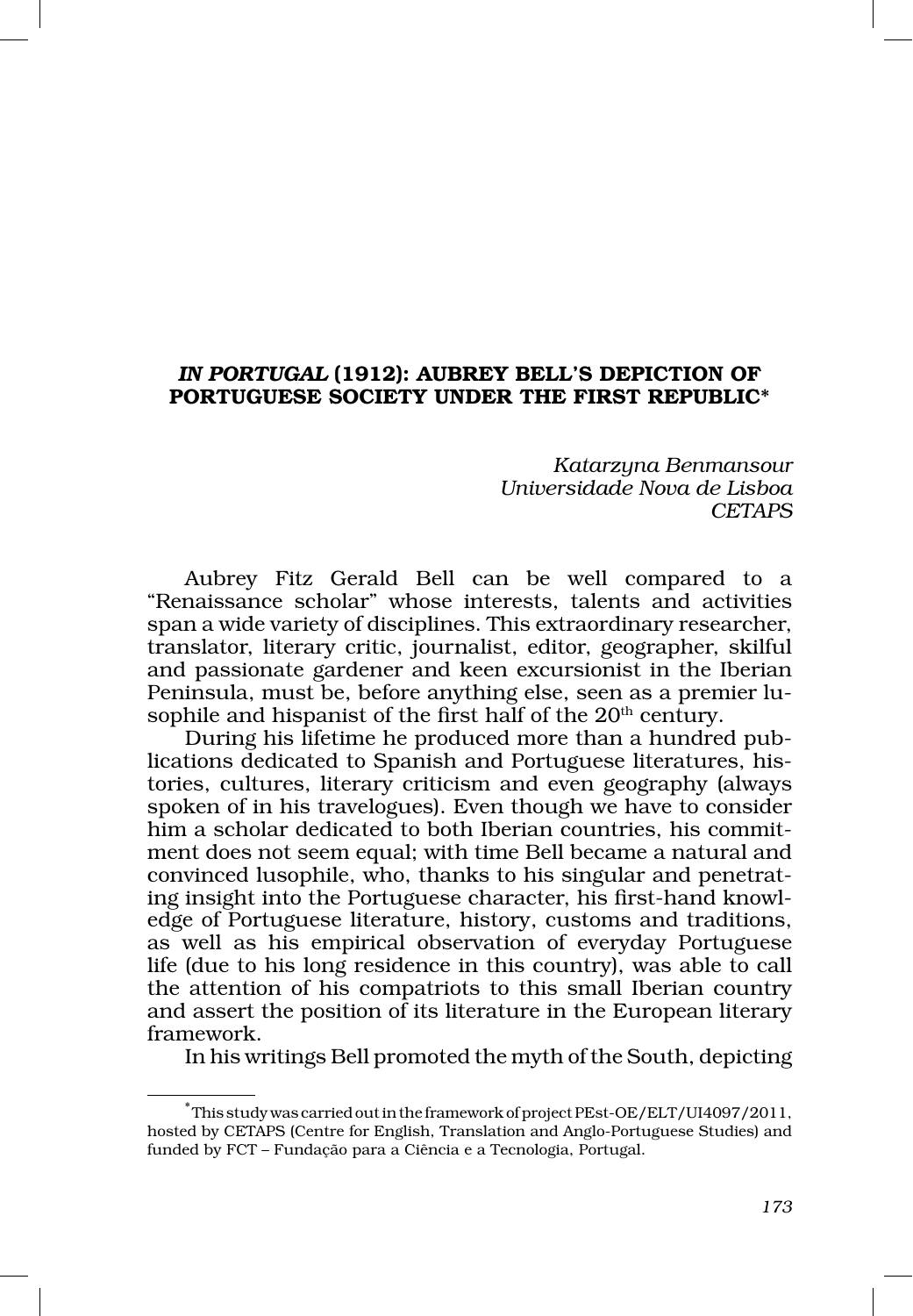both Spain and Portugal as two remnants of a precapitalist era, with underdeveloped societies, old traditions, antiquated cultures and ways of life. He saw civilization and industry as a threat to human liberty, ancient customs, old‑standing tradi‑ tions, as well as to the integrity of each nation. Bell would go against the tide of history, back to the times in which travellers used to go on foot through a desolate country like vagabonds. It is true to say, though, that by defending that reality, the lusophile, beguiled with fantasies and illusions about real life around him, would justify socio‑economic backwardness, illiteracy and poverty (Read 180).

Bell and Prestage were the first scholars in the  $20<sup>th</sup>$  century to have largely contributed to the promotion of Iberian literatures, treated till then by many as subsidiary and secondary. Bell was a foreigner, an outsider, who would always advocate in favour of Iberian literature; according to César Domínguez, Aubrey Fitz Gerald Bell could not "help seeing space and those who inhabit it through literature" (Aseguinolaza 63). This opinion is confirmed by numerous citations from Iberian Literature provided by Bell in all of the chapters of two of his travelogues (*In Portugal* and *Spanish Galicia*). In the opinion of Malcolm Kevin Read, Aubrey Bell belongs to those early hispanists, "mystics who worshipped before the monuments of the past, the most notable of which is Literature" (179).

For the author the notion of space, distance and geography was crucial to his understanding of Iberian peoples and their literatures. Spanish literature is, in Bell's view, just like the country's territory, vast, for it embraces many peoples, re‑ gions, dialects and themes. Although, he admits, some Spanish writers and poets would imitate great Italian and French masters, "in its many masterpieces it has a flavour of the soil, a local colouring that it is all its own" (Bell, *The Magic of Spain* 142). Portuguese literature, on the other hand, unlike its small territory, is extensive, rich and complete. Aubrey Bell asserts, "Portuguese literature is the greatest that a small country has produced, except for Ancient Greece" (my translation) (Bell, *Alguns Aspectos da Lit. Port.* 23).

Some of Bell's publications and opinions prove to be valid and still wield some influence in the field of literature, liter– ary criticism and translation. For Antônio Figueiredo, his work on Luis de León and the Spanish Renaissance is indispensable (10). The same book, in the opinion of Dopico Black, "remains the authoritative biography on Fray Luis," (51) and *Portuguese*  Literature is, according to Dilevko, Dali and Garbutt, "still considered a classic of the field and ... is highly recommended for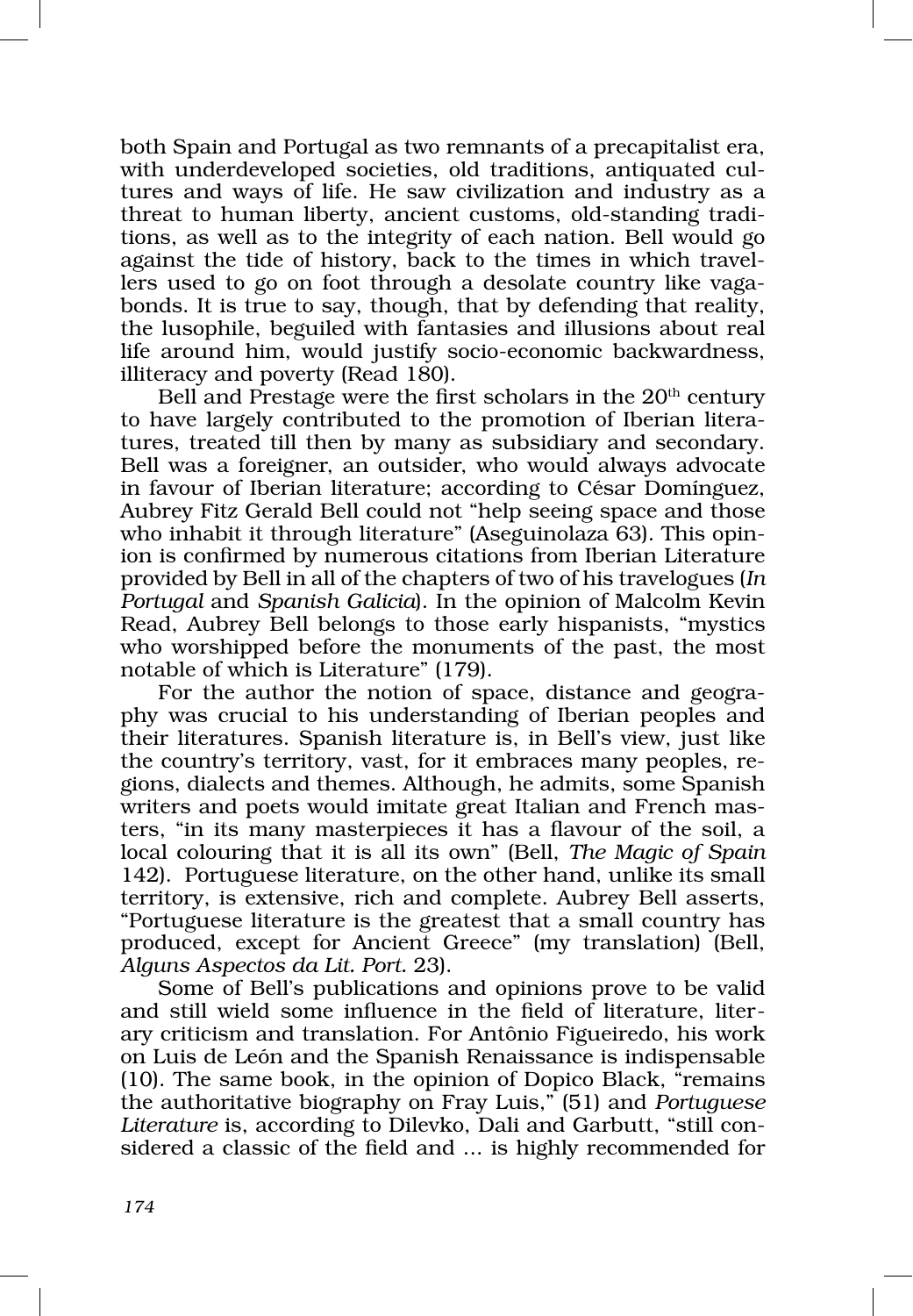its erudite analysis of literary movements and writers from the period 1185‑910" (272). Moreover, several translations by Aubrey Bell continued in use for many years and were largely appreciated, $<sup>1</sup>$  mostly for their precision and accuracy (for he</sup> would always avoid omissions) (Odber de Baubeta 65).

We learn from Bell that Portugal and Spain, although incomparable in terms of territory, are both regionally diverse, and marked by socio-cultural, linguistic and historical differentiations. Bell captures similarities and differences that exist between the two nations and between specific Iberian regions; differences that are relevant for the comprehension of particular features that define the identity of the Iberian peoples. He looks carefully at the characteristics and behaviours of the Portuguese, Castilians, Galicians, Basques, Catalans and the Valencians, capturing traits that are shared by the members of Iberian cultures and that delineate unique, individual qualities of each group.

In *Spanish Galicia* Bell traces back the origin of the Portuguese nation and illustrates the common roots of Galician, Portuguese and Spanish literature. In various writings dedicated to Portuguese and Galician poetry Bell attempts to define and picture the meaning of the word *saudade*2 that describes the character of these two populations. Bell actually challenged himself several times to translate this word and explain its meaning to the English reader. According to him, *saudade* may possibly have an Arabic origin, deriving from the word "saudaui" (Wheeler 248), however, "para *saudade*," says Bell, "se buscão em vão equivalentes em outras linguas" ("A Palavra 'Saudade' em Gallego" 18).

Bell also examines and compares such questions as the presence of the Church in the life of Iberian peoples, their devotedness or anticlericalism, the political situation, climate, customs and languages that are, in many aspects, remarkably similar in Portugal and Spain, yet some analogies are fanciful and merely superficial, what the author carefully tended to prove along his career path.

<sup>1</sup> Bell's translation of *The Relic* enjoyed a well‑deserved popularity till 1994, when another translation of the book appeared. In the opinion of Richard Sullivan, a reviewer of *The New York Times Book Review*, Bell's translation is "so lively and graceful that it almost suggests that the work had been originally composed in this racy English prose."

<sup>2</sup> V. *In Portugal,* 1912: 7‑9, 40; *Studies in Portuguese Literature*, 1914: x, 21, 50, 103, 147, 148, 173, 189, 233, 238; "A Palavra 'Saudade' em Gallego." *A Águia* 49, 1916: 18‑20; *Portugal of the Portuguese*, 1917: 5, 10, 48, 94, 140, 262; *Portuguese Literature*, 1922: 103, 132‑155, 185, 234, 303, 312, 327, 331, 333, 334, 335, 343, 354; *Spanish Galicia*, 1922: 27, 86, 193.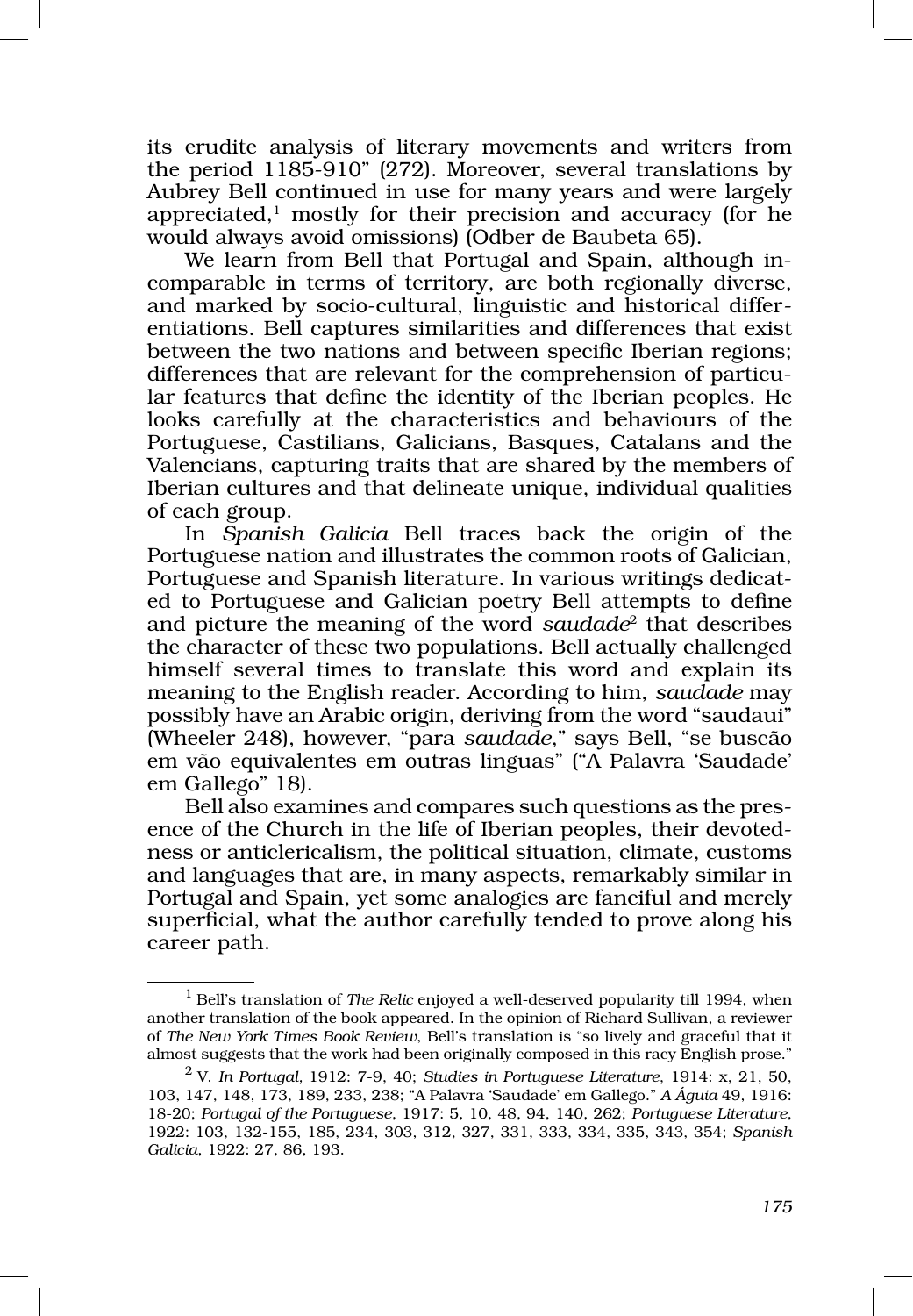In *Portugal of the Portuguese* the author reviews the history of Portugal that was continuously disturbed by the uncertainty of the mutual relations between the two nations. Indeed, Aubrey Bell was able to detect and interpret the signs of that particular, bilateral dislike and animosity between the Iberian countries. He observes: "…the Castilian tends to despise the Portuguese, and the Portuguese returns this dislike in flowing measure" (Bell, *In Portugal* 4). This troubled relationship merited, according to Aubrey Bell, a separate chapter of *In Portugal*, which he dedicat‑ ed to a small piece of land between Elvas and Badajoz, entitled "Where Lusitania and her sister meet."<sup>3</sup> In his belief, that territory is, paradoxically, most typically Portuguese and represents a clear contrast with the near city of Badajoz and people who inhabit it. He comments: "in no part of Portugal shall one find dresses and faces more characteristically Portuguese than here at Elvas within sight of Badajoz and Spain, nowhere is the fundamentally different temper of the two peoples more apparent" (Bell, *In Portugal* 198‑199).

At times Bell gives but a tenuous hint of kinship and affinity that he felt more for Portugal than for Spain; about the work of artisans, he says: "indeed, while the Spanish make things for show rather than for use, and the French for a little of both, the Portuguese agrees with the English making them with a regard for comfort and a sublime unconcern for the look of them" (Bell, *Portugal of the Portuguese* 21). This fondness also extends to the Portuguese people, whose calmness and patience is boundless. That small border town (Elvas) and the people there made him feel comfortable and relaxed; he reveals: "the general impression is of quietness and good humour, a quietness of voice and word that is not to be found in Spain" (Bell, *In Portugal* 198). However, it must be also ad‑ mitted that Bell clearly identified with the Spanish rebellious spirit too, being himself a self‑exile from his homeland and an exile from society (Read 21). What is more, his dedication to Hispanism made him an acknowledged scholar in the area and, in the opinion of many, one of the leading exponents of the discipline of Hispanic Studies.

Aubrey Bell felt himself well fitted into the societies that were backward and old-fashioned. Rejecting the present and the modern, he would align himself with the past and the archaic. Malcolm Kevin Read concludes that Bell's "journey to the South becomes," in reality, "a journey into the past" (24). Indeed,

 $^3$  "Where Lusitania and her sister meet" is the first line of the  $32<sup>nd</sup>$  stanza of Canto the First of Lord Byron's *Childe Harold's Pilgrimage*.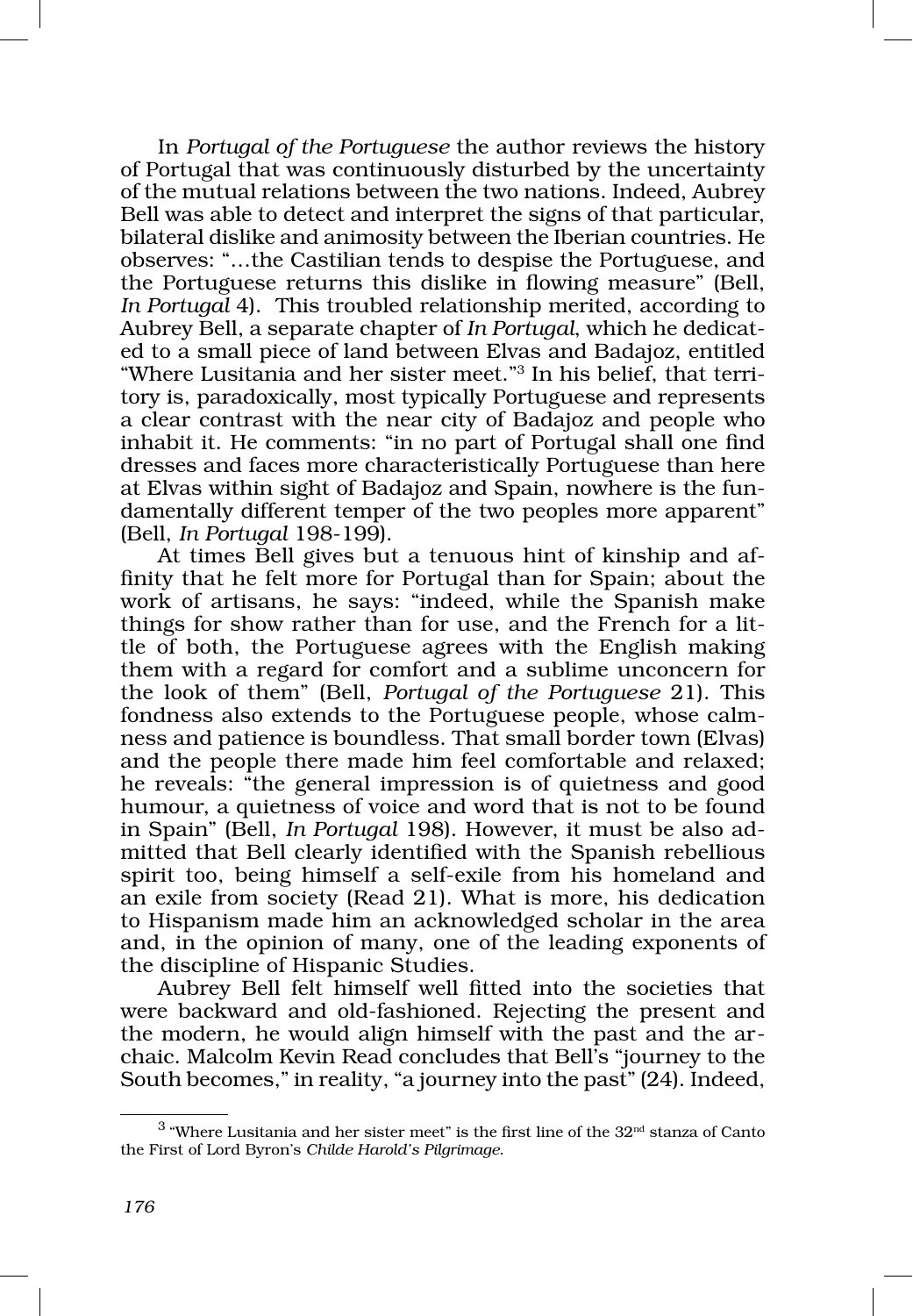Aubrey Bell's publications convey a strong air of nostalgia about the past, as well as a deep concern about the present and the future of these two countries; the author sought to capture and preserve the virtues of the traditional Spain and Portugal, he saw vanishing before his eyes.

# Aubrey Bell and Portugal: from the Republic to the *Estado Novo* (New State)

Aubrey Bell's "adventure" with Portugal started in 1911, more or less one year after the Republic had been established. Nonetheless, the author must have already had some vague sense of the political life under the First Spanish Republic (1873‑1874) from literature, thus his first impressions and ide‑ as of the newborn Portuguese Republic were highly unfavourable. He never recanted any of his views, on the contrary, with time his opinions became even more negative and his critic more acute. The lusophile's hostility and resentment against the Republic and its politicians resulted in his few months' imprisonment in 1912.

The reason and the moment for Bell's arrest were clearly justifiable: after the Republic was founded (5 October 1910), the ri‑ ghtists and conservatives had to turn to conspiracy and go under‑ ground. Yet the apparent calmness did not lull the Republicans into a false sense of security, they remained on alert in case of disturbances or a counterrevolution. Bell, though, understood that political behaviour and the measures of precaution as excessive and unfounded. He expresses his criticism in *Portugal of the Portuguese* in the following way: "the chief evil in Portugal has been the imagination of evil, the fear of disease doing much to encourage or aggravate the disease" (220).

There were various causes of the fall of the Monarchy in Portugal, and many of them date back to the 19<sup>th</sup> century. To begin with, some historians connect the fall of the Monarchy with the departure of the King and the Royal family to Brazil upon the Napoleonic invasion in 1808. Due to an unstable political situation in the homeland, their return to Portuguese soil was delayed till 1822. This attitude, however, was looked upon with widespread distrust and, gradually, the institution of the Monarchy started to be considered as dispensable, seeing that the Monarch ceased to represent the nation's will. The concept of popular sovereignty and the principles of universal suffrage started increasingly to come to the fore.

British involvement in the Peninsular War was viewed with deep scepticism and mistrust by the Portuguese, as the Royal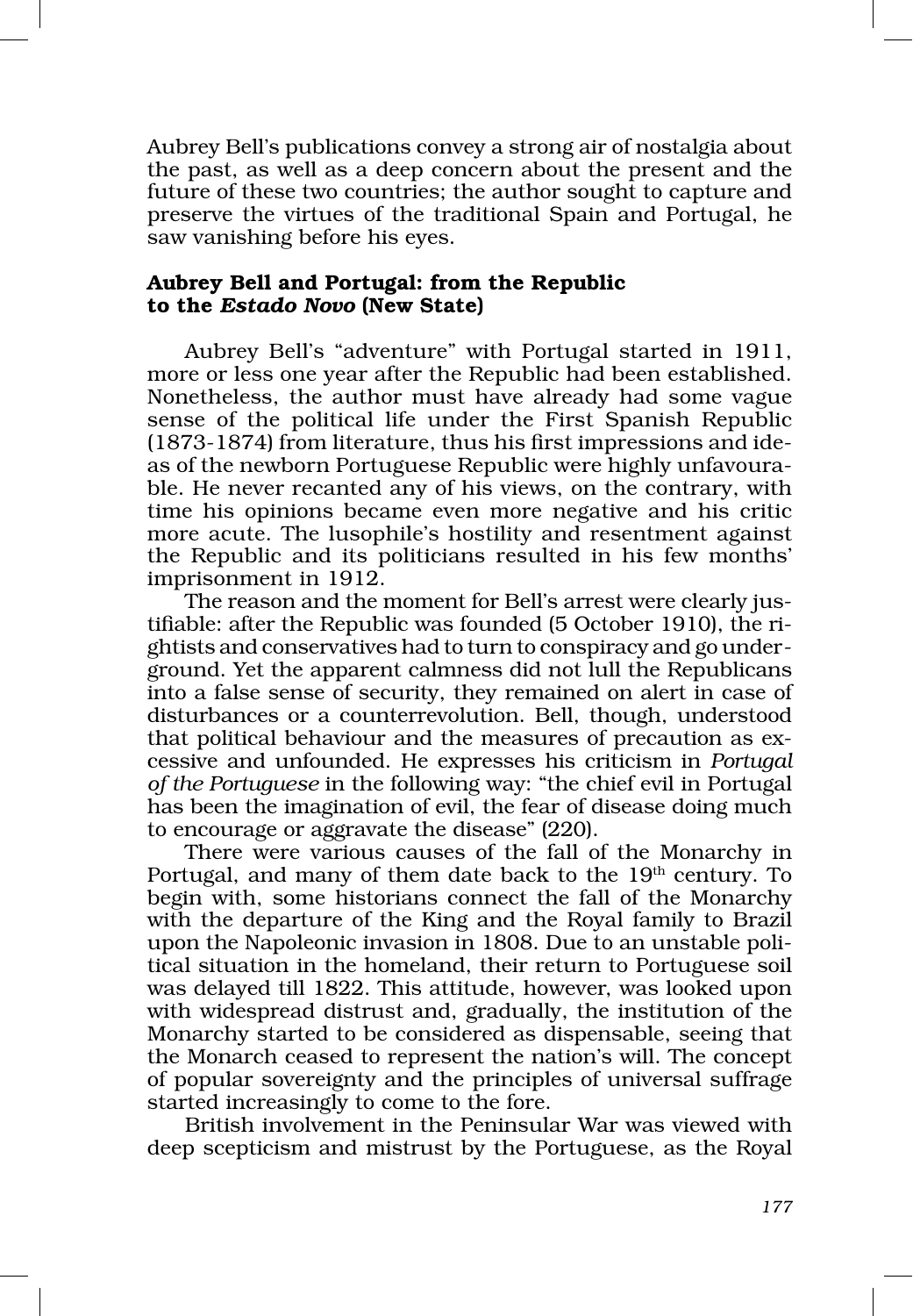family, in their flight to Brazil in 1808, travelled under British naval protection (and, most importantly, after they had been convinced by British diplomacy to flee from the Old Continent). However, it was the British Ultimatum of 1890 that gave raise to strong anti‑British sentiments in Portugal (in the country's capital a mob stormed the British consulate and in Oporto the *Liga Patriótica do Norte* railed at the British citizens residing in this country) (Müller 197). The British Ultimatum put an end to Portuguese imperial ambitions and subjected Portugal to a painful, international humiliation, following a withdrawal of Portuguese military forces from the area between Angola and Mozambique, known as the "Pink Map." To many in the country, yielding to such an embarrassing demand from the British signified the weakness of the Portuguese Crown.

An essential element of the change in the panorama of nineteenth-century Portugal was an emergence of the proletariat demanding social justice and economic equality. The steady growth and agglomeration of the city of Lisbon was reflected by a rapidly increasing number of newcomers who, illiterate and deprived of the right to vote, started to form a new social and political power. This new power (the Partido Socialista, since 1875, the Partido Republicano, since 1876, and the Union forces) started to effectively influence the political life by questioning the old social order and the rotativist methods of election.

Another group that can be identified as a key one in the political agenda of the time was the Carbonária. Aubrey Fitz Gerald Bell dedicates three paragraphs of the chapter "Politics and the Press" in *Portugal of the Portuguese* (Bell 180‑182) to describe this group and its status in the political realm. "These devoted defenders of the Republic," (Bell 180) as he calls them, were made up of the plebs of the capital, as well as of students, urban bureaucracy (clerks, legal officers, etc.) and sergeants. It was this group that was directly involved in the assassination of King Carlos I of Portugal and Prince Luís Filipe, Duke of Braganza, his heir to the throne, in 1908. Not disbanded after the Revolution, the "White Ants," as they were sometimes refer‑ red to, contributed largely to the political instability in the first years of the Republic, often resorting to terrorist methods of operation.

The international economic crisis (1890‑1891) had a huge impact on the Portuguese economy, which, after several years of increasing inflation rates and decline, suffered bankruptcy in 1891. The monetary crisis significantly influenced Portuguese financial policy, causing many public investments to be postponed, curtailed or cancelled. Nonetheless, the Ministério das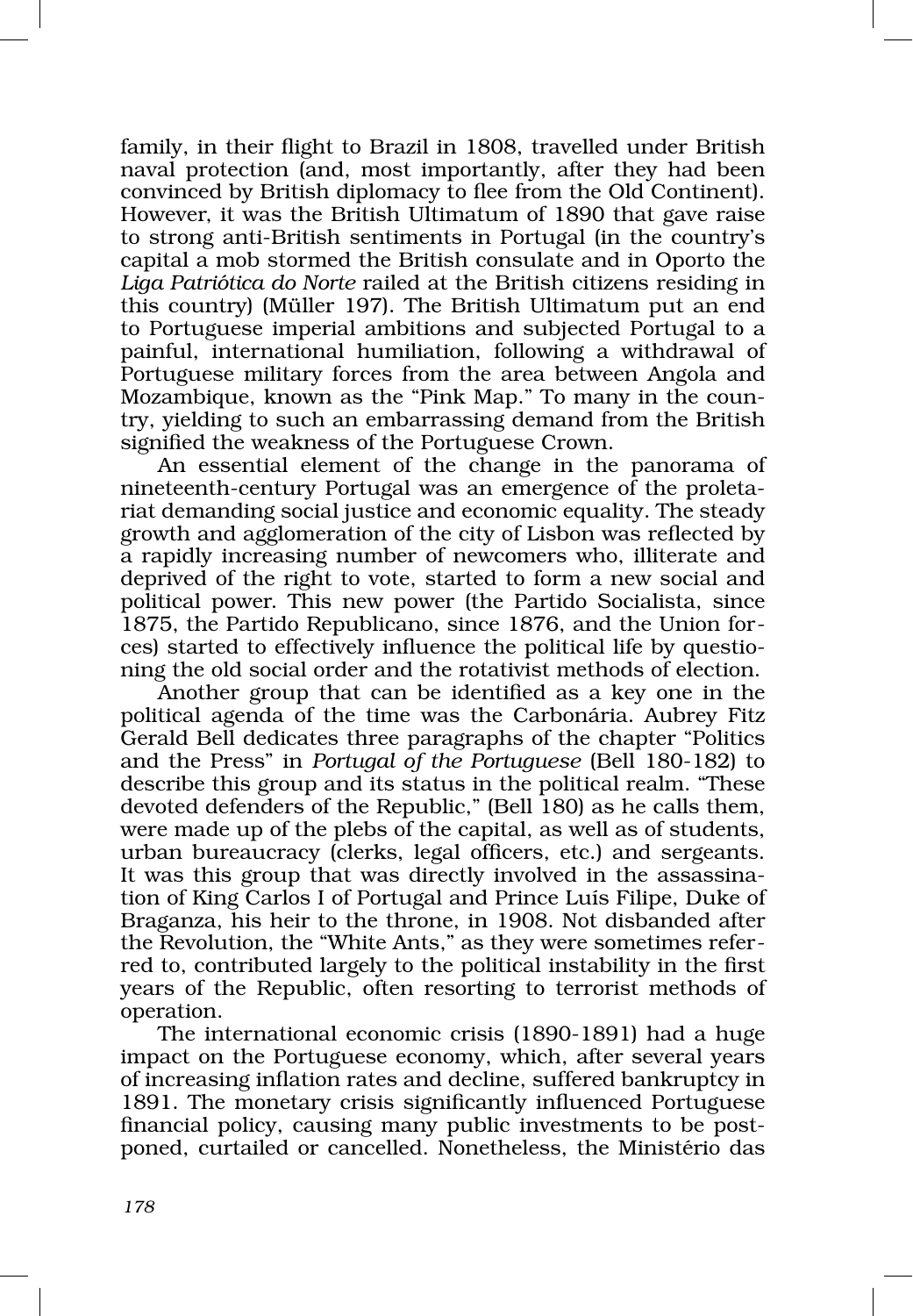Obras Públicas, Comércio e Indústria (created in 1852) launched a development programme meant to introduce into Portugal the latest technological developments, such as the telegraph, the telephone and the railroad. It is important to observe that, despite major economic difficulties, Portugal was the sixth country in the world to have a public telephone system.

All in all, the last twenty years of the Monarchy were marked by oligarchization, corruption, caciquism and ungovernability, due to the system of rotativism, with two parties always alternating in power: the Partido Progressista and the Partido Regenerador, in both regional and national elections. This practice thoroughly discredited the institution of the Monarchy in the eyes of the Portuguese, for the King played an essential and authoritarian role in that procedure. The Portuguese people began to feel that they ceased to be politically represented, as the rotativist system privileged rural, financial or colonial elites. Even though the situation changed slightly for a short period of time when João Franco formed the third party, the Partido Regenerador Liberal, which purported to dissociate itself from the "political mistakes and vices of the traditional parties," (Fava 23) the revolution seemed inevitable, as it first and foremost meant a class struggle, suffrage and a fight for the right to education. Before anything else, people considered the old system inadequate for the modern times; secondly, the King's position in the scheme of João Franco's dictatorship got him even more political adversaries, following a successful propaganda from the opposition against Royal politics that had been *de facto* in‑ volved in the adoption of repressive measures by João Franco.

Even though the majority of the Portuguese blamed their King for all the illegalities of the regime and for all the troubles the empire was facing, *i.e.* corruption, decadence, the policy of rotativism, and the loss of the Southern African regions (the so-‑called "Pink Map"), King Carlos I of Portugal was, in the opin‑ ion of Wheeler and Opello, "a talented diplomat who managed to repair the damaged Anglo-Portuguese Alliance and to promote other foreign policy initiatives" (71). Besides, he possessed many outstanding qualities, acted as a patron of the arts and a protector of artists, and thought of himself as an amateur scientist. In the last years of his reign the King felt himself betrayed and abandoned, as the privileged classes, although committed to defending the *status quo*, seemed to fail to prevent the over‑ throw of the Monarchy. King Carlos would bitterly describe his country as "a monarchy without monarchists" (Bell, *Portugal of the Portuguese* 132). In Tom Gallagher's view, the elites and the privileged classes: "had concluded that the monarchy was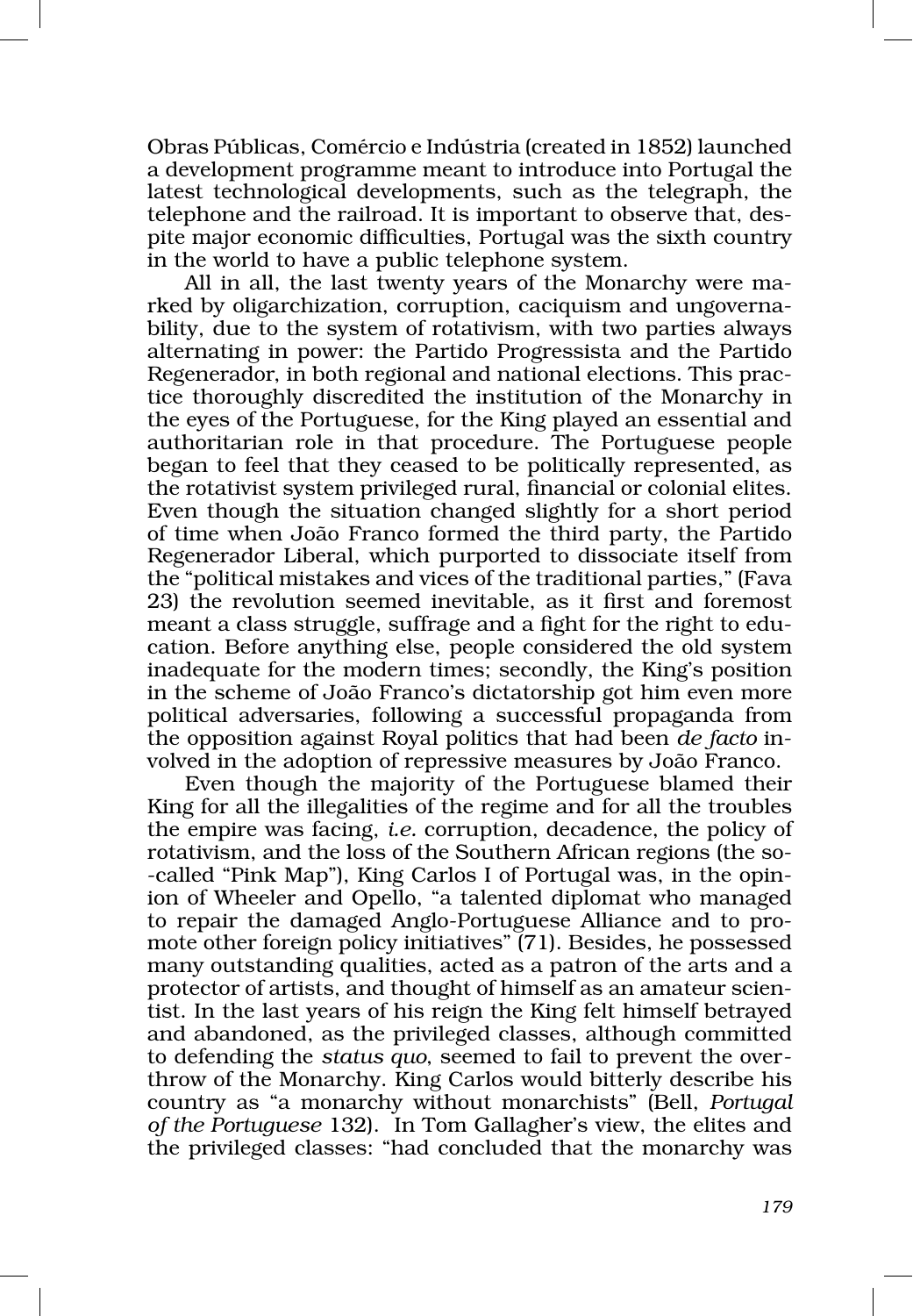simply not worth preserving, since it was signally failing to provide stability" (21). Once again, the outbreak of the revolution seemed only a question of time. In 1891, the year of an attempted Republican revolution in Oporto (January 31, 1891), José Falcão wrote: "Só há um remédio e este remédio há‑de vir da Revolução. Ou a Revolução é feita pelo Rei ou é feita pelo povo" (*apud* Torres 19).4

The idea of the revolution brought together the republican mob of Lisbon, urban communities of the big cities (the petty bourgeoisie elite and militaries) and the elite of the Partido Republicano Português. Years after the party's foundation, the PRP changed its line from "moderate" to "revolutionary," heeding and appealing to masses *via* democratic and nationalistic slogans. Before the Revolution the Republican movement of 5 October 1910 would attract various social groups and individuals (free‑thinkers, feminists, anti‑clericalists, socialists, liberals, and others), as well as different organizations either loosely or tightly connected with the party; the degree of their connection contributed substantially to the destabilization of the political situation under the First Republic.

# Bell's testimony of historical events resulting from the Revolution of 1910

According to Aubrey Bell, the faith pinned on the new governmental system and the new regime soon degenerated into disappointment and disillusionment of both national and international spectators. Problems, says the author, started already when it came to the formation of the government, and afterwards when Parliament tried to create electoral laws and resolve the question of the Church. The shape of the new Constitution also provoked lengthy discussions and negotiations between the Republicans. Disagreements and misunderstandings among members of the Republican Party would intensify with the passing of time; indeed, their differences would reflect the gulf between the Republicans and the society they meant to represent.

Shortly after the Revolution, testifies Bell: "...all the offices of Royalist newspapers were attacked and wrecked, both at Lisbon and in the provinces. At Coimbra and elsewhere the Royalist and the Catholic Clubs were assaulted and plundered" (Bell, *Portugal of the Portuguese* 200). Besides the terror infu‑ sed by the Carbonária, the country was racked by strikes and

 $4$  Our translation: there is only one remedy, and this remedy must come from the revolution. Either revolution made by the king or the revolution made by the people.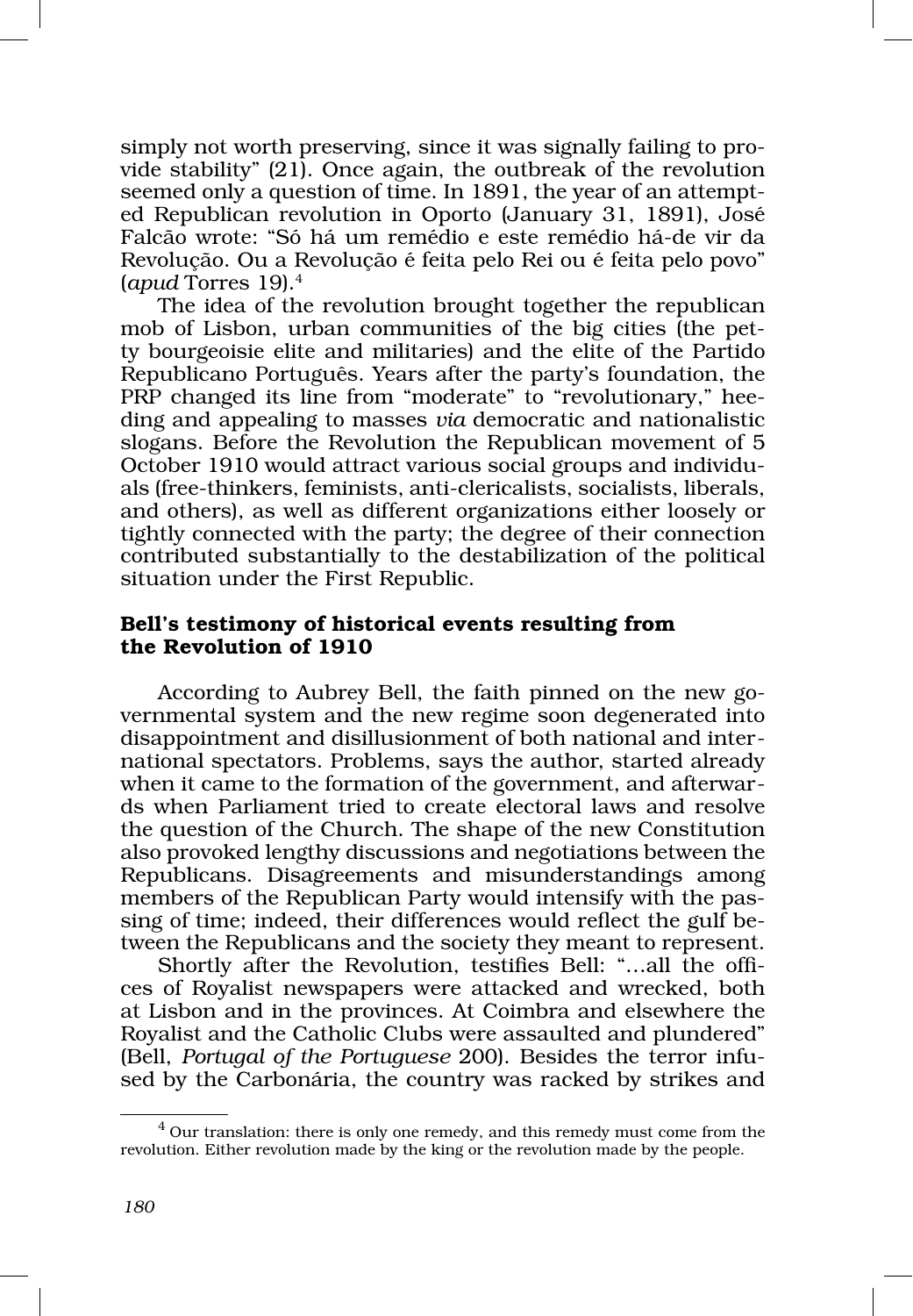street violence. The initial promises of peace and reconciliation, informs Bell, were hollow, for the government did not hesitate to adopt measures of open hostility towards Royalists and Catholics. Moreover, already in 1912, after the general strike in Lisbon and the region of Alentejo, the Government declared martial law, followed by the arrest of over a thousand trade unionists and workmen.

After the disastrous defeat, suffered by the Royalists in the 5 October Revolution, the Monarchists, the Royalists and the conservatives joined their forces several times more to oppose the new regime. The first Royalist insurrection broke out in the north of Portugal already in 1911, however, it failed to produce an intended effect, as spies from the Carbonária had been infiltrating the entire country and reporting on everything that was unusual and hostile to the new political order. Another insurrection, from 1912, had also an unfortunate outcome. In that insurrection captain João de Almeida was taken prisoner and then denied his rights to be treated as an officer.

According to the author, the harsh reality of the new regime resembled in many aspects that of the last years of the Monarchy; Bell affirms that the Republican politicians would continually repeat the mistakes of the previous decades by putting the good of their parties<sup>5</sup> over the good of the country. It seems that the new regime could not establish itself without resorting to violence, intimidation, terror or disturbance; these were the Democrats, informs the lusophile, who would incite hatred for the Royalist in society, ignoring the appeals for civic and political dialogue coming from moderate Republicans.

What is more, the new government failed to take the sufficient measures to restore the country's economy to equilibrium after bankruptcy. From *Portugal of the Portuguese* we learn that the finances of the country were in a highly deplorable condition. To prove his point, Aubrey Bell goes on to quote *O Século*, a Portuguese daily newspaper, on the subject: "The politicians of the Republic are personally as honest as may be, but as ad‑ ministrators of the public finances they rank with what was bad in the administration under the Monarchy" (Bell, *Portugal of the Portuguese* 205).

The endemic governmental instability, along with protracted, large‑scale social conflicts, would lead repeatedly to new

 $5$  In the meantime the PRP split into a number of small parties that would remain under the direction of the PRP. The new formations that emerged were: the Evolutionist Party, the Unionist Party and the Democrat Party.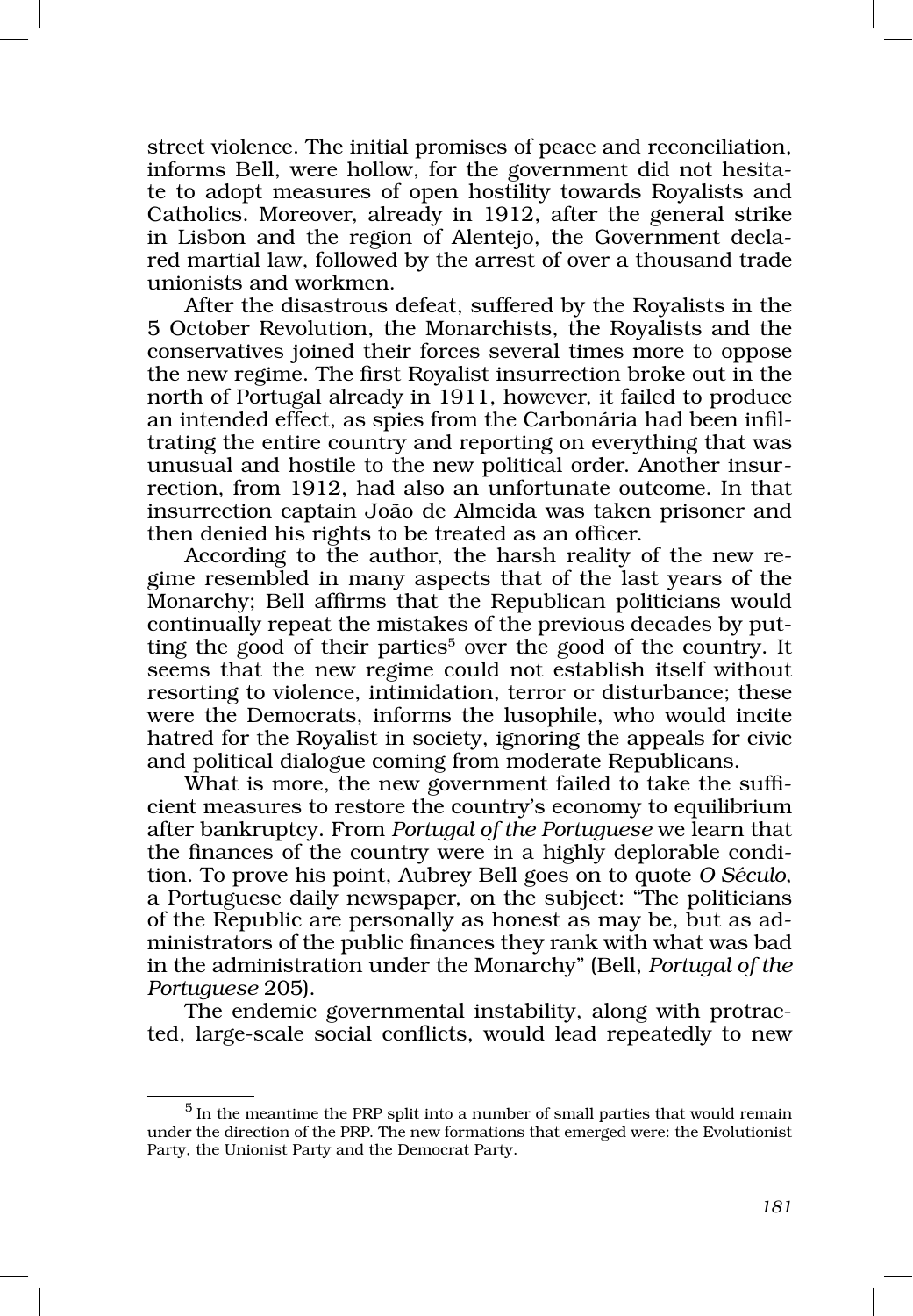$e$ lections, $6$  producing a situation that would bring about even more political chaos, economic disruption and anarchy. Another question that bothered the author was an alliance forged between the daily newspaper *O Mundo*, the Carbonária and the Democrats, for he considered this "trinity" to be most "disastrous to the Republic" (Bell, *Portugal of the Portuguese* 206).

Aubrey Fitz Gerald Bell attacks the Democrats for their undemocratic behaviour, in his opinion, highly prejudicial to the country: "It is the creed of the Democrats that outside the Republic there are no Portuguese, and outside the Democrat party there are no Republicans. Those who do not belong to the Democrat party can, therefore, scarcely be good Republicans" (Bell, *Portugal of the Portuguese* 206).

Another affair that wrecked the country's peace and civil relations was the mass persecution of the Royalists who were being harassed and punished in various ways: some were caught and beaten on the streets, others were unlawfully imprisoned or deported to far‑off places in the colonies, relates Aubrey Bell. The question of framing the Royalists for crimes, riots and bloody disorders, evoking a wave of widespread arrests of the political opponents, is central to the author's critique of the Republic. What was peculiar in those mass imprisonments, acknowledges Bell, was the very fact that the police were not overtly involved in the plot of the operations. Although they were cooperative, the police were deliberately misinformed about many details, for the government placed in charge of this undertaking the "White Ants" and Carbonários.

Intra‑party disagreements, conflicts and divisions reached deadlock in the end of 1913 when the two Chambers got politically distant: while the majority in the Chamber of Deputies supported the Democrat Afonso Costa, the Senate was anti-‑Democrat. The clash between the two delayed the passing of the Budget. To make matters worse, adds the author, the prevailing conditions in the country were nothing short of disastrous, *e.g*. more and more prisoners (many of them Republicans) would arrive to the already overcrowded prisons, making the facilities increasingly stretched to cater for such big numbers. The Amnesty Bill for political prisoners was passed only in February 1914, when a new government of Bernardino Machado got ins– talled to substitute the dismissal government of Costa. The new government also did not stay long in power, and soon got suc‑ ceeded by the one of Victor Hugo de Azevedo. This inefficient

 $6$  In the course of 1912 the country saw five different governments.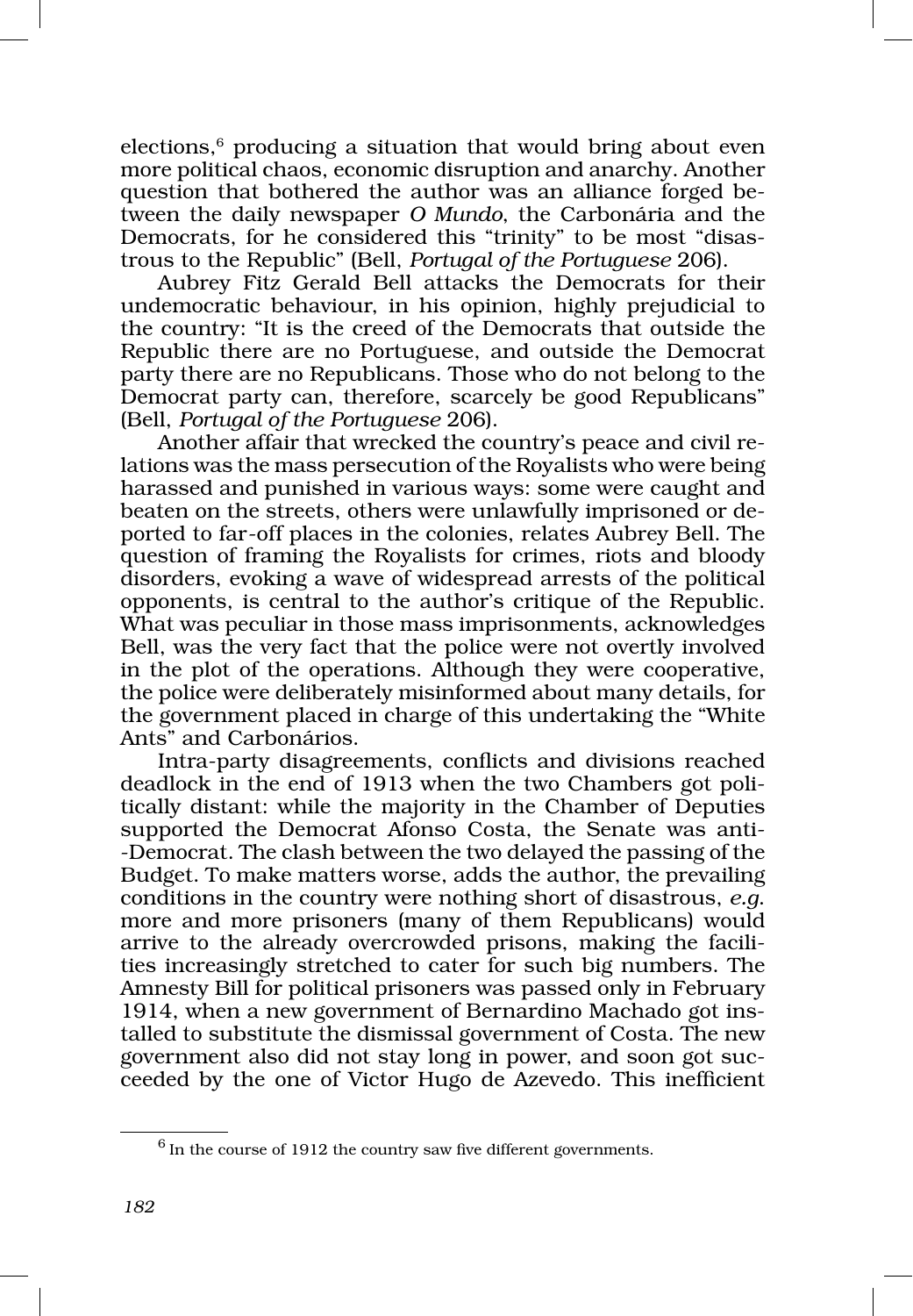political regime of the Republicans ended up in the *coup d'état* of Pimenta de Castro in the beginning of 1915.

Aubrey Bell fostered a kind of overt genuine sympathy for dictatorship, considering it a desirable form of government in Portugal:

There was a general breath of relief throughout the country, and by an odd paradox this new Government born of a military movement, this "dictatorship", this "tyranny", proved the most moderate Government that Portugal had seen since the Revolution of 1910.... O but, say the Democrats, it was all so unconstitutional! Such a dictatorship! *Of course* it was unconstitutional. The Constitution has been so ordered that the Democrats having in‑ stalled themselves in power ... could never be dislodged by constitutional means (Bell, *Portugal of the Portuguese* 213).

To the critique for the suppression of the democracy, he would answer:

It is quite true that the situation [the dictatorship of Pimenta de Castro] in some respects resembled that of Snr. João Franco's Government, and it is a striking and bitter comment on the seven intervening years that to find a government as good as that of General Pimenta de Castro one has to go back to that of Snr. João Franco. They are like two rocks, and the seven years between a sea of slush and molten fire (Bell, *Portugal of the Portuguese* 214).

At times the author would assume the stance of a neutral observer to the events he witnessed; however, more often he would give a very personal assessment of the situation he thought to describe. Unrelentingly, the author would advocate for the abolition of the Republic which, in his understanding, was desperately wicked, powerless, unstable and decadent. The Republic's standing was deplorable; having reached an all-time low, it was, the lusophile maintained, analogous to that of the Monarchy the Revolutionists laboured to overthrow. Bell was branded a counter‑revolutionist and a conservative, as in his publications he would issue a more or less explicit appeal to the conservative forces, inducing them to join together in a corporate effort to stabilize the situation of the country, and to resurrect Portugal from chaos. Yet, the author cannot be labelled a fanatic supporter of the monarchical cause. In his prognosis for the future of Portugal he affirms:

It might not be difficult to restore the Monarchy temporarily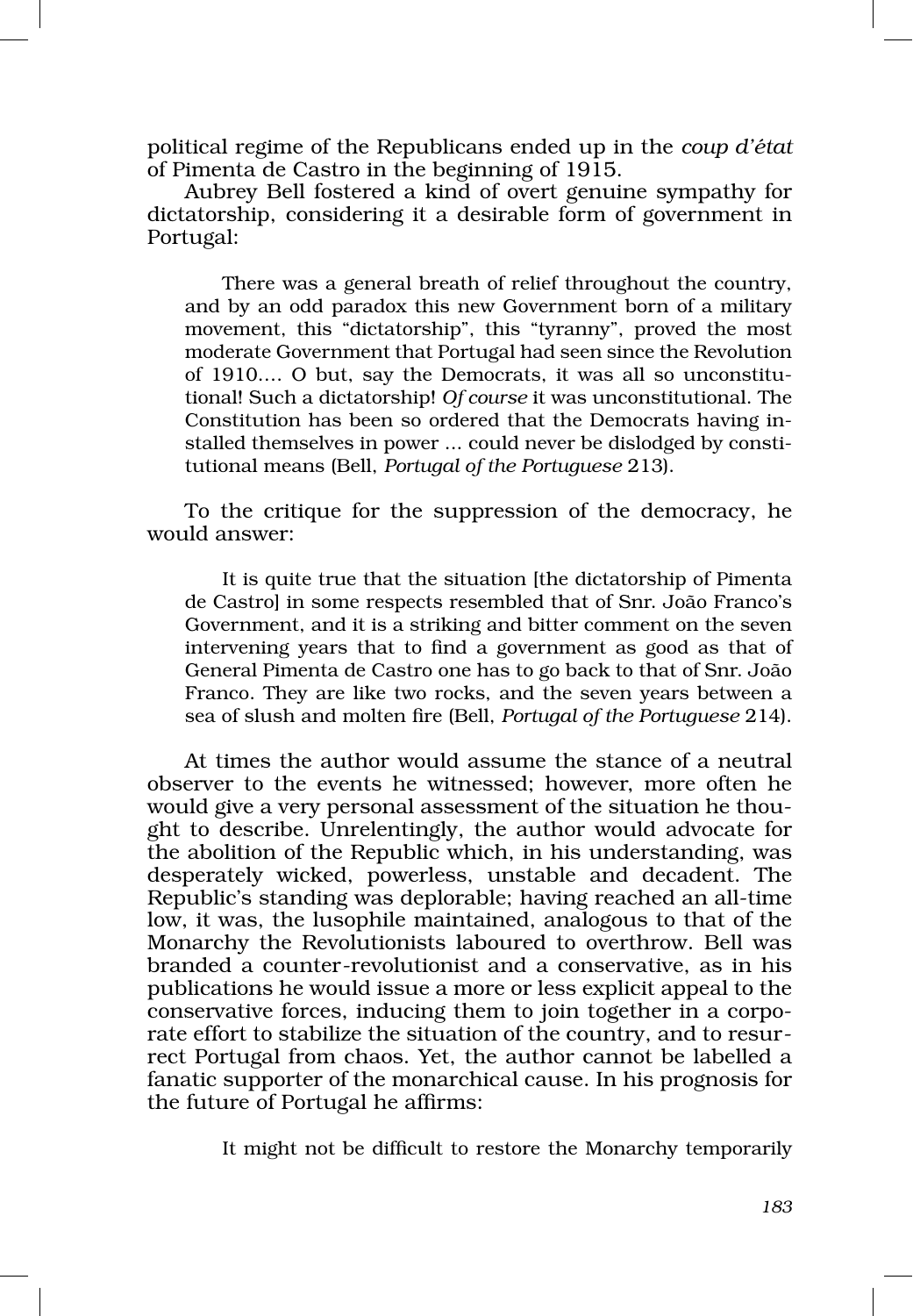by a sudden *coup d'état*: the difficulty would be to maintain it. A restoration brought about by force now would create a very dangerous and unsatisfactory situation…. It is thus essential that the Republicans should be given a free hand to show what they can do (Bell, *Portugal of the Portuguese* 242).

The author's content with the new dictatorial government was not long-lasting though. On May 5, 1915, only few months after Pimenta de Castro had reached power, the idea of restor‑ ing the Constitution occasioned another revolution. Bell's indignation with the new state of affairs is overtly displayed in the ending paragraph of the chapter describing "Recent Events" in *Portugal of the Portuguese* (214-215). In his belief, the "unconstitutional moderation" was much more desirable for the country's welfare, its economic recovery and growth than the "constitutional tyranny" imposed by the Democrats (213).

Bell's survey of the Portuguese reality also covers such areas as the press and journalism. What might have been surprising to the English reader of the time, informs the lusophile, was the fact that the Portuguese press lacked a newspaper whose editorial views would not coincide with those of some political party. A fundamental flaw of the majority of Portuguese journalists, ac‑ cording to the author, was the absence of impartiality; another weakness of the press was an excessive use of set phrases and French or Latin borrowings. Although a foreigner, Aubrey Bell was a staunch defender of the correct usage of the Portuguese language in the *media*. He asserts that the language spoken by peasants is often "far clearer and more attractive than as it is often spoken at Lisbon" (Bell, *Portugal of the Portuguese* 165).

The reality after the Revolution would seriously upset the lusophile. The negative (and sometimes bold) descriptions of what he witnessed prove the author's true mettle, as well as a real caring for this country; he sincerely hoped the Portuguese nation to embark upon the path of progress and development. Bell deeply distrusted the political parties, reckoning that they would spring up in too big numbers and under no necessity after the 5 October 1910. His scepticism also extended to politicians who, in his estimation, were more concerned about their private matters than the general and national interest. Even though Aubrey Bell was an outsider, his knowledge of the language, the country's history, its literature and people would permit him to interpret rightly the reality he moved within.

The author's disillusionment with the new regime coupled with people's frustration; even some Republican newspapers would call the first years of the Republic a very turbulent time,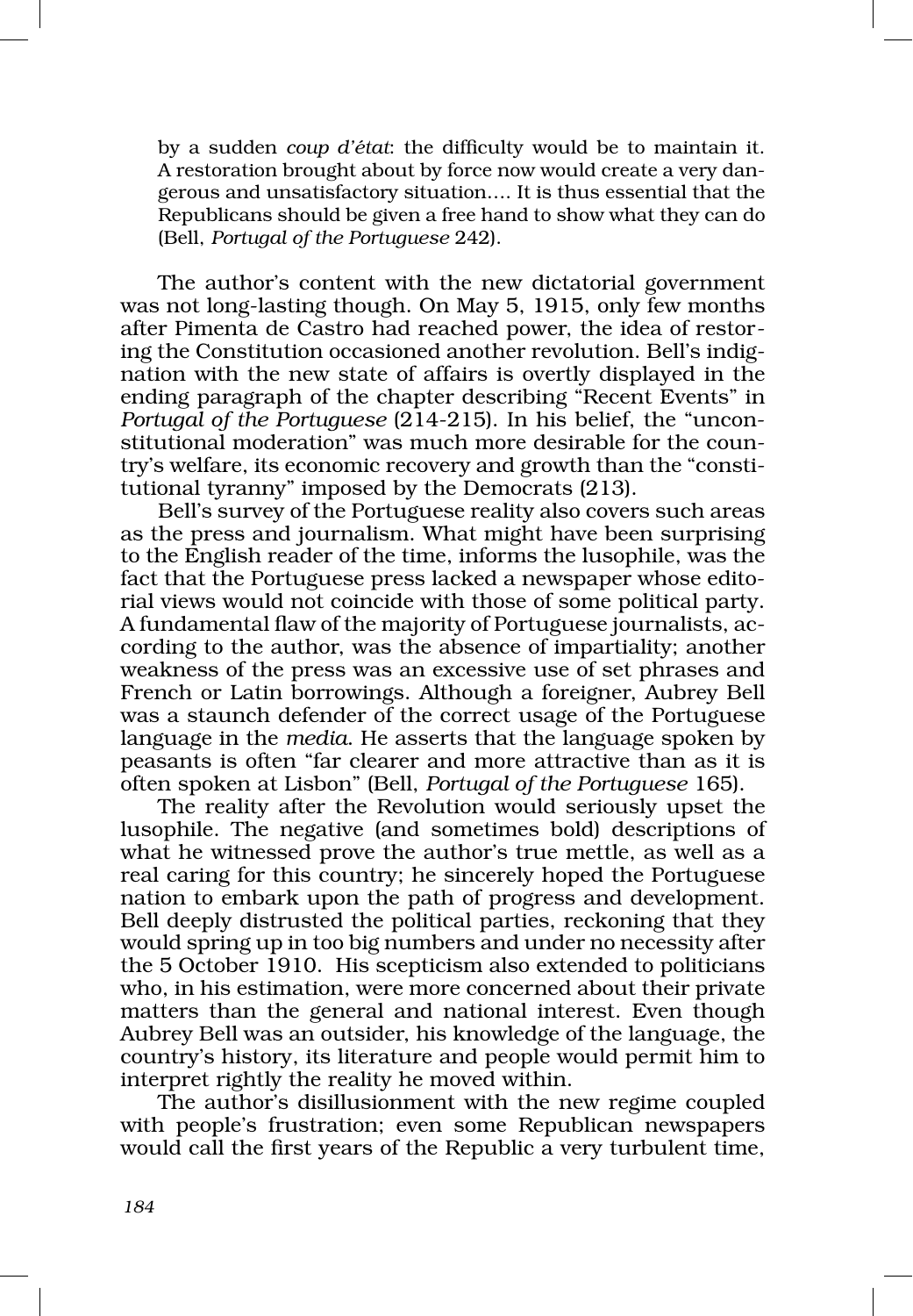characterized by violence, financial desperation of the citizens and political instability. The remedies that Bell proposes to re‑ solve the country's concerns are, first of all, the decentralization of power, a return to rurality, the development of a municipal form of government and a retreat into autarchism; secondly, political parties should, in his opinion, propose simple and practical programmes, and, obviously, any Government ought to remain in office until "satisfied with what it has achieved, not merely to inform the country that it has achieved its object of establishing itself in power" (Bell, *Portugal of the Portuguese* 175). In addition, Bell views a potential alliance between moderate Republicans, the Monarchists and the Integralists (*Portugal of the Portuguese* 257)7 as a recipe for political difficulties. However, the idea of two or three political parties, possibly alternating in power, contradicts his own reasoning of putting an end to the rotativist system of government. None of the concepts prescribed by Bell to deal with the complexities of Portuguese politics got developed in practice though, which is why his frustration with Portuguese political reality only deepened with time.

Bell's views would clearly exercise a certain kind of influence on Portuguese national affairs and public life. Since the newly established Republic of Portugal was yet to be consolidated, the lusophile's harsh critic might substantially undermine the rhetoric of the new regime and jeopardize the credibility of the Republican government in the eyes of foreign observers. As it has already been referred, in 1912 Aubrey Bell was sentenced to a few months' imprisonment for his political convictions and beliefs; a fact which proves that the author was considered to be a menace to the interests of the new regime as well as to its image abroad. It needs also to be emphasised that the reputation of the young Republic was a matter of major concern to the ruling classes, seeing that, in the background of a still pre‑ dominantly monarchical Europe, Portugal became the fourth European country to have established a republican form of government (after France, Switzerland and San Marino).

It is critical to understand and recognize certain facts that situate the lusophile in an anti‑republican context. Bell

<sup>7</sup> Bell defines the Integralist movement, *Integralismo Lusitano*, as a breath of fresh air on the stagnant political scene of Portugal. This new political party "is inclined to set to work obscurely, gradually, unconventionally, with a view to the actual needs of the people, of the professional working man", informs Bell (*Portugal of the Portuguese*, 257). The ideology represented by Portuguese Integralists appeared to have coincided with the author's value system, as well as with his views of government, for the Integralist theory would underline the notion of traditional values, historical consciousness and the reaffirmation of the legitimacy of religion.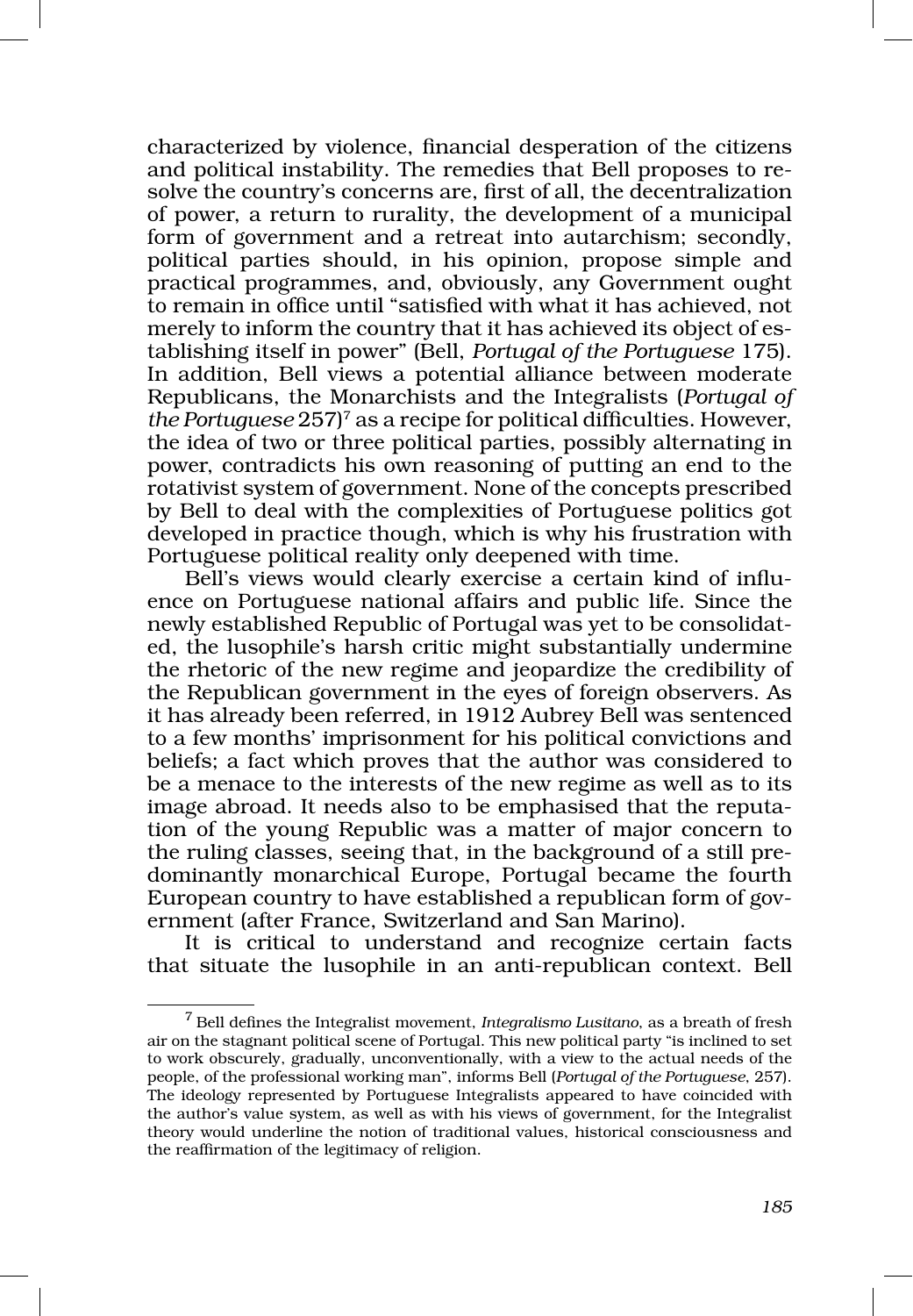contributed regularly as a correspondent to *The Morning Post*, a monarchist and conservative daily newspaper of London, notorious for its: "posições anti‑republicanas e acentuadamente pró‑monárquicas (e favoráveis à dinastia de Bragança)" (Silva, "Da Monarquia à República" 229). Besides, he might have been close to the positions defended by the British Protest Committee, known for its firm adherence to the monarchical cause, and possibly linked to the Portuguese exiled royalist circles in London (Silva, "Aubrey Bell e *Portugal of the Portuguese* (1917): uma an‑ tevisão do futuro de Portugal no turbilhão político da Primeira República").

The disappointment the lusophile expresses in his writings has nothing to do with the country itself; his fascination for Portugal, its literature, ethnography and history remained equally unabated and evident throughout his life. *Portugal of the Portuguese* is Bell's testimony of the events that caused him a great deal of anxiety, uneasiness and grief. After all, Aubrey Fitz Gerald Bell had deeply at heart the wealth, prosperity and development of the country in which he planned to reside till the end of his days. Despite political upheavals and social conflicts that were taking place before his eyes, the author had faith in the future of Portugal, hoping that forthcoming events would manifest the destiny of the country, its political system, political culture and state organisation. He argues:

But against the notion of those who say that Portugal is dying, slowly dying, it is necessary to enter a strong protest. If reference is made to Portugal's future, "But has Portugal a future?" ask these sceptics. And the answer is that she has not only a future but a great future. She is in the fortunate position of having accomplished great deeds and having great deeds to accomplish (Bell, *Portugal of the Portuguese* 238).

After some years of political unrest and agitation, Portugal returned to a dictatorial rule. However, this time the regime of Sidónio Pais was instituted "in the full republican context" (Gallagher 25), enjoying the support of moderate Republicans and receiving encouragement from conservative sectors of society (*i.e.* Monarchists, Catholics, some anti‑Democrat upper‑ ‑class partisans and big landowners from the Alentejo), as well as from army officers and the groups that had suffered severe repression under the Democrat government, such as: trade unions and workers. The new dictatorial government lasted for less than a year, until the assassination of Pais in Lisbon, 14 December 1918. Clearly, these events could not be documented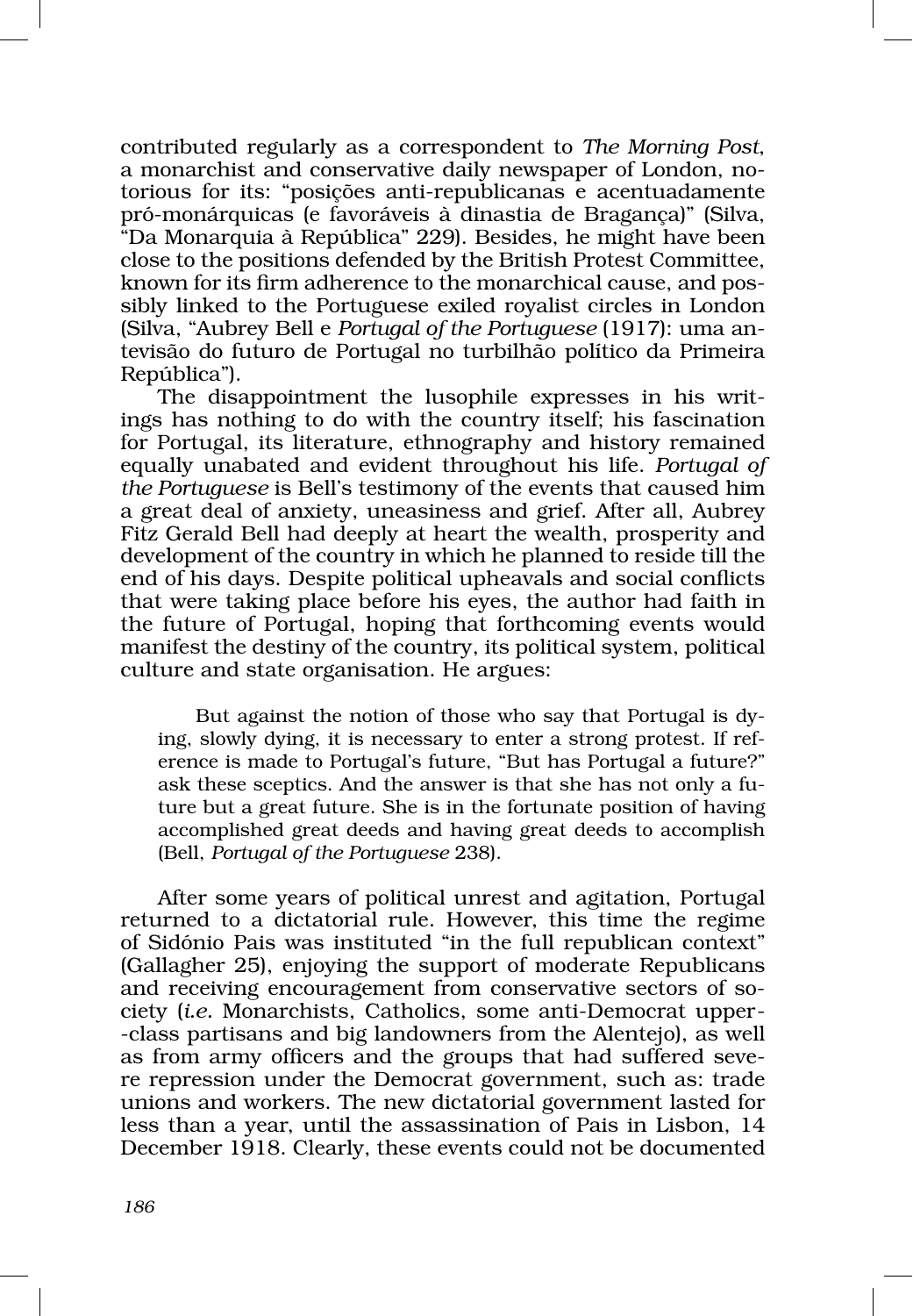by Aubrey Bell in *Portugal of the Portuguese*, published in 1917; nevertheless, it must be admitted that the lusophile identified himself largely with "Sidonism", "Decembrism" or "the New Republic", *i.e.* the Sidónio Pais regime, congruent with right-‑wing orientation and conservative precepts (Canaveira 311).

British diplomacy regarded the Portuguese democracy<sup>8</sup> as far too fragile and unstable, envisaging thus the possibility of its future collapse (Wheeler 254). Aubrey Bell, along with other British residents and observers in the country received the military *coup d'état* of 1926 with approval. The author welcomed with hope and enthusiasm the newly established dictatorship of Salazar, looking forward to "Salazarism" simply as the restoration to power of an effective governing body (after several years of hiatus, since the overthrow of the "democratic *ditablanda*" of Joaquim Pimenta de Castro and then, three years later, of the New Republic under Sidónio Pais).

Aubrey Bell played a clear role in the anti-Republican propaganda, and then, after the consolidation of the dictatorship of Salazar, the lusophile adopted a political position that was unquestionably favourable to the authoritarian regime of Salazar. He was the co‑author of the translation of *Doctrine and Action*, a book by António de Oliveira Salazar in which the dictator explains his plans of economic reconstruction of the country, as well as the principles of its internal and external policy. The author was honoured with the Ordem de Santiago e Espada, in particular for his great service in promoting Portuguese literature in the United Kingdom, but also, according to João Paulo Pereira da Silva, for his: "orientação política e posicionamento ideológico marcadamente conservadores, a sua manifesta oposição aos regimes republicanos e à própria democracia, bem como pela admiração nutrida por caudilhos, estadistas autoritários ou ditadores..." (Silva, "Da Monarquia à República" 229).

# A detailed analysis of the travel book *In Portugal*

*In Portugal* was Aubrey Bell's first major publication dedi‑ cated to Portuguese themes, and the second to discuss the culture and literature of the Iberian Peninsula. The book is composed of twenty nine chapters in which the author attempts to portray the specificity of each region of Portugal and its peoples,

<sup>8</sup> Aubrey Bell argued that the First Republic was not a genuine democracy because Portuguese voting rights included only the adult, male and literate population, which corresponded to 15‑20% of all Portuguese (*Portugal of the Portuguese* 7, 67).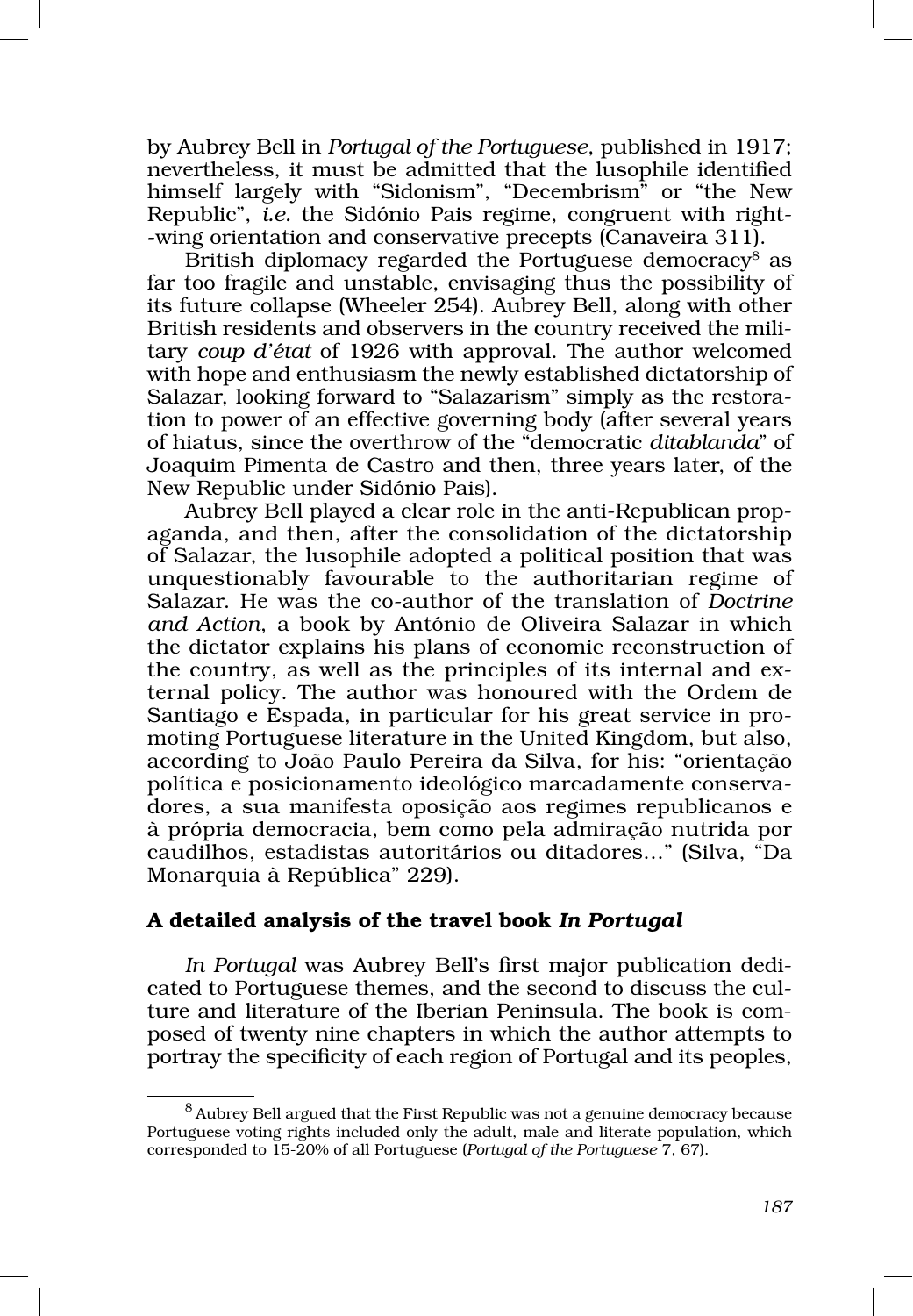starting with the south-central region of the Alentejo, then moving to the Algarve, visiting Extremadura and finally exploring the north of the country. The work does not feature any dedication. One of the first pages displays a brief quotation from a Portuguese romance that conveys an exciting flavour of travel ling to this country: "Oh quem fôra a Portugal, / Terra que Deus bem dizia!" (Bell, *In Portugal* iii).

In Portugal came out in print in 1912 by an English publishing house: John Bodley Head. However, the book had been ready for publication already in July 1911, from when dates the "Preface," composed by the author in Mirandela, Trás-os-‑Montes. This fact allows us to infer that the "Preface" was pro‑ bably written after the book had been completed, as the trajectory of Bell's travel would come to an end in the country's north.

1912 was the year of publication of another travel book by Aubrey Bell, *The magic of Spain*, issued by the same editor. This book holds a note from the author that antecedes the actual "Preface." In this note we learn that the book was compounded of a collection of essays that testify the author's experience from travelling in Spain, as well as his interest in Spanish literature. *The magic of Spain* does not indicate any sort of comparison nor reference to Portugal, unlike the work on the latter that exhibits some juxtaposition of elements common to the two countries. It confirms our hypothesis that the lusophile first discovered Spain, and only then Portugal with its cultural ancestry. In the "Preface" to *In Portugal* he writes: "the guide‑books too often treat Portugal as a continuation, almost as a province of Spain" (v). Thus, in this book Bell undertakes to draw a distinction be‑ tween Portugal and Spain, by providing interesting and useful travel information about Portuguese places of interest, countryside, customs, traditions, festivals, as well as its cultural, historical and literary heritage. Furthermore, to nature lovers the author guarantees an extraordinary diversity of landscape, despite the country's relatively small size.

The regions that he admires the most are the ones of the Alentejo, the Province of Beira and Minho. They are probably not as well known as the neighbourhoods of Lisbon or Oporto, and may be far less accessible, but, according to the lusophile, their exploration can prove to be a greatly rewarding experience: "Each of the eight provinces (more especially those of the *alen‑ tejanos*, *minhotos* and *beirões*) preserves many peculiarities of language, customs and dress; and each, in return for hardships endured, will give to the traveller many a day of delight and interest" (*In Portugal* vi).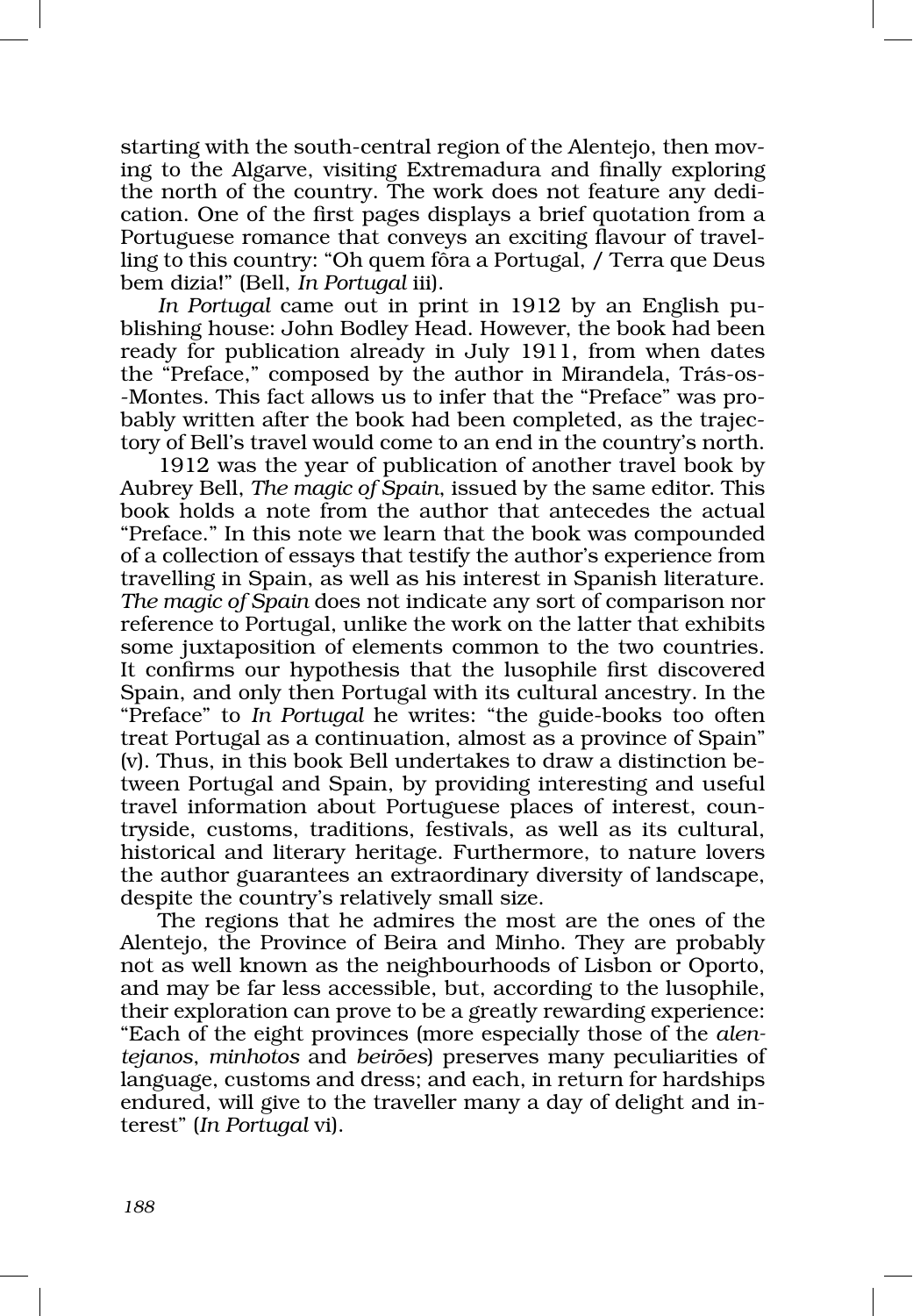## Portuguese ways and Bell's testimony of gender discrimination

In the first chapter the author tries to capture the spirit and character of the Portuguese people, which might often contrast with that of the Spanish. There is something enigmatical and mysterious in the way these two nations have interacted, worked for the same or opposite causes, competed and acted antagonistically. They are not only separated by the frontier but also by sentiment and history. Springing from a common origin, these two countries indicate various degrees of relationship, they are like chalk and cheese though. The author explains the difference in the Spanish and Portuguese character in this way: "The thoughtful humaneness of the Portuguese is poles apart from the noble rashness and imprudence of the Spaniard; the Spaniard's restless discontent is replaced in Portugal by what might almost be called a contented melancholy…" (Bell, *In Portugal* 4‑5).

These two nations hold each other in mutual contempt that results from their long history in which animosities and rivalry played a significant part. According to Bell: "This mutual dislike of Spaniard and Portuguese is not based upon a similarity in weakness, in which case it would be the more easily intelligible, but rather upon an opposition of excellences, a complete diver gence of character" (*In Portugal* 4).

The Portuguese is less aggressive and more melancholic. Melancholy or *saudade*, the state in which the past casts its lights to the present and the future, is his fundamental characte‑ ristic. Although he has a sense of accomplishment, which is the result of traversing the new, the discovery and exploration of the foreign, this feeling or desire makes him constantly yearn for something indefinite, unfulfillable and impossible. Paradoxically, at the same time he neglects his own traditions that tie him to the past. The Portuguese is more vain than proud (which is the case of the Spaniard); he is religious (but not fanatic), as well as practical, tolerant and liberal.

The first chapter also gives a brief account of popular *can‑ tigas*, sung by ordinary people while performing their duties, and of some of the Portuguese festivals and popular traditions, such as the *janeiras* or the eve of St. John. Bell describes these traditions and practices giving the traveller a little insight into the character of the Portuguese as well as into their spiritual heritage. Here, again, the author evokes the feeling of mournful regret for the past, saying: "the old Portuguese customs and dress and characteristics are doomed to perish, they are already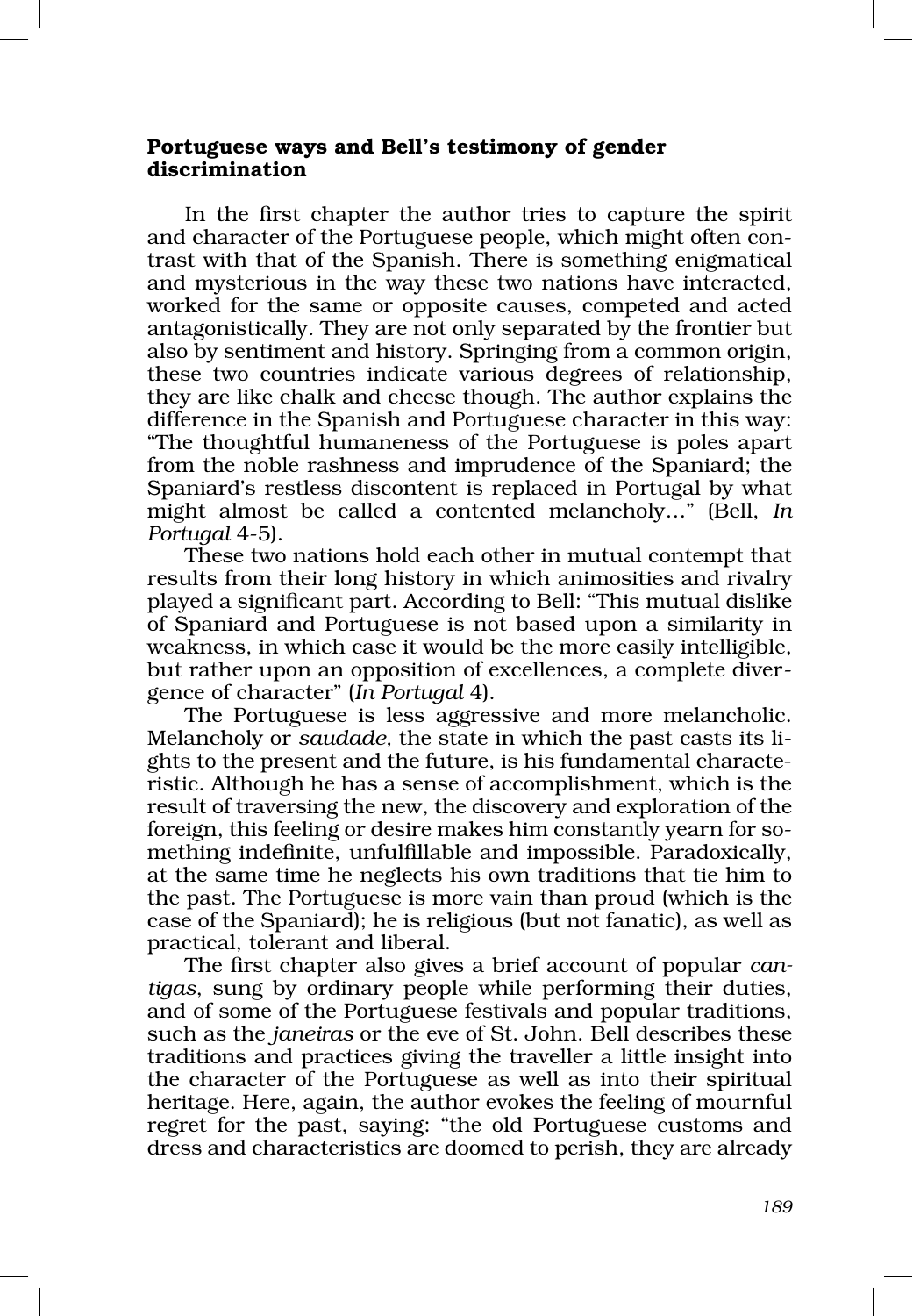fast disappearing" (*In Portugal* 17).

While most of travel books of the period hardly ever discuss the status of women in the country visited (with thematic concerns, such as: the situation of women in society, women's rights and gender inequality, being withheld or simply ignored), in Aubrey Bell's writings the reader is entitled to go beyond the generalised descriptions of the Iberian Peninsula. In his publications the lusophile communicates his discomfort and empathy with the hard lot of Portuguese women. When travelling throu gh the country, Bell reports that in rural settings women work much longer and harder than men. However, while the evidence examined by the author indicates that the female workload is heavier than that of men, the wage rate fluctuates according to the sex, being manifestly less favourable to women.

## Travelling in Portugal *vs.* travelling in Spain

Aubrey Bell's personal recommendation to the reader/ traveller is to walk, as the best way to get to know the country. However, he sees a slight drawback to travelling on foot in Portugal: "while in Spain the dust and stones and lack of shelter make it often equally wearisome to rest or to proceed, in Portugal the difficulties in walking are of another order. For here cool shade and pleasant streams are never long absent, and the scenery offers an excuse for prolonging a rest from hour to hour" (*In Portugal* 202).

The author also offers some advice to the reader on the most pleasant time to travel in this country, which is in the end of April and the beginning of May, to avoid the summer heat; however, he certifies, in some parts of the country, like *e.g.* in Sintra, the temperatures are moderated by ocean winds. When discussing the weather, Bell records some Portuguese popular sayings respecting the weather and seasons of the year, for instance: "Sol de Março queima a dama no paço" (Bell, *In Portugal* 19).

Except for a few travelling merchants, the roads in Portugal are often deserted and desolate, reveals the lusophile. He main‑ tained that at those times there still existed villages in Portugal cut off from the world, having no road communication with the outside. In connection with this, Bell quotes a popular rhyme regarding the bad condition of the road to Elvas: "Se fores a Elvas segue direitinho, olha não tropeces que é mau o cami nho" (*In Portugal* 197). Another difficulty, when travelling in the north of the country, may be the extremely narrow Portuguese mountain roads, that twist like a snake and seem "to separate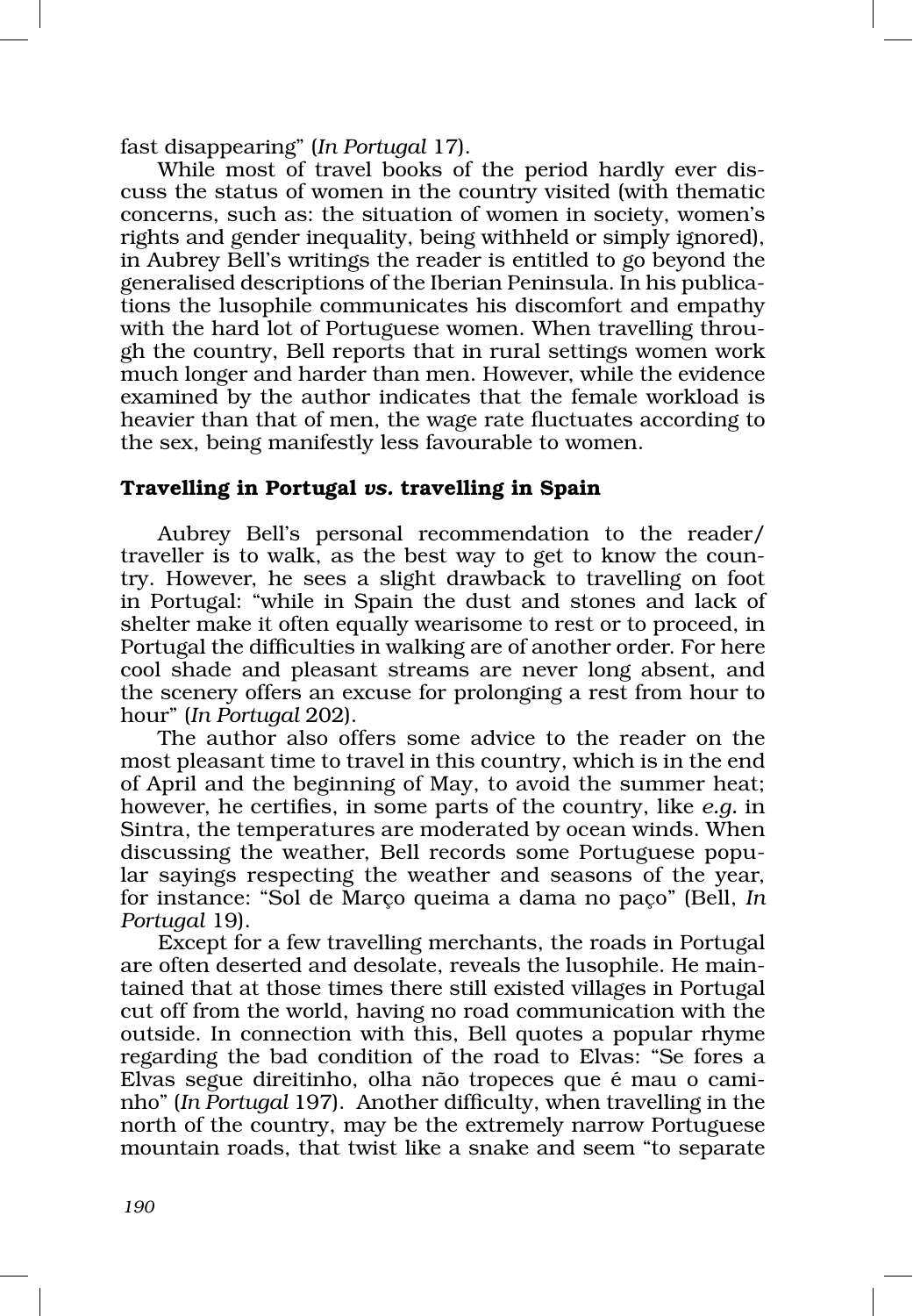rather than connect" (*In Portugal* 141) the neighbouring villages, argues Bell. However, all the inconveniences and fatigues of tra‑ vel are compensated by the splendid views of plentiful, wild flowers growing by the road‑side, and by picturesquely perched villages, beautiful hills and valleys, fertile meadows and shady olive groves.

The author, an experienced traveller to the Iberian Peninsula, considers Portuguese roads to be better maintained than those in Spain. He takes this opportunity to complain that there are too few trains running in Portugal, which significantly slows down the journey's speed; he acknowledges that, comparing to Spain, train benches in Portuguese trains are more comfortable and that the company of Portuguese passengers is far less disturbing. This is not the only Portuguese transport facility that, in the opinion of the lusophile, provides more comfort than its Spanish equivalent though. The Spanish coach is for Aubrey Bell, the least recommendable mode of Iberian trans‑ port, if compared to the Portuguese carriage, called a *carro de correio* that proved to be less fatiguing. Even though the journey through Portugal might have been prolonged and a bit tedious at times, Bell confesses: "Portugal is not a country in which it is pleasant to be in a hurry…. It is folly for a traveller in Portugal to hurry; everywhere the exquisite scenery, the wonderful buildings, the pleasant hills and streams, woods and gardens…" (*In Portugal* 26).

When speaking of accommodation, Bell proceeds to compare Spanish and Portuguese facilities; and, many times, this comparison happens to be more favourable to Portugal than to Spain. The author admits though that the traveller may face here many difficulties and should not expect luxury provisions in most of the hotels or inns. In a relatively fair description he pictures the interior of a typical inn (*hospedaria*) and a small hotel, the food served to guests, including an account of the hours of meals in these establishments.

#### "Picturesqueness"

The author paints the portrait of Portugal and its people with words; his vivid descriptions of the Portuguese landscape, topography, wildlife, individuals and their customs, can stimu‑ late the reader's mind to create visual images of these places, encouraging him/her to identify with the scenes depicted in the imagery of Bell's voyages. Bell the writer mediates between the reader and the foreign, between the images he portrays and the one who interprets them, the one in whose imagination the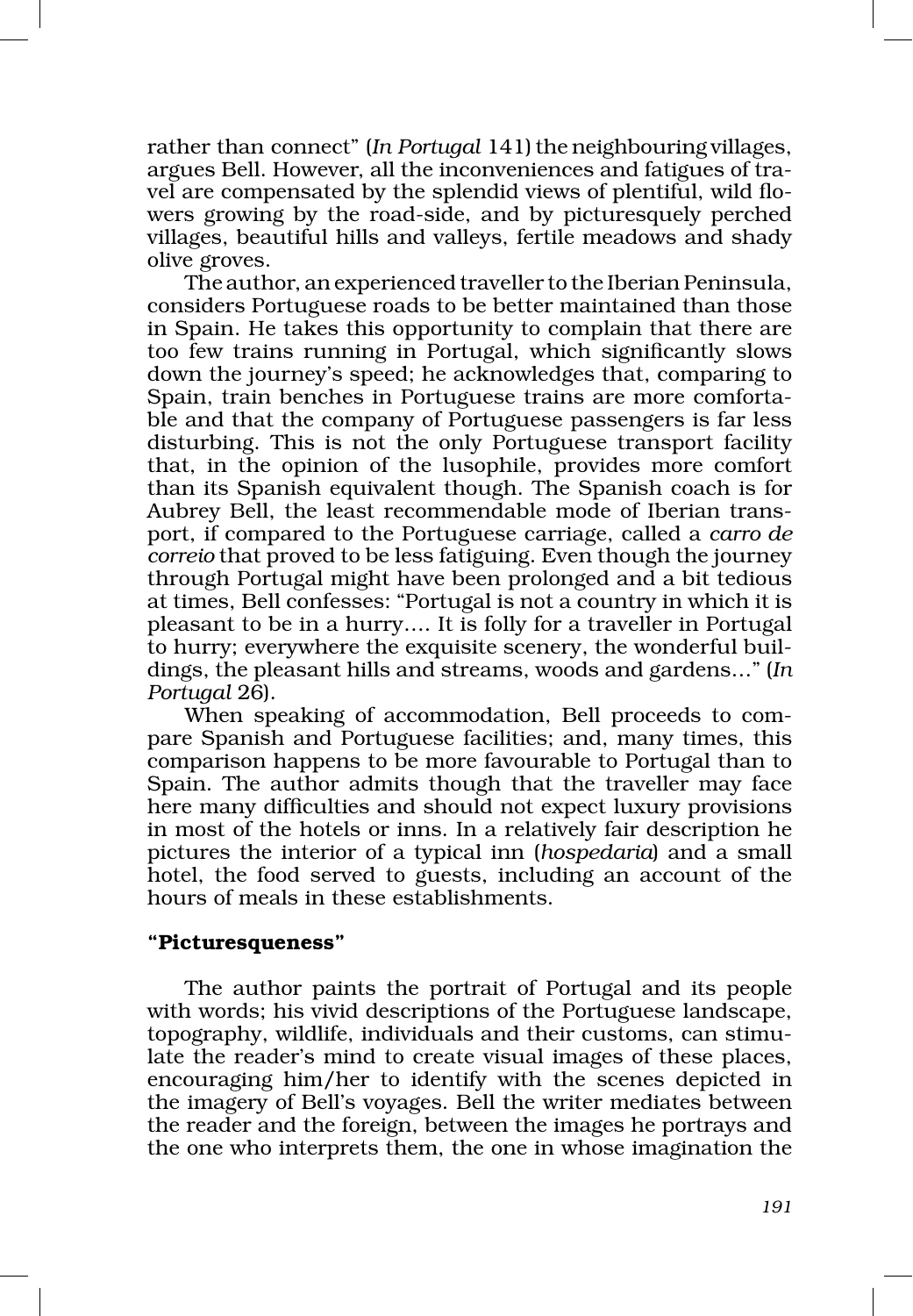scenery, Bell's Portugal, is once again projected and revived.

In many respects Bell's works are still consonant with the nineteenth century models of travel writing. In his publications Aubrey Bell vindicates the authenticity and genuineness of his experience, thanks to four motifs; James Buzard denominates them as: "stillness," "non-utility," "saturation" and "picturesqueness" (177). "Stillness," according to Buzard, refers to the traveller's solitary savouring of the place, its beauty, excellence and importance. Moreover, "stillness" also conveys the sense of places where time has stood still. It is not surprising to find this motif in *In Portugal*. While on his stay in Estremadura Bell says: "The traveller from his bed of heather heaped in his mighty halls of pinestems, may watch through the Gothic arches the marvel of changing colours in the West and all the miracle of the light of a day that dies. All is so still that it seems as if the whole world has stopped to look on, 'breathless in adoration.'…" (*In Portugal* 126).

Another motif, of "non-utility," also recurrent in the work, is related to perceiving nature or city/town architecture as valuable, yet not by virtue of its modern, social or economic utility, but because of being a source of a dream‑like, unreal and unique experience. Bell describes Alcácer do Sal, a place not touched nor transformed by modernity, in this way:

Alcacer do Sal is a picturesque old town with its houses of many tints along the Sado; crescent‑shaped barges laden with *bilhas* are rowed slowly by men in pointed *gorros*, and large sailing-boats take in a cargo of pinewood or charcoal or cork. The town lies on the side of a hill of cactus and aloes, on the top of which an old ruinous convent is now inhabited only by storks (*In Portugal* 66).

"Saturation," the third motif, also apparent in the work, signifies that the traveller views the place as imbued with cultural, historical and emotional meaning; these features are likely to arouse intense feelings in the observer. On his visit to the monastery of Alcobaça, Bell recalls the tragic love story of Dona Inês e Dom Pedro:

The end of King Pedro's tomb facing that of Dona Ignez represents the last scenes in the King's life … . The further end is sculptured in the form of a rose‑window, marvellously detailed and distinct, hidden away against the wall of the Chapel. It represents the scenes in the life and death of Dona Ignez, Dom Pedro and Dona Ignez reading from one book like the lovers of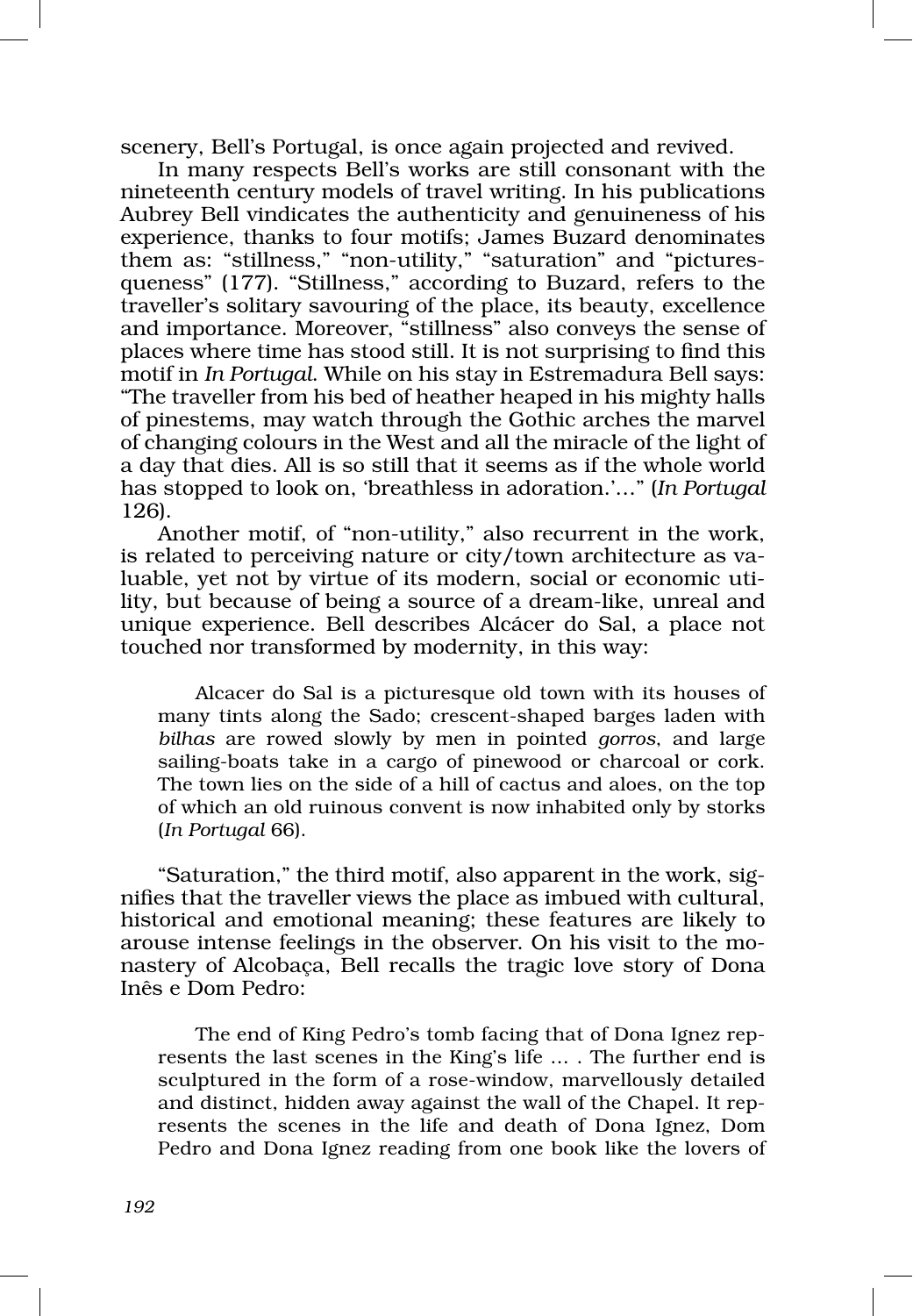Dante … the death of Dona Ignez at the *Fonte dos Amores* at Coimbra, the execution at Santarem of two of her assassins; and many other tiny scene, all so clearly chiselled and delightfully expressed in stone that here even more than at Coimbra one may feel the full sadness of her fate and the prince's undying sorrow (*In Portugal* 105).

Finally, "picturesqueness" is one of the most recurring motifs in Bell's writings:

| The name of the publication | The number of occurrences<br>of the word "picturesque" and<br>its derivations |
|-----------------------------|-------------------------------------------------------------------------------|
| In Portugal                 | 15                                                                            |
| Portugal of the Portuguese  |                                                                               |
| The magic of Spain          |                                                                               |
| Spanish Galicia             | 21                                                                            |

Table 1: The number of occurrences of the word "picturesque" and its derivations in the four writings of Aubrey Bell.

"Picturesqueness" is central to the author's description of the natural setting and local life. This motif is primarily identified with the old world, past traditions, and also a specific social and cultural order; it certainly clashes with the world of progress, new trends, modern ideas and blind reformism identified by the author with the Republic. In Anna Jameson's words: "civilization, cleanliness, and comfort, are excellent things, but they are sworn enemies to the picturesque…" (Jameson 279).

The author's application of "picturesqueness" reaches further than the depiction of landscape and architecture; it extends to the descriptions of peasants at work, their way of dressing, speaking, or their temperament. It is important to note that in Bell's writings "picturesqueness" does not always represent a totally positive characteristic or quality. When referring to the town of Beja he calls it "picturesque but unattractive" (Bell, *In Portugal* 52), the villages of Beira Baixa are to the author "picturesque and miserable" (*In Portugal* 122) and the squa‑ res of Braga are "picturesquely irregular" (*In Portugal* 175). In *Portugal of the Portuguese*, the lusophile, ironizing about the contemporary Portuguese and Spanish political realities, says: "nowhere have political parties been more numerous and more picturesque in their names and their theories than in Spain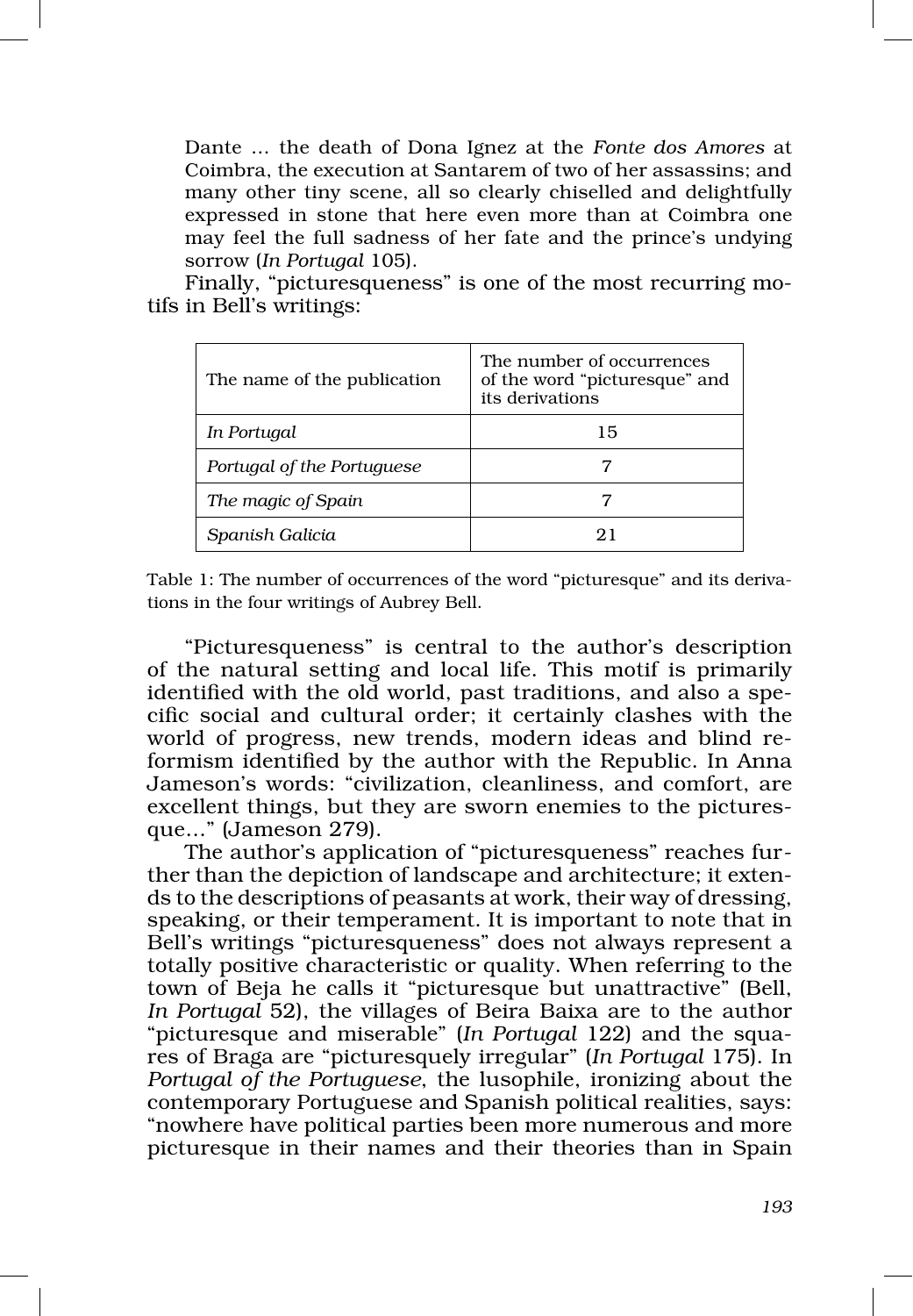and Portugal" (Bell, *Portugal of the Portuguese* 168).

## Évora, Beja, Faro and Alcácer do Sal

The first region to look at in more detail is the Alentejo, considered by Bell one of the most interesting of Portugal. He examines carefully the Alentejan peasant style, as well as the traditional architecture of the region. In several passages the author glorifies its unspoiled countryside, its underdeveloped wilderness and its wildlife:

Or the road is bordered by tall eucalyptus trees, and the hanging bark makes a weird flapping against their bare trunks; or on one side lie tracts of corn without hedge or division, while on the other are wide meadow-valleys, or, rather, sloping wasteland, entirely covered with thistles in flowers. The faint purple of their small flowers thus seen in an endless mass is one of the most beautiful sights in Alentejo, and, indeed, in Portugal.... (Bell, *In Portugal* 34).

The first city the author describes more precisely is Évora, focusing, *inter alia*, on the city's architecture as well as the principal points of touristic interest. One of them, the square of Giraldo, holds a footnote reference that explains the origin of Bell's literary pseudonym: "Geraldo, or Giraldo, was formerly a very common name in Portugal; the surname Geraldez, or Giraldez, (Fitz Gerald) still exists" (*In Portugal* 46).

Aubrey Bell stands against drawing superficial comparisons between Spain and Portugal that present little attempt to gain any serious insight into the two cultures. At the end of the same chapter the author disavows the similitude between Toledo and Évora, called indiscriminately by some the Toledo of Portugal. He affirms: "Evora is totally unlike Toledo, with which it has in common crumbling walls and ancient ruins and steep, narrow streets" (*In Portugal* 48).

Another city the lusophile looks more closely at is Beja. He starts his description in a slightly harsh way, acknowledging: "perhaps the best advice to those about to go to Beja, the second city of Alentejo, is Don't" (*In Portugal* 50). The only positive char‑ acteristic he recognizes about Beja is probably its picturesque‑ ness; the recollections he gathered being only rubbish on the streets, an unbearable heat and the ubiquitous poverty.

From the Alentejo he travels to the Algrave, a region which, to Aubrey Bell, conveys in some degree an ideal realm of peace‑ fulness, tranquillity and friendly atmosphere. He uncodifies to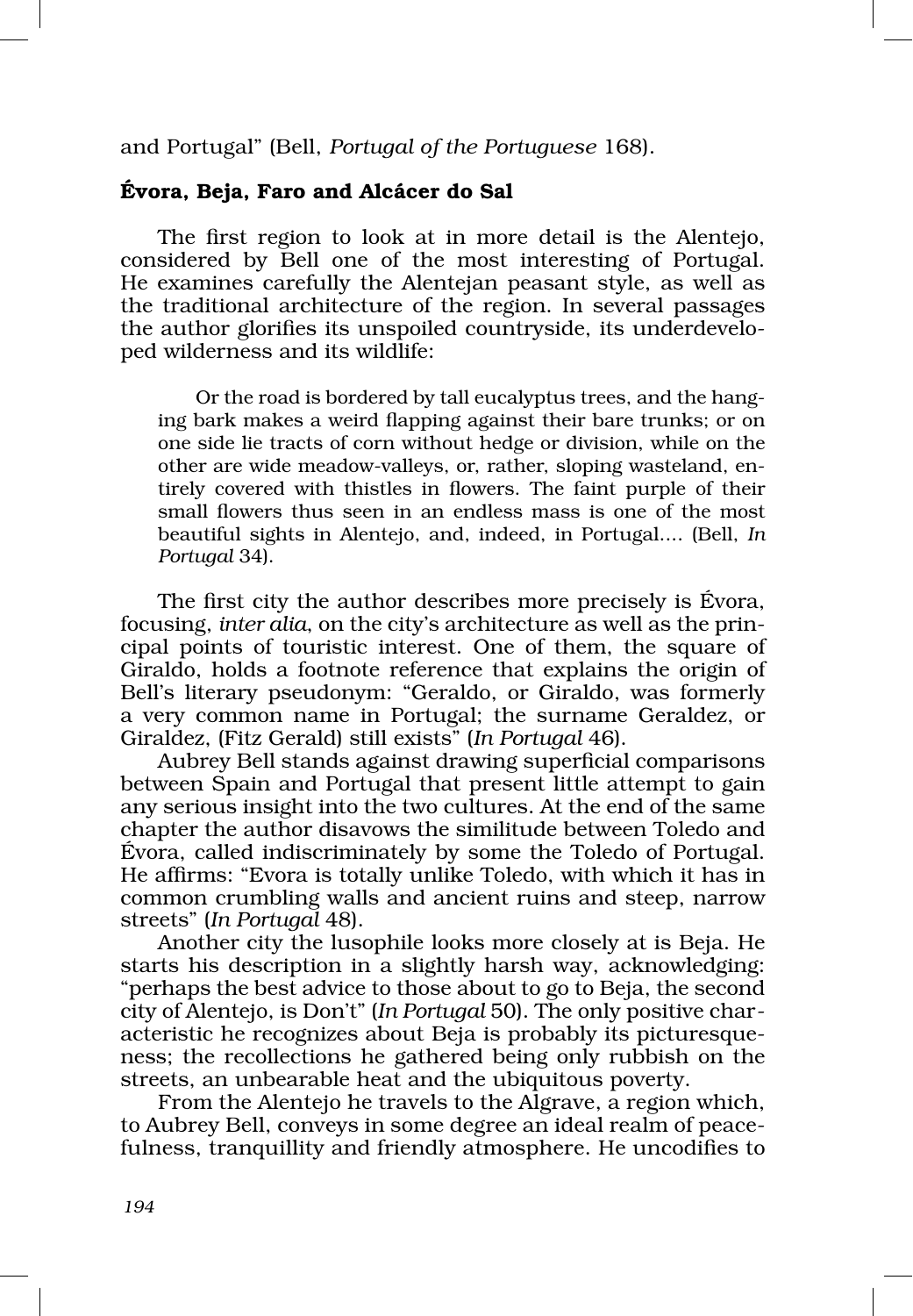the reader the Algarvian character, distinguished by the fol‑ lowing characteristics: talkative, pleasant, calm and serene. The capital of the Algarve, Faro, is described as a charming and attractive town with a fine marketplace, and delightful squares and houses. His experience of the Mediterranean ena‑ bles him to judge that: "over the whole place [Faro] is the true smell of the sea, which the Mediterranean never has…" (Bell, *In Portugal* 56).

The author describes the way to Alcácer do Sal and the character of the landscape, warning the traveller not to expect too many facilities on the way from the Alentejo to the centre of the country. The travellers planning to stock up are recommended to visit Estremaduran grocery shops, *vendas*, that display a good variety of local products. In one of few shops there, one that also serves hot dishes, Bell sees two farm‑servants having a plain meal. After the peasants finish their meal, takes place an interesting ritual of paying, superbly captured by Aubrey Bell:

The inn bills or *contas* of the peasants are often repeated two or three times, with many an *Escute lá* (Listen to me) and *Deixeme fallar só* (Let me speak without interruption). Thus: "One *pataco* of bread and three *vintens* of wine, one *tostão* and *dez réis* of ol‑ ives and…" and then after discussion the addition begins again; "One *pataco* of bread and three *vintens* of wine, one *tostão*…" (*In Portugal* 65).

Alcácer do Sal leaves a definitely positive impression in the mind of Bell. Nonetheless, although this little town, like many others in Portugal, is rich in life, colour, picturesqueness and human history, it was to the lusophile just a point on his map, just a place to visit and never to reside in:

The little hanging gardens of carnations, the iron balustrades of trailing pink and red geraniums, the vine-trellises and white– washed walls covered with vines, the grass‑grown cobbled paths between huge cactus‑hedges, the yellow‑lichened roofs of brown tiles, and the old crumbling walls, give to Alcacer a charm and fascination, heightened by its direct communication with the sea. Certainly it is a town delightful to look on if it can scarcely be de‑ lightful to dwell in… (*In Portugal* 66).

## Expatriated in Portugal

Bell belongs to a new generation of expatriates who would flee from the United Kingdom for several motives: some escaped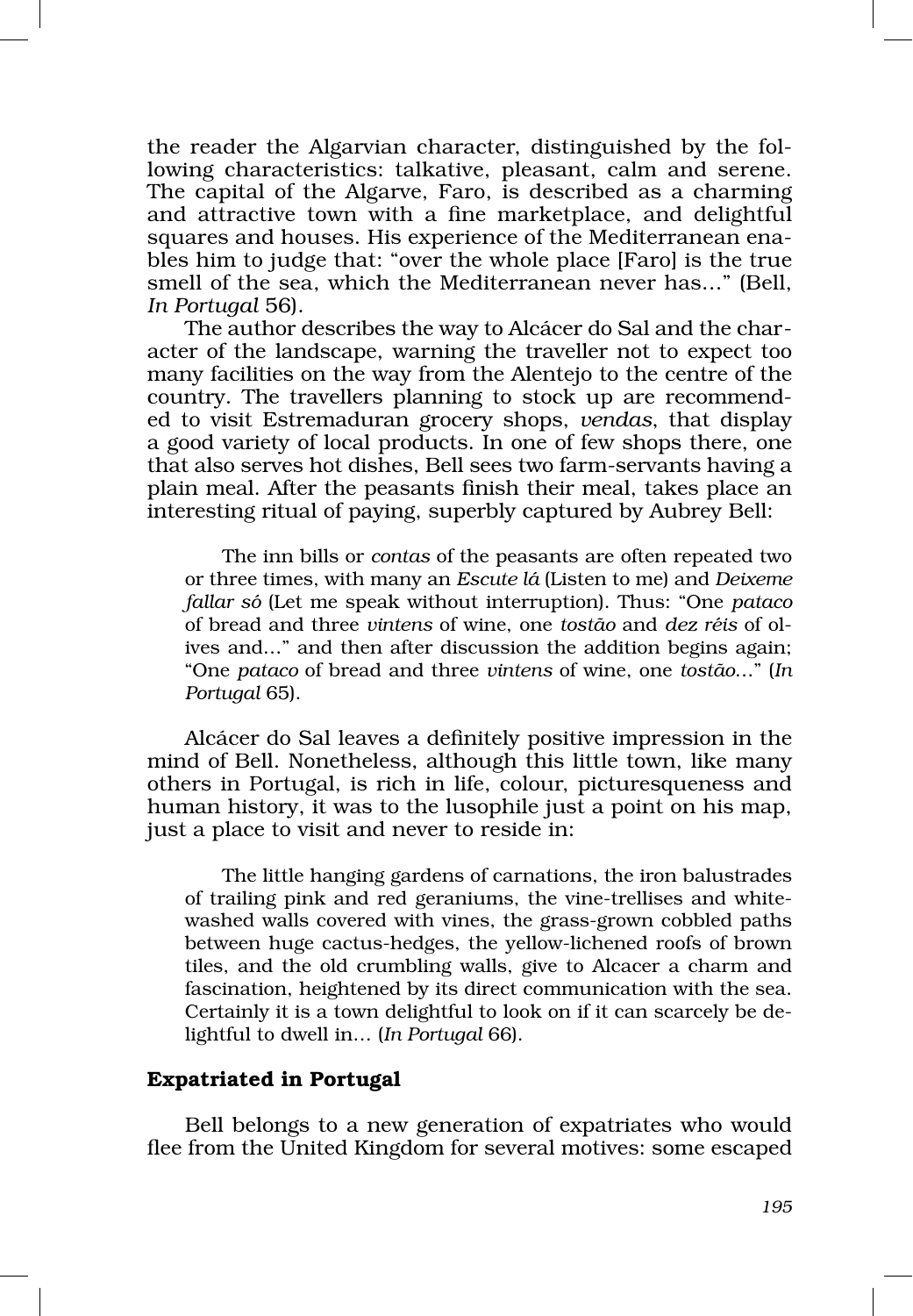because they saw a higher level of sexual or intellectual toleran‑ ce outside their country, some because they realized that a very good exchange rate could enable them to live on a few pounds, others intended to withdraw from the decadent and hypocritical British society, and, finally, there were also the ones who simply wanted to sate their curiosity about the foreign.

Aubrey Bell resigned from his post as a librarian (1908) and left England as soon as he was offered a job as a correspondent to *The Morning Post*, for which he had to cover both Iberian countries. The new job suited his interests, as it permitted him to explore the two cultures he was so fond of, and probably also meant sufficient financial remuneration. A footnote reference in *In Portugal* to some aspects of Portuguese library service reveals his dissatisfaction with the previous salary of librarian: "thus it appears that the custom of underpaying librarians is not confined to England" (25).

Aubrey Bell is in fact a double traveller: he is an Englishman, an expatriate, with his bag permanently unpacked in Estoril, and at the same time he is a traveller, excursionist, researcher and interpreter of Portuguese and Spanish cultures, at times far away from his new Portuguese home. The author circulates among the Portuguese, studying them from the small fragments of the lives of those he observes. In his writings Bell establishes a connection between his home research in Estoril and his travelling.

Even though the lusophile felt perfectly at home in Estoril, a place where he began to establish new roots (he intended to educate his sons as respectable Manique countrymen), he was always attached to his identity as a traveller. The question of his origin was still meaningful to him even after around thirty years of living in Portugal, with English models, practices and ideas being always a strong point of reference. In *Portugal of the Portuguese* Bell observes: "foreigners may be inclined to smile when they see foreign customs and institutions (as the British parliamentary system) distorted and misapplied in Portugal…" (256).

# Lisbon, and the centre of Portugal – its life, architecture and picturesqueness

The next three chapters concentrate on the character, life, colour, picturesqueness and culture of the capital. In the very first lines the author expresses his astonishment at the steepness of the city's streets, routes and stairways: "the *Rua*  do Alecrim ... is one of the steepest streets of this city of steep streets…" (Bell, *In Portugal* 74). In these three chapters the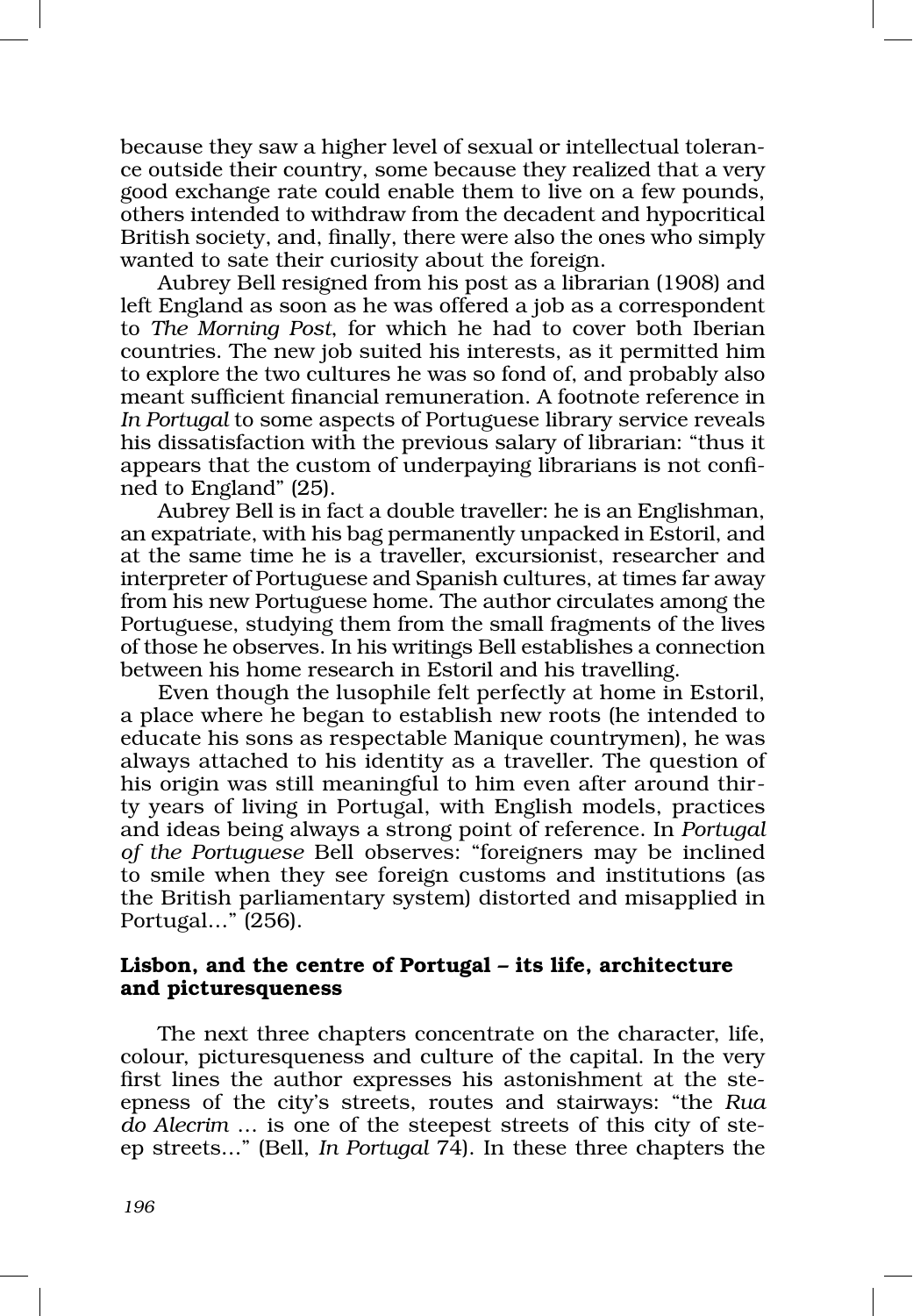author glorifies Lisbon's natural beauty and particular way of life, its variety of cultural amenities, as well as the city and the country's celebrated history. In his narrative Bell provides a vivid description of market places and popular characters, clearly identifiable with the city of Lisbon:

The fishwomen (*peixeiras*) of Lisbon are to be seen in every part of the city.... Their flat baskets, saucer-shaped black hats and large gold earrings, their kerchiefs of black or, more often, of bright gold, yellow, orange or green, flowing down to the waist, their stiffly folding skirts of dull green, mauve or blue, their piercing cries and tired faces render the most curious sight and sound of the city (*In Portugal* 78).

Other unforgettable and vivid scenes may be witnessed in the fish‑markets of Lisbon, where the traveller can see the bustle of commerce and business of sellers who call potential clients' attention by crying out prices and names of goods in a ceaseless and repetitive way. Even after having witnessed such scenes, Aubrey Bell still felt that the city of Lisbon had been gradually losing its singularity and becoming too cosmopolitan in its outlook, manner and ideas. This opinion is expressed in *Portugal of the Portuguese* and *In Portugal respectively:* 

Indeed, it is one of the charms of Lisbon that beneath all its cosmopolitanism it has succeeded in retaining a certain rustic air (*Portugal of the Portuguese* 44).

It is small wonder that Lisbon should have interested Borrow, since even now, when the city has lost so many of its quaintness, an old street name, a narrow archway, an ancient custom or costume continually disappearing, it has preserved its somewhat baffling and mysterious individuality, often re‑ maining strange and unfamiliar to the visitor, even after a long stay (*In Portugal* 81).

This is not the only problem regarding Portuguese society in the first decades of the  $20<sup>th</sup>$  century that the author identifies though. Aubrey Bell is a politically engaged writer who vehemently disagrees with the political system that prevailed in Portugal after the 5 October 1910 Revolution. The author reveals his dis‑ satisfaction with the pseudo-liberal Portuguese Republic and manifests a political and social discontent with various decisions taken by the Republican government. He also disapproves of the people's widespread indifference towards politics: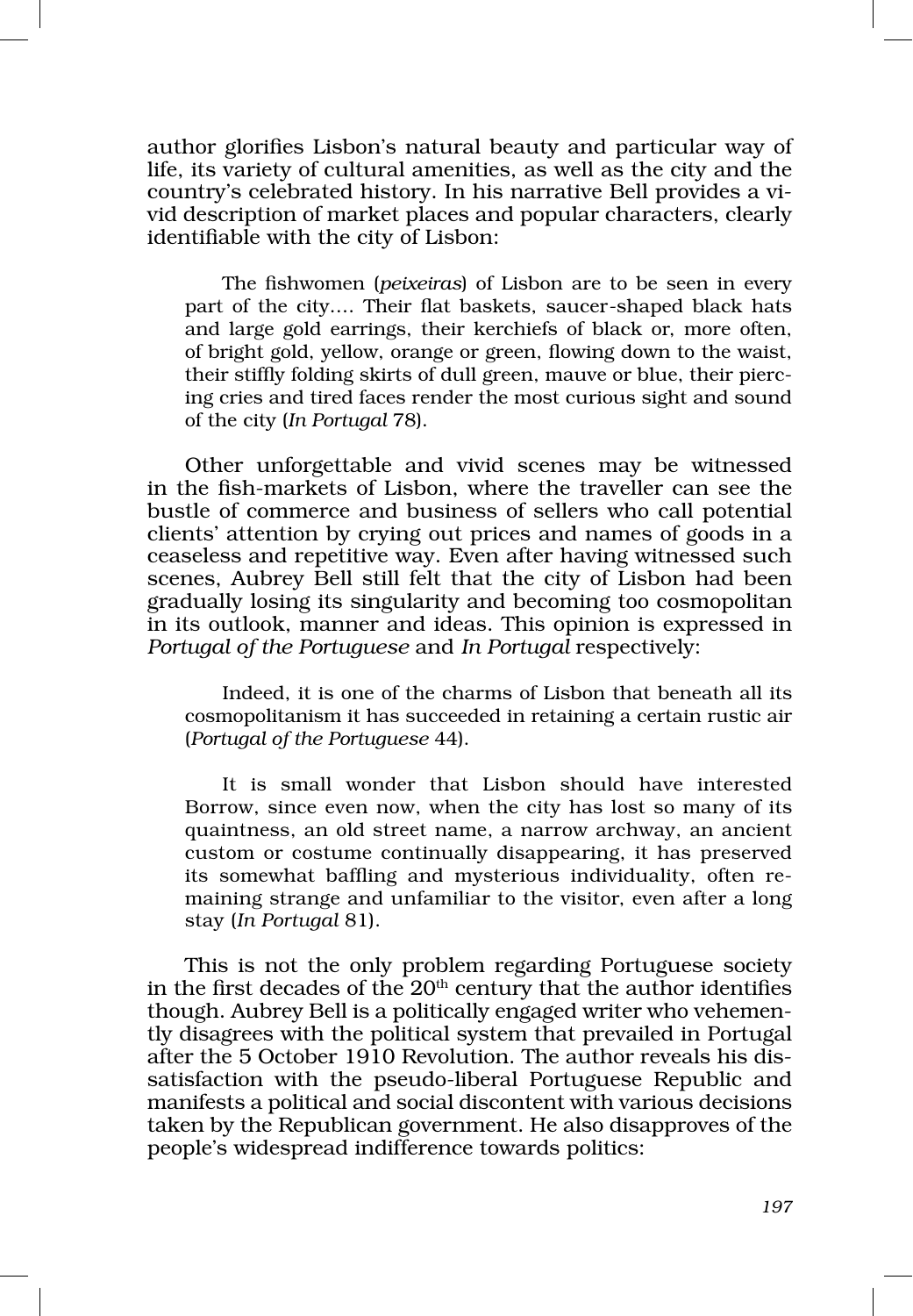[T]hey [people in Portugal] are in fact much more apt to be indolently indifferent, ever ready to say of a government, whether Monarchist or Republican: "*nem é bom nem é ruim*…." The Portuguese peasant preserves a noble independence, and if at an election he votes as he is directed without a thought or murmur, it is that he is practical, and considers the result of an election to be quite immaterial to his affairs…. (*In Portugal* 5).

#### Bell's anti‑republicanism

According to the lusophile, the decisions of consecutive Republican governments lead the country towards an absolute social rupture, chaos, political turbulence, as well as a spiritual and economical poverty. The author's opinions become more severe with time; *In Portugal* evidences the beginning of his critique that initially centres on some general aspects of society's affairs in present conditions, whereas *Portugal of the Portuguese* openly scorns the Republicans for their complete failure in questions concerning the Church, education, economy, international policy, decentralization of power, effective administration and democratization.

Bell sees progress, represented by the Republic, in direct correlation with uniformity, cosmopolitanism, an almost fanatical zeal for change and an inflexible determination to break up with old patterns and traditions. He affirms:

[N]ow the priests are forbidden to wear their cassocks, many of them having but a slovenly appearance in slouching black suits, soft shirts, and bowlers or black squash hats; and by a decree of the Republic the students of Coimbra are not obliged to wear their gowns. Thus Progress extends its dreary net of grey uniformity over the land; and neglect of old traditions is one of the contradictions in the character of a people whose eyes turn willingly to the past…. (*In Portugal* 9)

As we know, Bell suffered imprisonment in both countries, and, in Spain, was once a victim of police coercion. The author did not deposit trust neither in the Republic, nor in the organized civil forces of both Spain and Portugal. It was actually the Spanish Guardia Civil that he blamed for bringing fear and terror to the roads of Spain. According to Edgar Wigram, another English voyager to the Peninsula, the Guardia Civil was actually the only menace to the traveller in Spain (52– ‑53). In Bell's opinion, there was a substantial discrepancy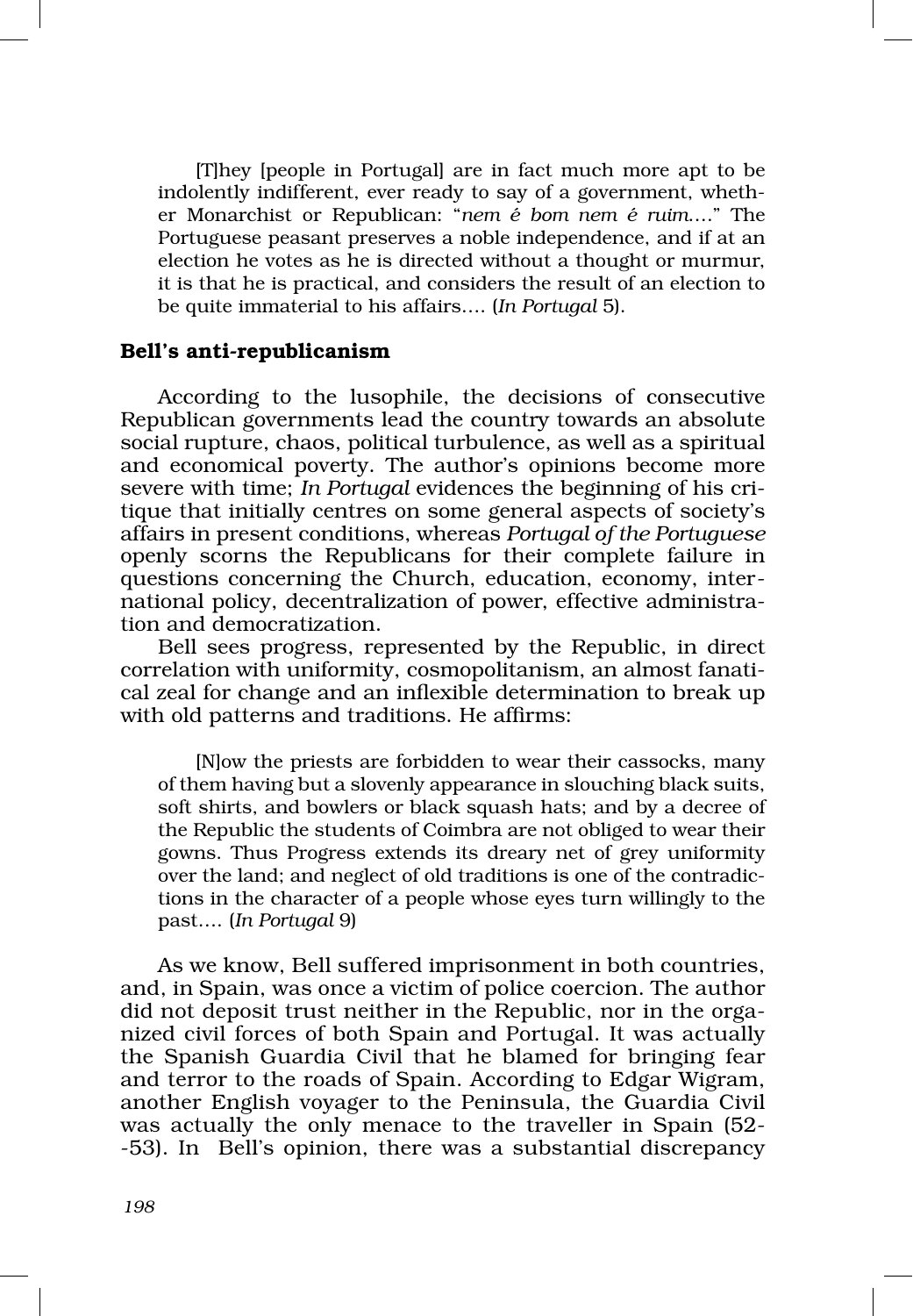between the crime, the fault and the punishment in that country which, along with the fugitive act, he strongly disapproved of: "Famishing men are dragged off to prison for rooting up onions on a rich man's estate, and shot down by the Guardia Civil when they try to escape – the official report runs: 'the prisoners attempted to escape, and were overtaken by an ac‑ cident from which a natural death ensue'" (Bell, *The Magic of Spain* 204).

The lusophile thoroughly criticized the policy of the Republican governments that were, in his eyes, responsible for all the evils of the time, such as: caciquism, corruption, abuse of power and poverty. He would always look down on governmental measures of any kind and despise the majority of the decisions taken by the Republican politicians. In *Portugal of the Portuguese* he argues: "the Democrat party will always be known as the party which, under cover of the World War, raised itself to power over the dead bodies of its fellow-‑countrymen" (215).

Also, according to Douglas Wheeler, it was Aubrey Bell who in the years 1911‑1912 initiated a humanitarian campaign in favour of the political prisoners (Wheeler 98). This subject was touched upon many times in Bell's writings to *The Morning Post*, as well as in *Portugal of the Portuguese* and *In Portugal*. The si‑ tuation of the prisoners in this country was dramatically grave, informs the lusophile; his accounts report that the number of prisons and detention centres throughout the country outnum‑ bered churches and schools. Indeed, the Republican regime was not prepared for such a large number of political detainees, who got banded together with criminals and juvenile delinquents. A solution for prison overcrowdedness that the politicians agreed upon was to transform old convents and various public buildings into penitentiaries, however, most of the times their internal arrangements were ill‑adapted for the purpose.

In the Portugal of the time prisoners were habitually underfed. According to the author, "to give a meal to prisoners is a recognized form of private charity, and stands between them and actual starvation" (Bell, *Portugal of the Portuguese* 50). The Republican solution to the problem of street begging was handled in a likewise, violent and unscrupulous way, as beggars would be imprisoned and then deported overseas, "with far less care or concern than a cargo of frozen meat" (*Portugal of the Portuguese* 57), affirms the lusophile. Bell struggled to comprehend that a deep sense of compassion and this "barbaric neglect of prisons and prisoners" (*In Portugal* 10) would make part of the same nation.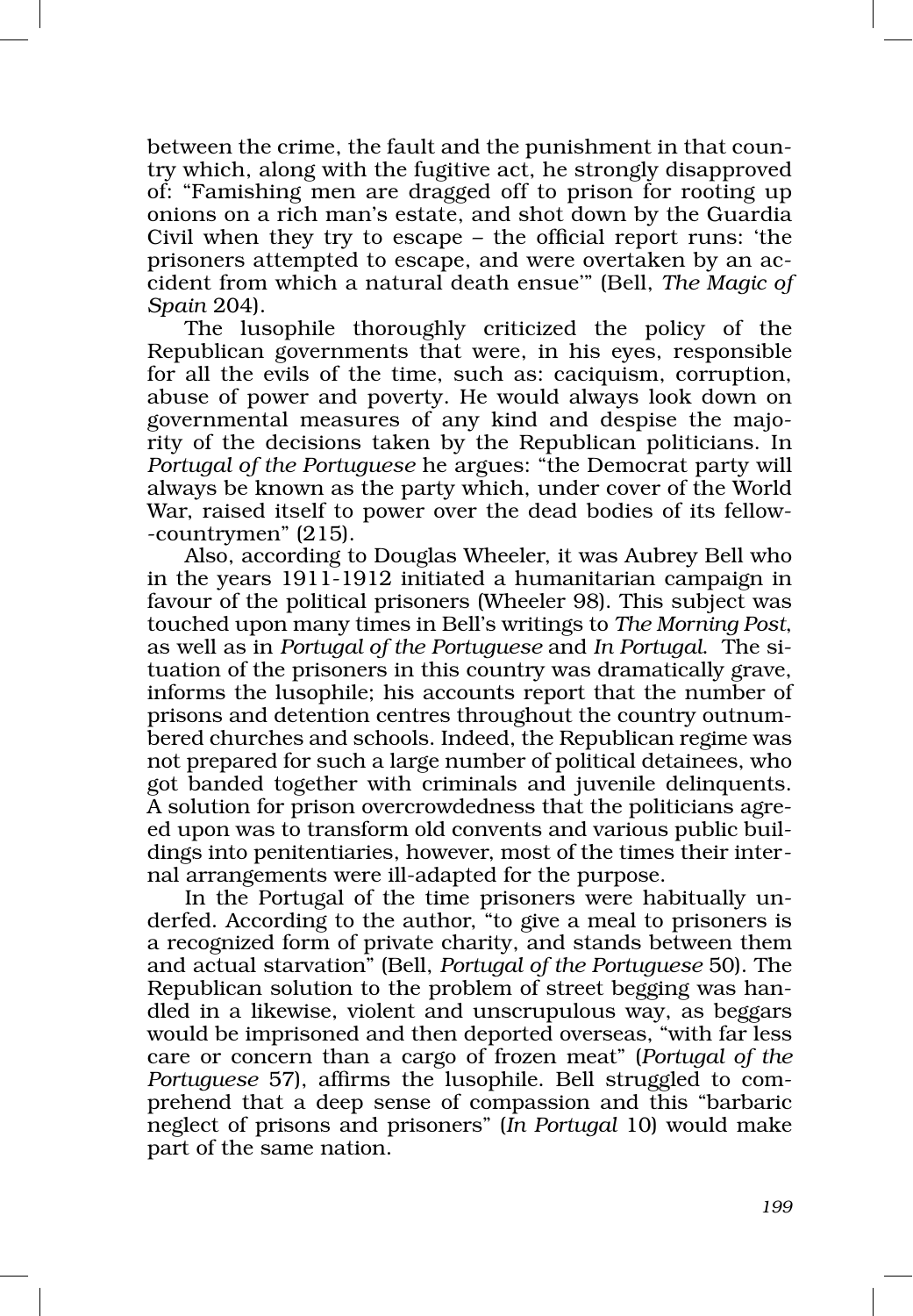Aubrey Bell's viewpoint on the regime was unchangeably radical and hostile. The author would animadvert on nearly every decision of the government, as well as on the shape of every reform programme, its management, form and the pace in which it was to be implemented. This approach reflects a contradic‑ ting nature of his character and testimony, *i.e.* the writer can be considered a compassionate person, for he occasionally got distressed by the sufferings he witnessed around him, like that of the prisoners "white and hungry, stretching out their hands through the bars" (Bell, *Portugal of the Portuguese* 92), or by the despair of the Monarchists, hunted and beaten on the streets for their political beliefs. On the other hand, though, this sense of empathy did not interfere with his political thinking and judgement, as Bell continuously failed to recognize the merit of political reforms, intended, first of all, to increase the political participation of the citizens, which would eventually lead to political democracy and more social justice. These policies also included the legalization of divorce and encouraged feminine emancipation. Unfortunately, the lusophile's political opinions and convictions define him as highly conservative, one‑sided and tendentious.

## Sintra and Aubrey Bell's "anti‑touristic *angst*"

The next step on his journey is Sintra. In the chapter dedicated to this quaint and delightful little town, Bell recalls again various legends and anecdotes associated with the Monarchy or national heroes. This literary and historical input makes Bell's writing unconventional and singular.

While it is true that the author seeks to portray the architectural beauty of the magnificent palaces and castles the town is so famous for, he also makes an honest effort to call the traveller's attention to the native flora of the place, as well as to Sintra's cultivated gardens of various types. Sintra has always been a touristic location that enhanced the appeal of a paradise in the imagination of its visitors. In fact, places like Sintra attract travellers and voyagers who, on their part, usually at‑ tract commerce that, eventually, makes places lose the qualities that initially attracted foreigners. According to Richard Butler, destinations like this one "carry with them the potential seeds of their own destruction" (4). This possible "metamorphosis" of Sintra absorbs at first the lusophile's thoughts, making him he‑ sitant about forming impressions of his own; however, all in all, he confesses that Sintra appears to have maintained its original status and identity.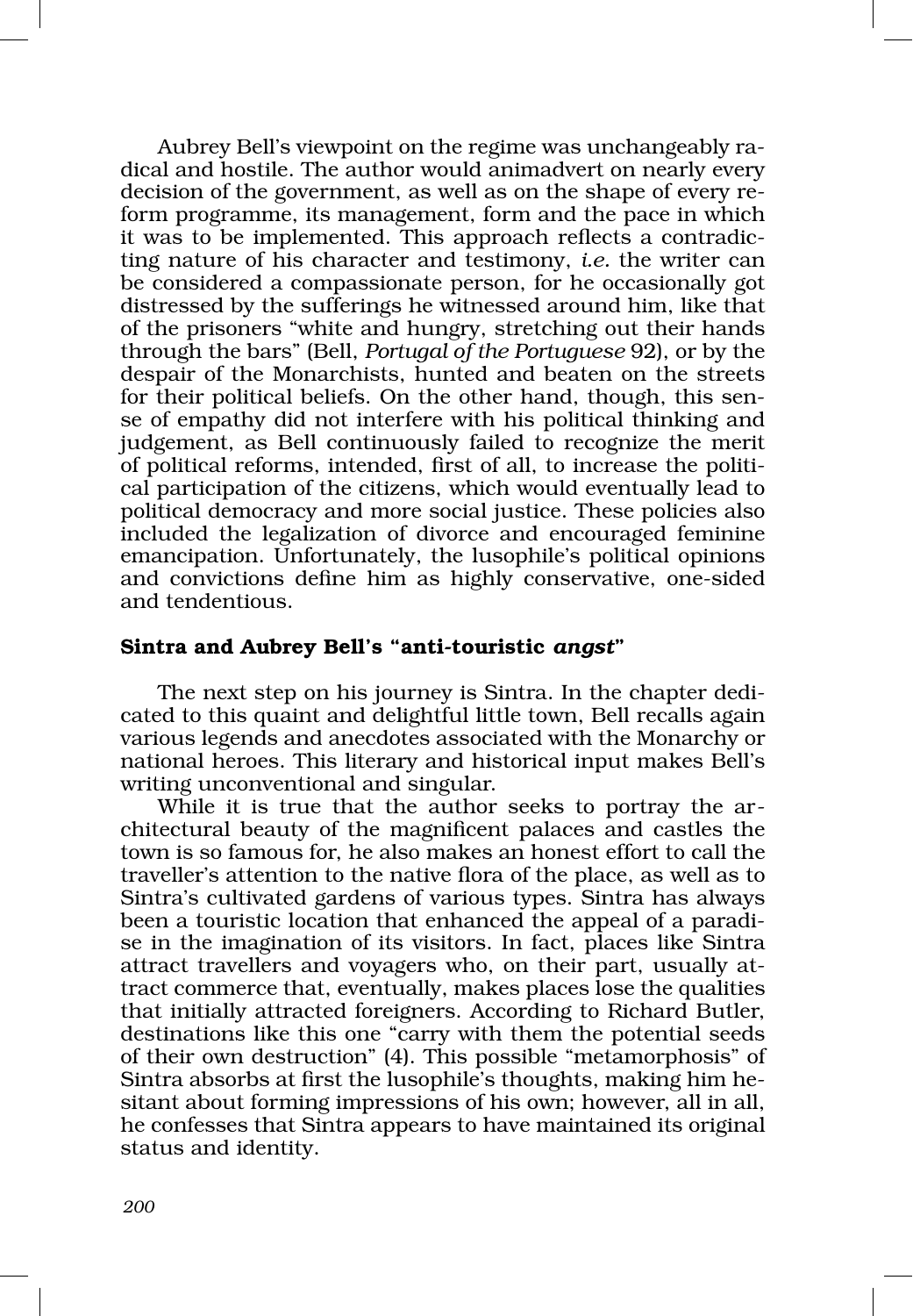The town receives then a well deserved eulogy: "…although it cannot disappoint, but must surprise and enchant all those who go there, it is not a little difficult to write of Cintra, since in the first place it cannot be described, and, secondly, it has been described so often" (Bell, *In Portugal* 90). By adopting the attitude that he did, Bell is likely to be viewed as an anti‑tourist. The main objective of anti-tourists is to separate themselves from the masses and to avoid the areas offering a very superficial experience of their country. Such locations are defined by Fussell as "pseudo‑places", which means sites drained of any local particularity and character; in addition, it is believed, "pseudo‑places" are homogenous, "placeless," and meant to evoke a familiar image (Fussell 43).

Bell's "tourist *angst*" is signalled in the following passage:

Possibly many of those who go to Portugal have a certain prejudice against Cintra, and are even at times inclined to leave it unvisited. They are a little weary of the intervening of its glorious Eden, they have heard it so often praised in verse and prose, the name is so familiar, the beauty recognized by all, it has become like one of those great classics which everyone knows so well but which no one has great curiosity or incentive to read (*In Portugal* 90).

This is not the only anti-tourist sentiment that Bell expres– ses on the subject of travelling. The author seems to distance himself from conventional tourists and "mass tourism," as well as from the majority of his own compatriots in the Peninsula. Aubrey Bell considers himself a *bona‑fide* and long‑term appre‑ ciator, researcher, critic and traveller, as opposed to short-term visitors and holidaymakers. In his writings the lusophile addres‑ ses the reader as "the traveller", encouraging him/her to step off the "beaten track;" he also undermines the irreplaceability of "red books" and argues against the encroachment of "pseudo‑ ‑places" that eliminate the "real" places. Speaking of Sintra, Bell comments ironically on the reported presence of English tourists: "But the most obnoxious thing in Cintra now, besides the English everywhere spoken, is ... a thing so small that it mi ght escape notice, a sign‑board high up on the 'many‑winding mountain‑way' that leads to the *Castello da Pena* bearing the inscription *Avenida de Candido dos Reis*" (Bell, *In Portugal* 92).

A similar concern is also expressed in *Portugal of the Portuguese* where the author defends Portuguese places of interest from environmentally insensitive and destructive "mass-‑tourism" industry: "It [Batalha] must ever continue to be one of the chief attractions to those who visit Portugal, and it is to be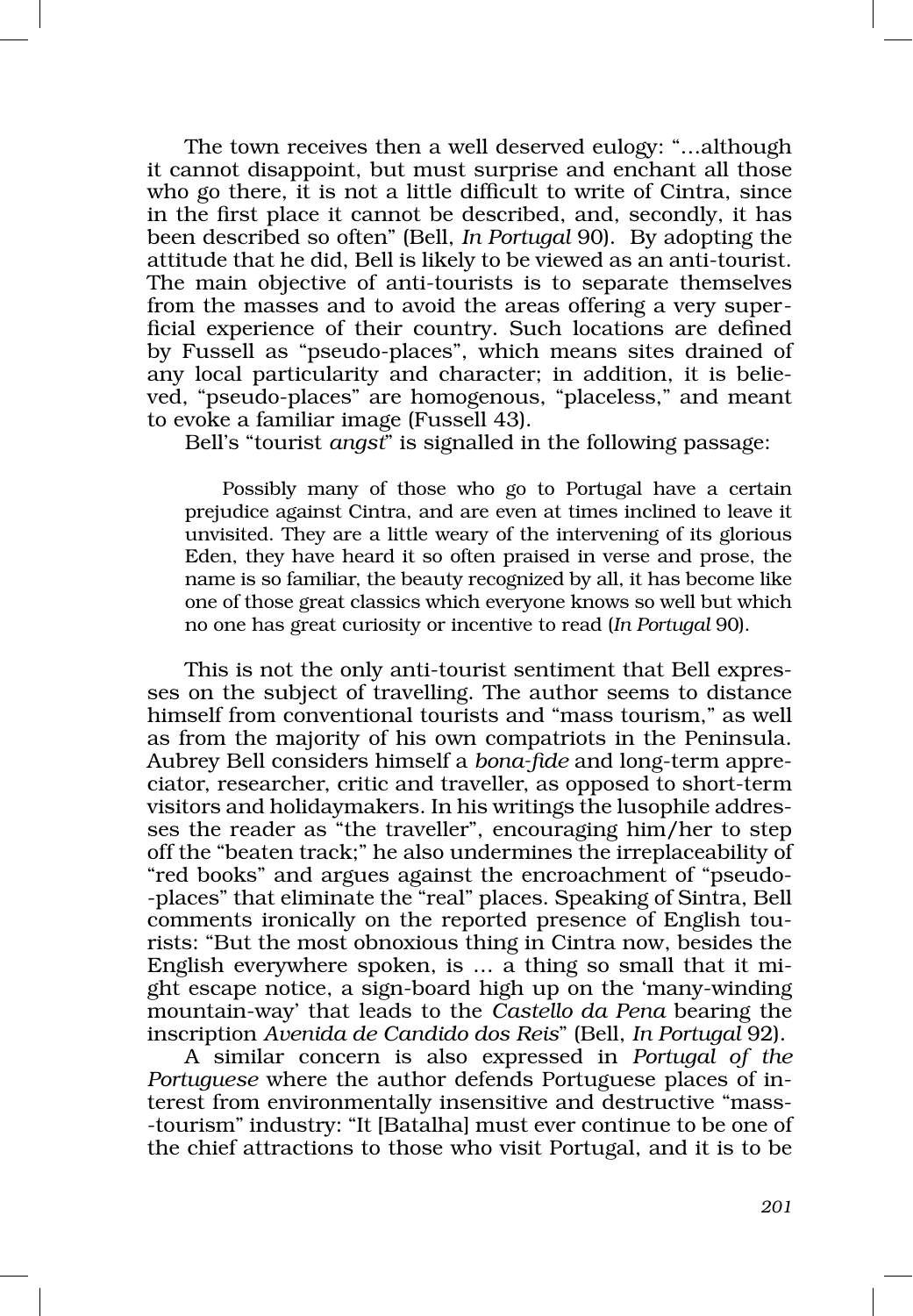hoped that it will ever retain its rustic situation, far from trains, hôtels and all those appurtenances of civilization which usually dog the tourist's footsteps" (Bell, *Portugal of the Portuguese* 95).

However, sadly, we may also notice quite a contrary attitude upon the matter of tourism on the part of Aubrey Bell. In the same publication, the author indirectly persuades potential British investors to support the infrastructure projects on the coast of Cascais: "There is a road for part of the way from Cascaes along the coast with sand‑dunes, and hollows of scented cistus and many a delightful cove or broader sandy bays, which are now without a house, but might at the whim of fashion – *absit omen* – become favourite and crowded watering-‑places" (*Portugal of the Portuguese* 78).

Although, certainly, it was far from Bell's intention to help transform the places he had visited in Portugal into "pseudo-‑places" (*e.g.* Paul Fussell uses the Algarve as a typical example of a "pseudo‑place" (43)), his writings presumably incited many to come to the country, and this fact can brand the lusophile as an accomplice in the development of the tourism industry in this country. James Buzard believes that "while tourists pursue their anti-touristic ends, they fuel tourism's industry and its coercive construction of the foreign" (12).

### Batalha, Alcobaça and Mafra

The following section of the book focuses on Portugal's two most famous monasteries: Alcobaça and Batalha (the author also mentions Aljubarrota, the site of a famous battle fought between the royal armies of King John I of Castile and of King John I of Portugal), as well as on the impressive palace-‑monastery of Mafra. The author makes it explicit that the latter did not impress him most favourably; in directing the reader's attention to certain architectural facts, Bell reports on a record number of workers employed to its construction, the overall cost of the enterprise and the building's countless win‑ dows and doors. Indeed, the lusophile seems to have found the life beyond the palace more overwhelming than the monumental architecture itself, preferring to portray such issues as: the countryside around the village of Mafra, its flora and the people met on his way.

Aubrey Bell manifests a very different view on the Alcobaça Monastery, pronouncing an especially flattering opinion on the monastery's church: "The interior of its church, over three hundred feet long, is of a severe and marvellous beauty, the perfectly plain pillars, twenty‑four in number and over sixty feet high,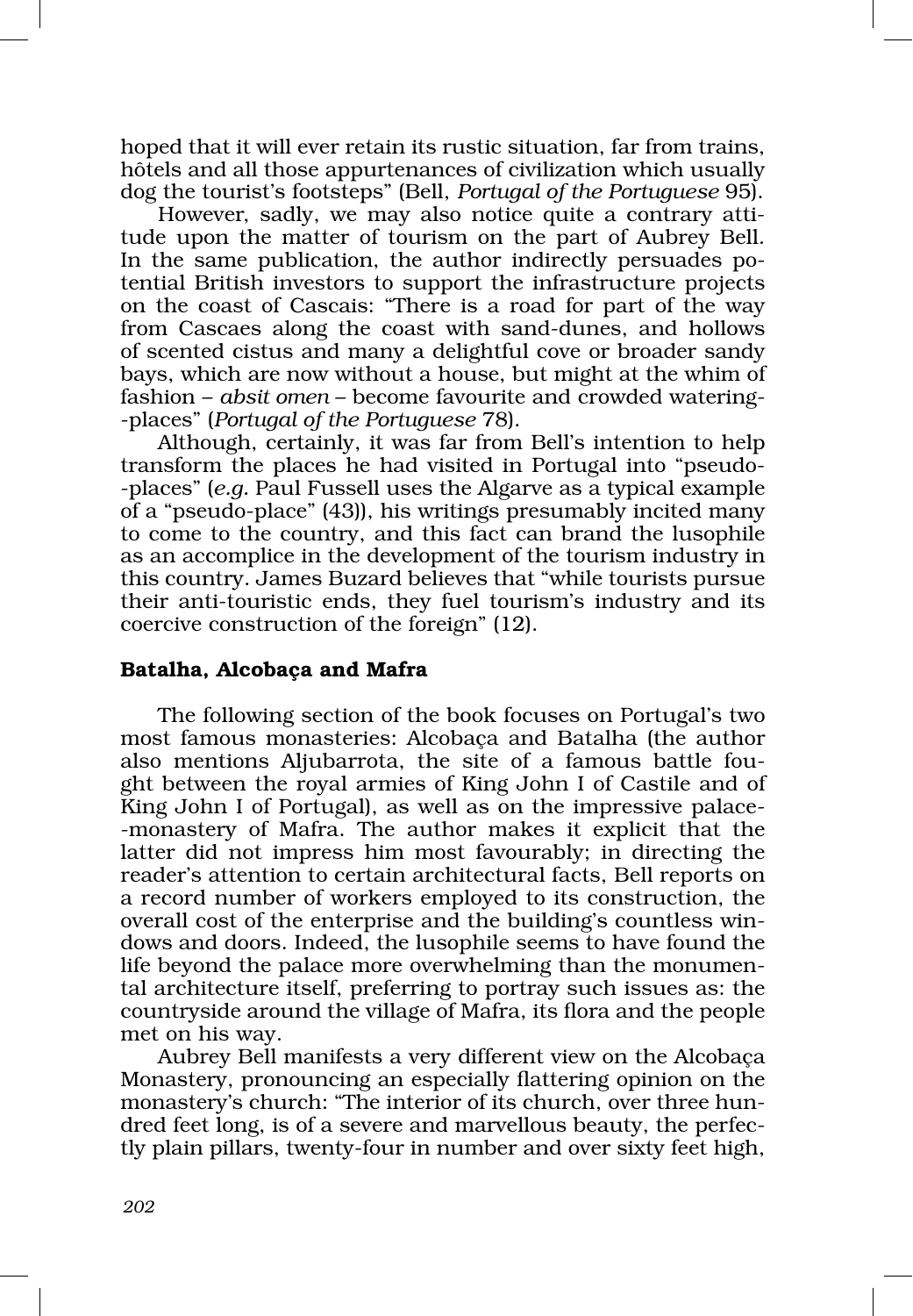going up to the very roof and dividing the nave from two very narrow side aisles" (*In Portugal 103*). Unlike in Mafra, Bell studies here with scrutiny the monastery's architecture and history, including the tragic love affair of Inês de Castro and Prince Pedro of Portugal. The lusophile takes advantage of the fact that dozens of poets and writers dwelt upon the story of these unfor‑ tunate lovers, resolving to incorporate a few citations of Camões and Garcia de Resende into his work. The author's discourse on the Batalha Monastery is packed with a number of descriptive adjectives that reflect his admiration for the unique beauty of the building. Aubrey Bell seems to truly appreciate the detail and nuance of the Manueline arches, pillars and framed windows.

At the end of his visit Bell expresses his genuine desire for these three places (Mafra, Batalha, Alcobaca) to remain untouched by "mass tourism", simultaneously wishing them to maintain their identity, authenticity, as well as local culture and tradition: "It is no slight charm of Batalha, as of Alcobaça and of Mafra, that the village has an appearance of being still as it were a dependency of the Convent, and has not acquired any pretensions of its own" (*In Portugal* 113).

### Leiria and Tomar

On the occasion of describing the town of Leiria, Bell presents a portrait of King Dinis. The author reminds us that it was Dinis who ordered the construction of Alcobaça's cloister, as well as the planting of the pine forest in the neighbourhood of Leiria, and on whose order its castle was erected. The little town charmed the author with its steep cobbled streets, the richly coloured fabrics that characterise the clothes of the locals, the town's countless gardens, a fascinating entrance‑arch to a local church, and, obviously, its graceful castle. The very last lines of this chapter depict the evening busy life of Leiria obser– ved by Bell from the castle walls. The author leaves the town behind with a feeling of genuine but melancholic satisfaction: "Everywhere was a sense of peace, and even in these narrower streets a feeling of the open country. For, lying among wooden hills, many of them crowned by a white church, Leiria has an air and scent of many trees and open fields, a little town pleasant in itself and in the country that surrounds it" (*In Portugal* 117).

 The next stage of Aubrey Bell's journey leads him to Tomar and Beira Baixa. The lusophile commences his narrative by giving a brief account of the road that joins Leiria and Tomar, "illustrating" life in the local countryside; only then, he introduces the description of Tomar. We are informed by Bell that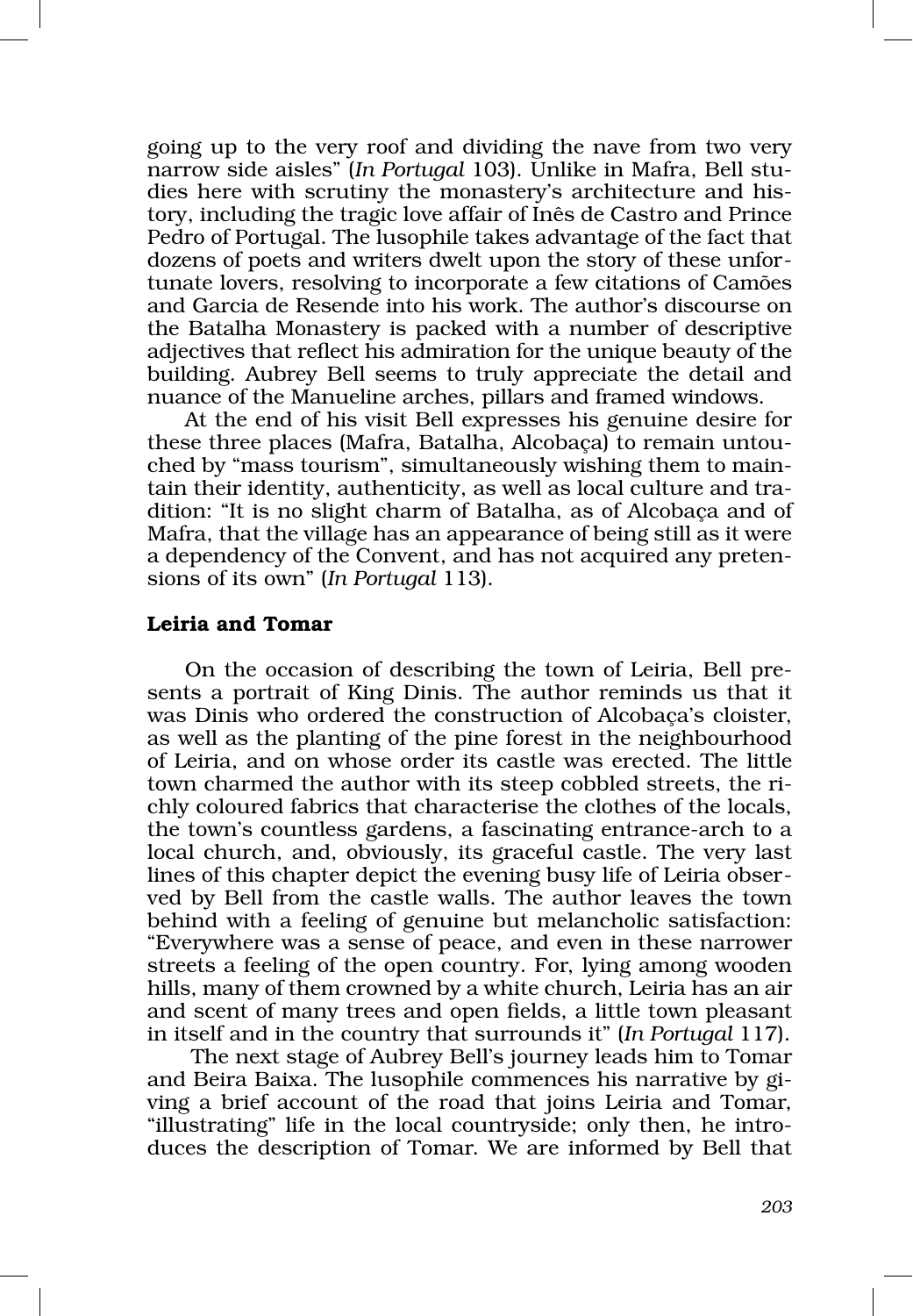Tomar's most important characteristic is a significant num‑ ber of small churches from different periods dotted around the town, as well as ancient rough‑cobbled streets with small shops that crown the main square, the Praça da República. However, the author's main interest must lie in the Convent of Christ. Bell recognizes the beauty of the Manueline architecture in the construction of the church, as well as in the multi-form decorative motifs and naturalistic symbols of the sea featured in the Convent's interiors.

The three last though extensive paragraphs of this chapter characterize the countryside in the town's neighbourhood. Bell shares his enthusiasm for the enchanting scenery of this region, revealing himself to be a true nature‑lover, delighted in the local wilderness, virgin landscapes and forests.

# Bell's proximity to nature and the *topos* of Nature in his publications

The lusophile's affection for Nature in its unspoiled state is also reflected in the following chapter, entitled the "Pinewoods of Extremadura." Aubrey Bell gives here an expression of a truly Romantic insight into the natural world and rural life. The countryside of Portugal is perceived as an attraction on its own, eliciting the same attention as the country's most impressive monasteries, castles and monuments. This is in the Iberian countryside where the author situates his *locus amoenus*, an uncorrupted environment, an ideal place for rest and meditative reflection.

Inspired by Romantic poetry, Aubrey Bell would seek the pic‑ turesque in nature, with mountain landscapes, moorland and forest sceneries becoming the *locus* of a sublime experience. In addition, the writer would always attempt to interpret that mysterious, softly tinted, beautiful Iberian sky that marvelled him greatly. It is worth to emphasise as well that in his writings the lusophile deploys a range of motifs characteristic of Gothic fic‑ tion, *i.e*.: a nostalgia for the medieval past, a recreation of wild and natural scenery, decaying structures (for instance, Bell's fascination with the Convent of Santa Cruz at Buçaco), and the preference for distant, catholic southern countries.

### Aubrey Bell and his South

Even though the lusophile chooses to reveal in his publications certain aspects of his thought, making quite explicit his political opinions, his preoccupations with Iberian societies, as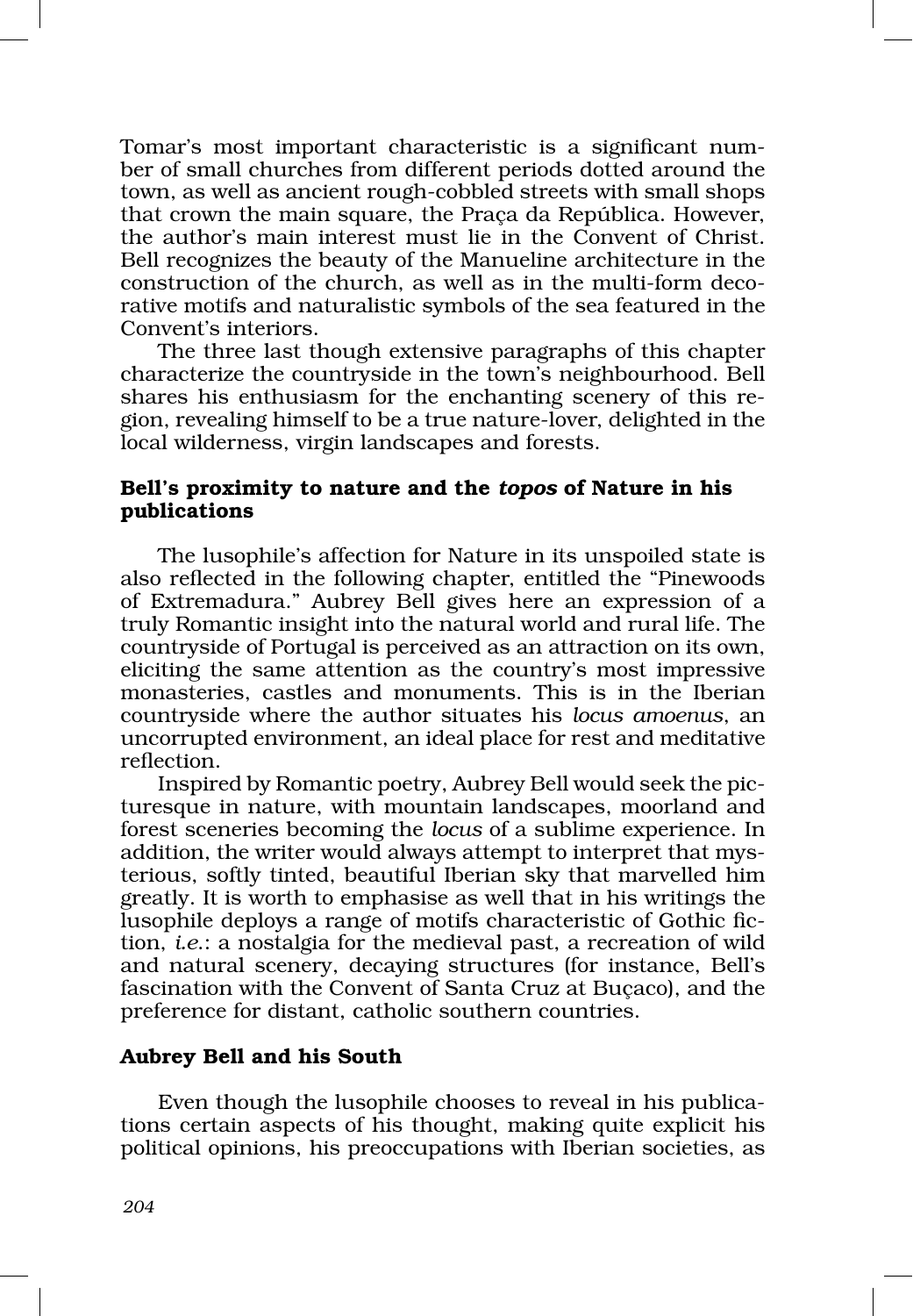well as his enthusiasm and delight in Iberian literature, nature and rural life, he essentially confines himself to a narration devoid of any form of autobiographical material. Still, from some of his observations we may infer that he knew, like so many of his contemporaries, the Mediterranean world (Italy, Sicily, Greece and France), and was also familiar with the Swiss countryside.

It is generally known that the South (the Holy Land and Palestine) and the Mediterranean (especially Italy and, in the second place, Greece) were considered by the Victorians and the Edwardians (namely, the upper and middle classes) the cra‑ dle of humanity and civilization. This is perhaps what partly explains why so many of them were regular visitors to those countries. John Pemble characterizes the South of that period as "the haunt of the British artists, academics, and literati" (4).

Although it is a fact that the entire Mediterranean region would receive large numbers of travellers on a yearly basis, it was mainly Italy that continued attracting massive attention. The British looked upon that country with awe and veneration; it is significant to note that at the time Italy was the only country the English were willing to assume as a point of reference in the fields of art, music, literature and painting (Pemble 60). In the "Preface" to *The magic of Spain* Bell acknowledges:

It is not easy in a few words to account for the strange Oriental spell that Spain has exercised over many minds nor to explain the potency of its attraction. For indeed the great Peninsula possesses a special spice and flavour. It has not the immemorial culture of Italy, nor the pleasant smiling landscapes of France with her green meadows and crystal streams. (vii)

Unlike in the era of the Grand Tour, these travellers would pay annual visits to the Mediterranean (in particular to Italy and the south of France), often enjoying their stay from autumn till Easter. The time of their departure was thus deliberately chosen in order to avoid the months considered inadvisable for travel in the southern countries (Pemble 41). Aubrey Bell also expresses his concern for the well-being of the traveller, providing hints on the best season for voyaging to the Peninsula. In *Portugal of the Portuguese* the author issues an opinion that supports this view on the matter of travelling: "The Estoril climate even excels that of Lisbon, being slightly warmer in winter and cooler in summer. It is a little surprising that more foreigners do not settle temporarily or permanently in this region, which is so easy of access and has so many advantages" (*Portugal of the Portuguese* 80‑81).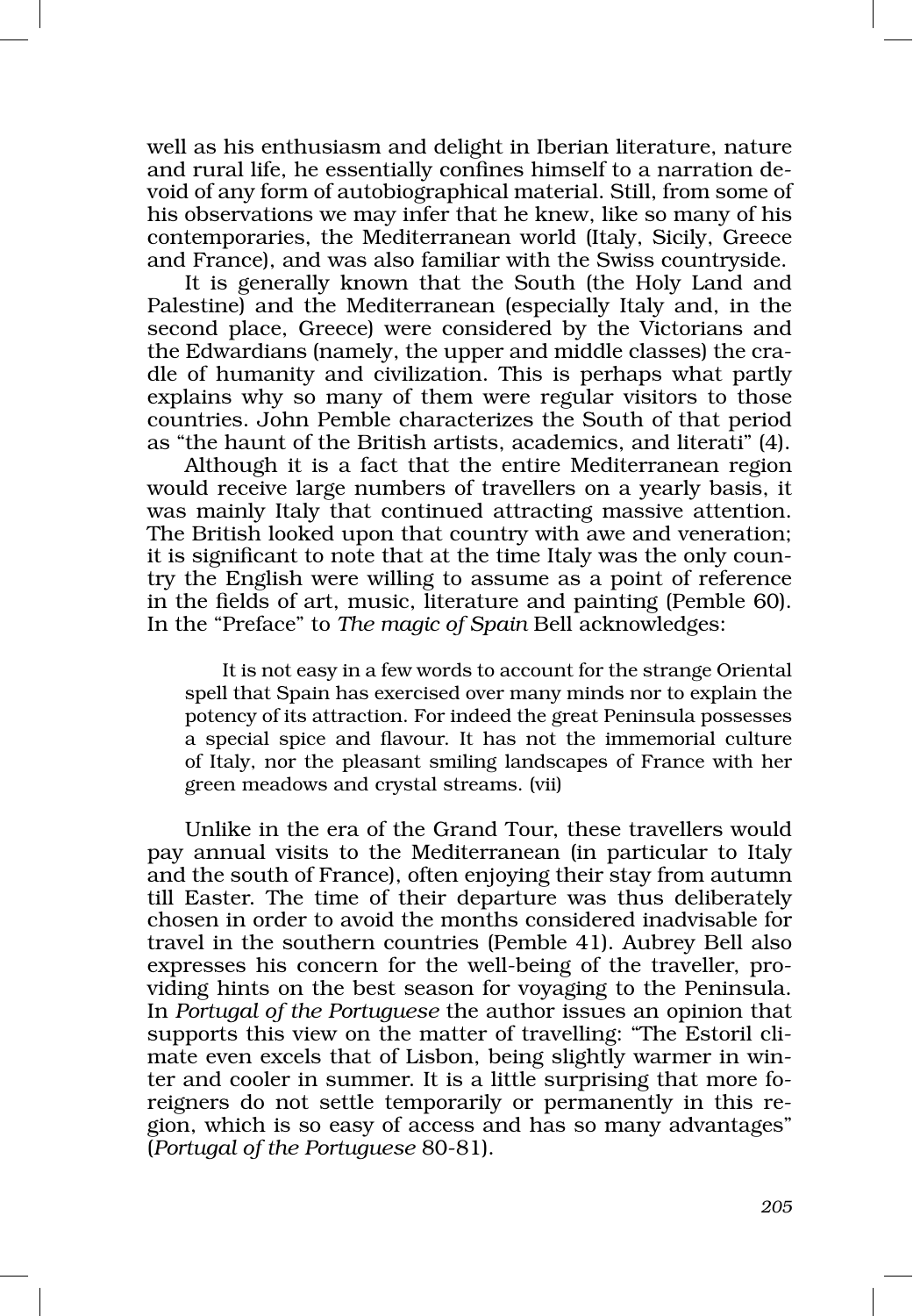Travel literature on the Iberian Peninsula has its roots well into the late Middle Ages, (Payne 9) and yet notwithstanding, at the time of Bell, Spain and Portugal still held the status of a region lying off the "beaten track." The key reasons for this neglect may be traced back to the  $18<sup>th</sup>$  century, for neither Spain nor Portugal had been included in the itineraries of the Grand Tour. This tendency continued till the end of the nineteenth century, hence keeping these countries remote for the majority of Victorian and Edwardian travellers.

"In Italy strangers seem to be at home and the natives to be exiles," observed in 1854 an American voyager to that country (Hillard 184). Indeed, Italy and southern France were appea‑ ling to the traveller because their popular tourist resorts would evoke the familiar cultural and social frame of reference, thanks to British fashions, manners, services and facilities available (Pemble 43). Surprisingly, even though some writers, like for instance Aubrey Bell, sought in the South values or components of life different to the ones that define the modern world and a complex, advanced society, they would not renounce some little comforts provided for travellers abroad. The lusophile informs his reader about the services (un)available in Estoril:

Gambling, on a large scale, and great luxury, it is true, he [the Englishman] will not find, but cleanliness and ordinary comfort are to be had at the existing hôtels, and any other deficiencies are amply compensated for by the excellent climate and the charms and interest of the surrounding country, and by the courtesy and helpfulness of its inhabitants. It is not often that travellers can live in a comfortable hôtel, have English newspapers, English books […], English tinned foods and tobacco, all the delights and none of the drawbacks of a southern climate…. (*Portugal of the Portuguese* 81)

Another characteristic of Victorian and Edwardian travelogues, also evident in Aubrey Bell's writing, is the justification of travelling. It was believed that travel, and especially to the South, had to be purposeful. According to James Johnson, "long residence in foreign countries tends to sap or at least to weaken the force of British patriotism" (272). Travellers only adopted a more relaxed form of behaviour after the Great War, argues Pemble (54).

Taking into account his writings, Aubrey Bell could never be accused of being unpatriotic; however, the causes for his and his family's absence in the homeland had always been clearly specified. While his mother's reason to leave the United Kingdom and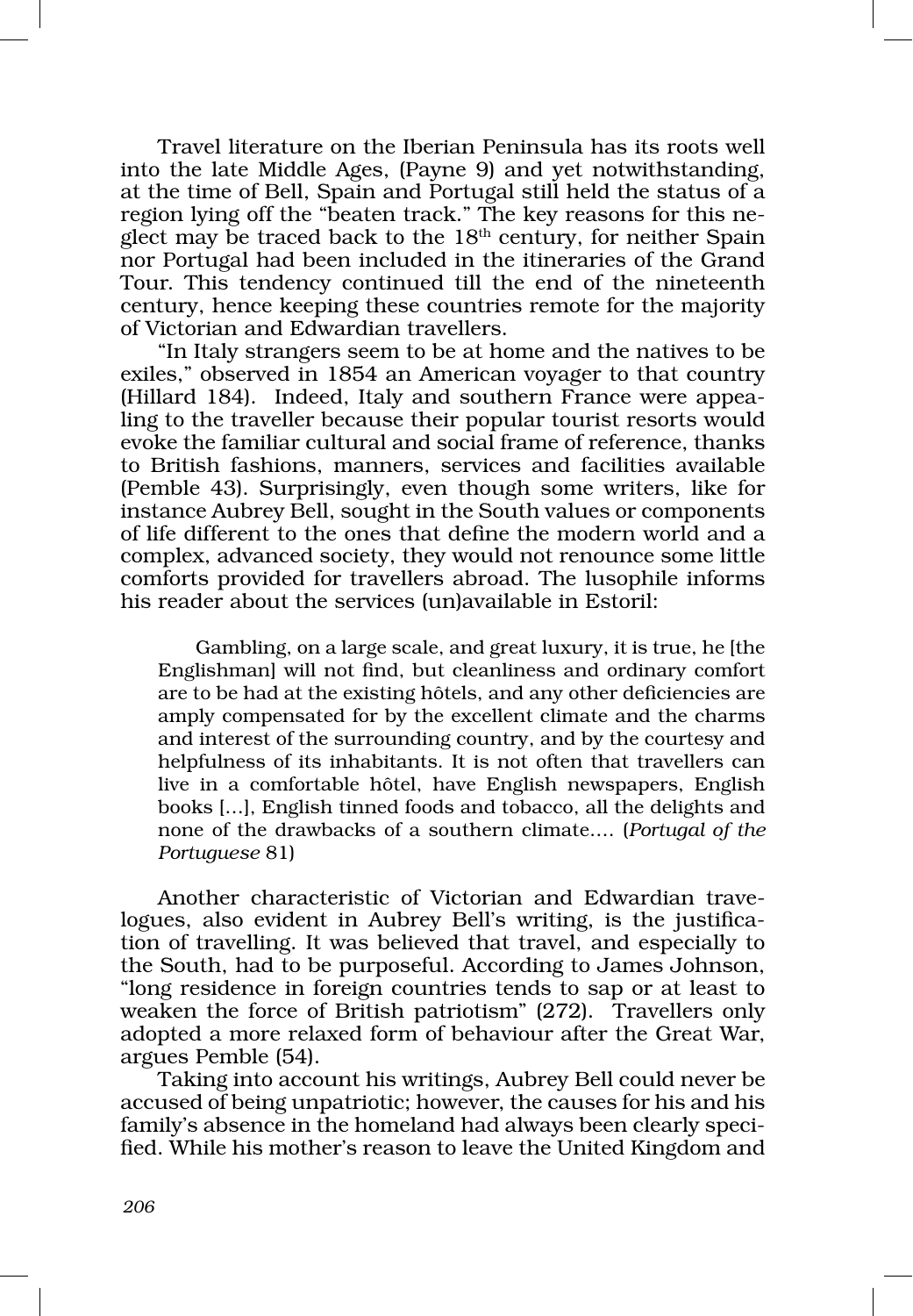settle in the south of France was her poor health, Bell's motive to live in a foreign country was his work as correspondent, as well as a desire to pave the way with his publications for a better comprehension of the Iberian countries, cultures and peoples. In the "Preface" to *Portugal of the Portuguese* he writes: "Great Britain has everything to gain from a better understanding of a people with which she has so many dealings, and which is in itself so extraordinarily interesting and attractive" (v‑vi).

#### The north of Portugal

In his escapade to the country's north, Bell discovers the Serra da Estrela, to which he dedicates an entire chapter. In this section of the book the author provides a general geographical and anthropological outline of the northern part of the country, developing special interest in its inhabitants, their way of dressing, as well as their routine activities; however, it was the great natural features of that region that caused the most profound impact on the lusophile, becoming the object of his keen attention.

Local markets would always rivet Bell's interest, which is why the information concerning their location, the days they operate, as well as a range of goods on offer, were considered by the writer as particularly relevant for travellers who wished to sample local products and witness actions in which different socio‑economic needs meet; these were, to Aubrey Bell, the small centres of economic activity through which flow innumerable varieties of commodities and which bring together hundreds of colourfully dressed people. Aubrey Bell reports:

Twice a week, on Thursdays and Sundays, there is high market at Covilhã. Then the *Praça do Municipio* is from an early hour filled with women sitting on the cobbles in front of huge baskets of broa…, selling them at a *vintem*, a *meia tostão* and a *tostão*. Immediately above, in a second *praça* is the market of fruit and vegetables and of large flat cheeses. The women wear their ker‑ chiefs entirely covering the hair and tied beneath the chin, of every conceivable shade of blue and green and yellow, red, orange, pur‑ ple, brown; some of them with a pattern of flowers, and nearly all of delicate soft dyes, so that the open, densely crowded market of moving colours in this *praça* is a sight extraordinarily beautiful. (*In Portugal* 133)

The following chapter concentrates on the quiet daily life of two villages in the Serra da Estrela, Verdelhos and Manteigas.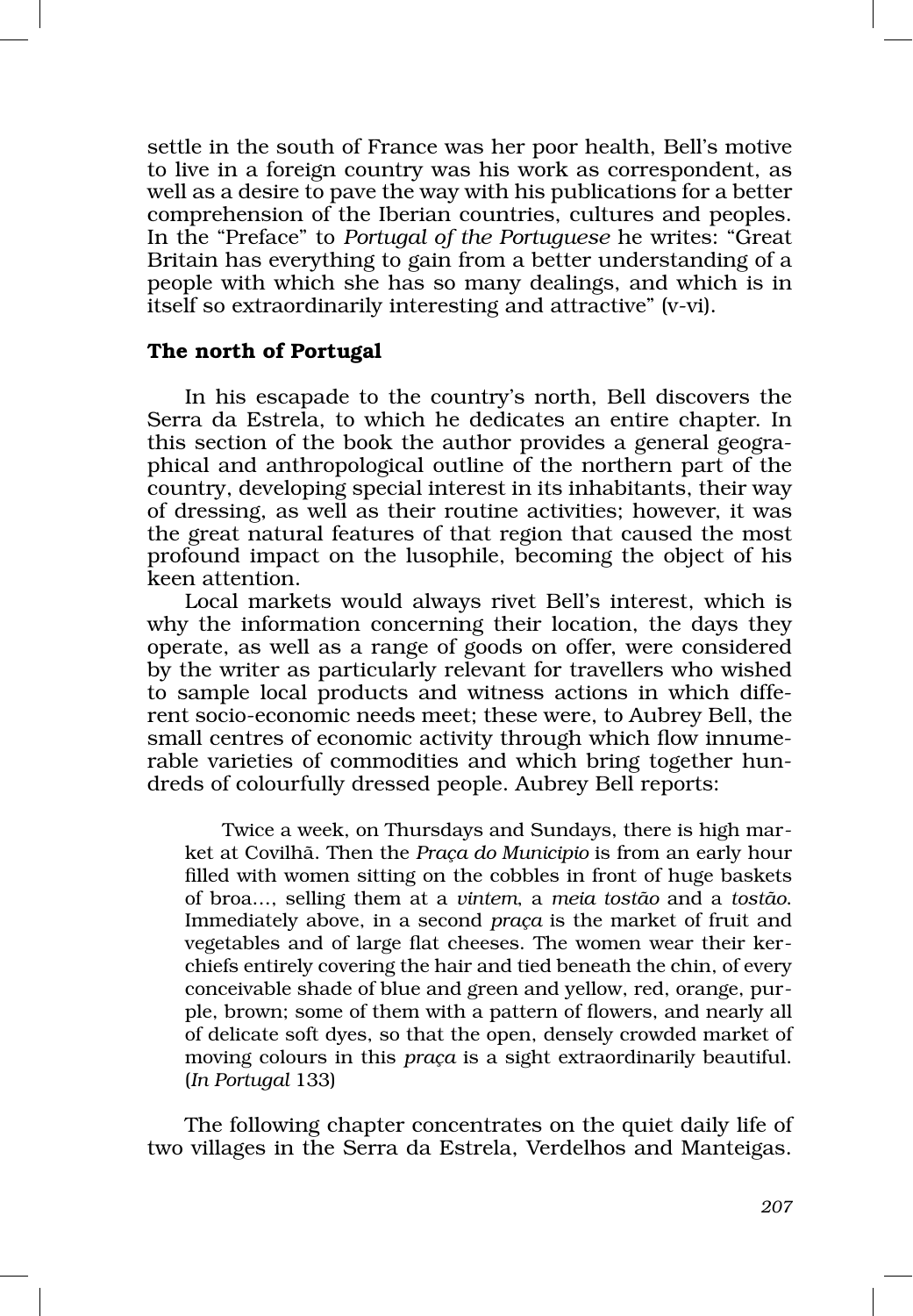In his description of these two pleasant rural areas, Aubrey Bell focuses on such aspects as: the scenery, architecture, local outfits and hospitality. On the occasion of the author's mentioning a small square in Verdelhos, the reader is reminded again of his political standpoint. Thus, Bell associates the travelogue with the literature of political protest. John Pemble claimed that some British writers:

[S]ignified in their accounts of journey to the South a hostility towards the values of the modern world and a desire to withdraw from its problems and complexities. They wrote less as the representatives of their society than as its casualties and defeated rebels. Their work proclaims the sadness and the anger of men who were at odds with contemporary life, and who were looking not for action but for rest*.* (12)

## Bell's defence of the Church

As regards this description, Bell may be considered an enemy of modern society that runs afoul with its own traditional values, and aspires to develop cosmopolitan and hybrid identi‑ ties. The lusophile never hesitates to show hostility towards the Republic and social progress, hence, rejecting the inevitability of modernity.

One of the causes the author strongly defended was the re‑ ligious question. He claimed that Portugal had never been an anti‑clerical country, certifying that the new radical movement was a mere echo of the slogans of the French Revolution. Bell argued that the measures adopted by the Republicans to deal with the Church were inappropriate, far too repressive and reactionary in their nature. Aubrey Bell, a member of the High Church, was conservative and contra-revolutionary. The lusophile, like many of his contemporaries, believed in religious instruction based on the Holy Bible; however, while many authors kept their personal beliefs private, Bell's religious convictions were always genuinely pronounced.

Victorian and Edwardian societies, being intensely religious, would strongly advocate the teachings based on the Bible. It was insisted that children should read it for their daily instruction, as a means of developing regular habits of disciplined reading of the Holy Book. The Holy Word, it was firmly believed, was expected to be read literally, non‑critically, with pastors obliged to refrain from any denominational comment when providing and coordinating religious education (Davie 15). John Pemble explains: "the Scriptures were a fetish. It was an age of family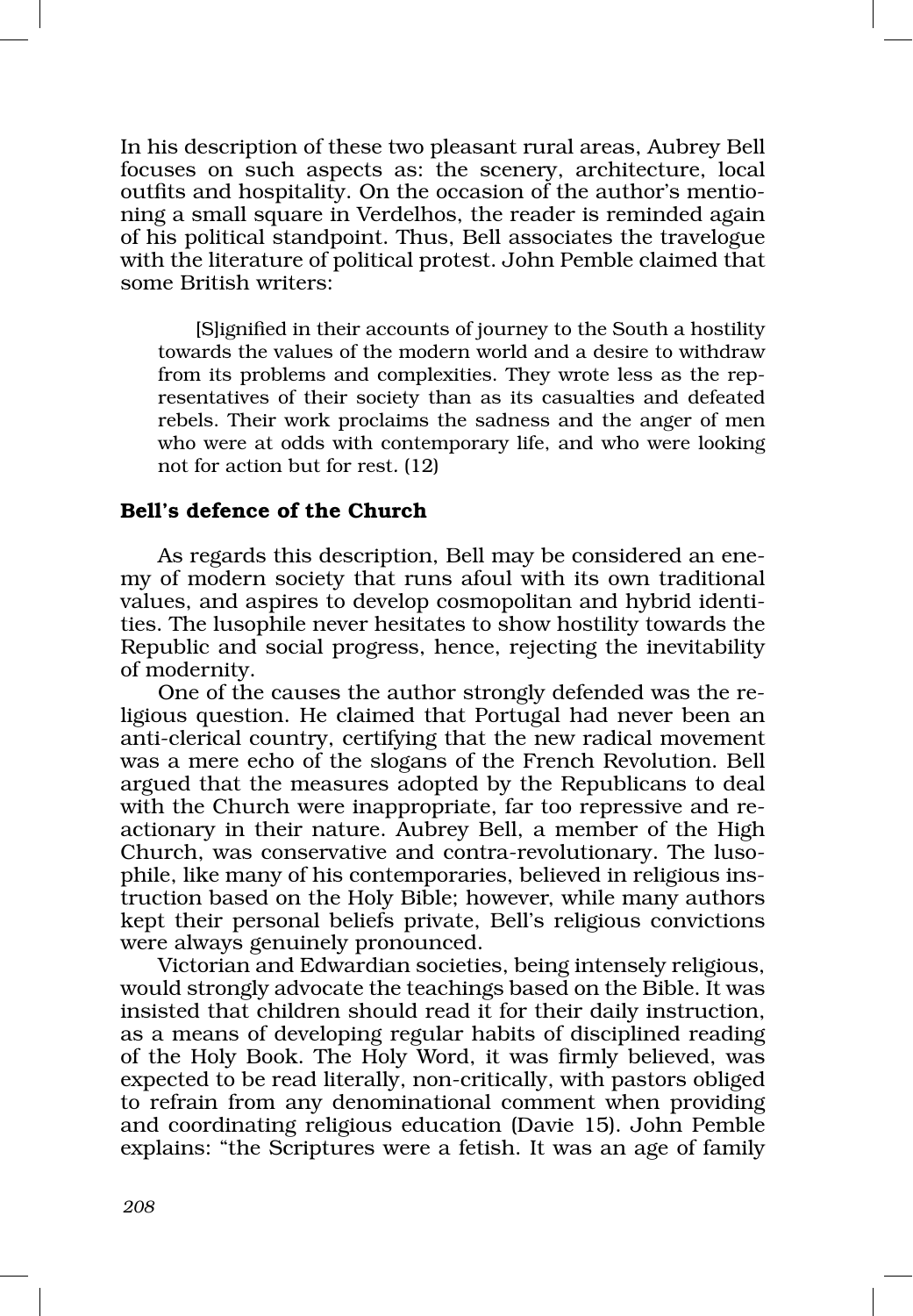Bibles, Bible commentaries, framed and illuminated biblical texts, Biblical classes, Bibles on lecture in railway stations, and the Bible, as an essential part of childhood experience" (56). In *Portugal of the Portuguese* Bell says: "In a land of few industries, where a large majority of the inhabitants live by agriculture and fishing, there is but little need for book‑learning, nor is there any universal book to be found in peasants' houses, as the Bible in England" (71).

## Aubrey Bell, a solitary traveller in *In Portugal*

The next step in Bell's journey is directed to the *Cercal* [*sic*] of Buçaco and a small village that lies below the woods, named Luso. However, the old Carmelite Convent, set in a landscape of wild beauty and in glorious isolation, seems to have been the main purpose of the author's excursion. Fleeing from urban environments, civilization, the world of progress and the imperso‑ nal, Aubrey Bell finds himself walking in the woods and exploring the ruins. The relaxing atmosphere invites the traveller to contemplate the unfortunate decline of the convent, as well as the wild beauty of the untamed nature that surrounds the edifi‑ ce. He appears to have found there, like in many other places in the Portuguese countryside, spiritual solace and comfort. This is where the author discovers innocence, peace, retreat and me‑ ditation, the qualities that allow him to channel in the best way his enthusiasm for Portugal. Aubrey Bell liked to live and work in silence and solitude, and the Portuguese nature would open this silent wonder to him. In the end of the chapter he writes: "The sunset sky appears through the trees cut into little globes of intense flame‑coloured light, as though the branches were hung with a magic splendour of myriad oranges. Probably nowhere in Europe are there so many cedars as at Bussaco…" (Bell, *In Portugal* 146‑147).

Aubrey Bell belongs to the group of travellers who looked for refuge away from cosmopolitan "pseudo‑sites," haunted by others for the purpose of socialization, health recovery or cultural education. The author enjoyed and highly appreciated the timeless, sparse, unspoiled countryside, deserted roads, small village temples, rural monasteries, as well as the sturdy, sociable and genuine country people.

# Coimbra and Oporto

The author, ascribed a non‑academic identity, dedicates three and a half pages to Coimbra and its University. In this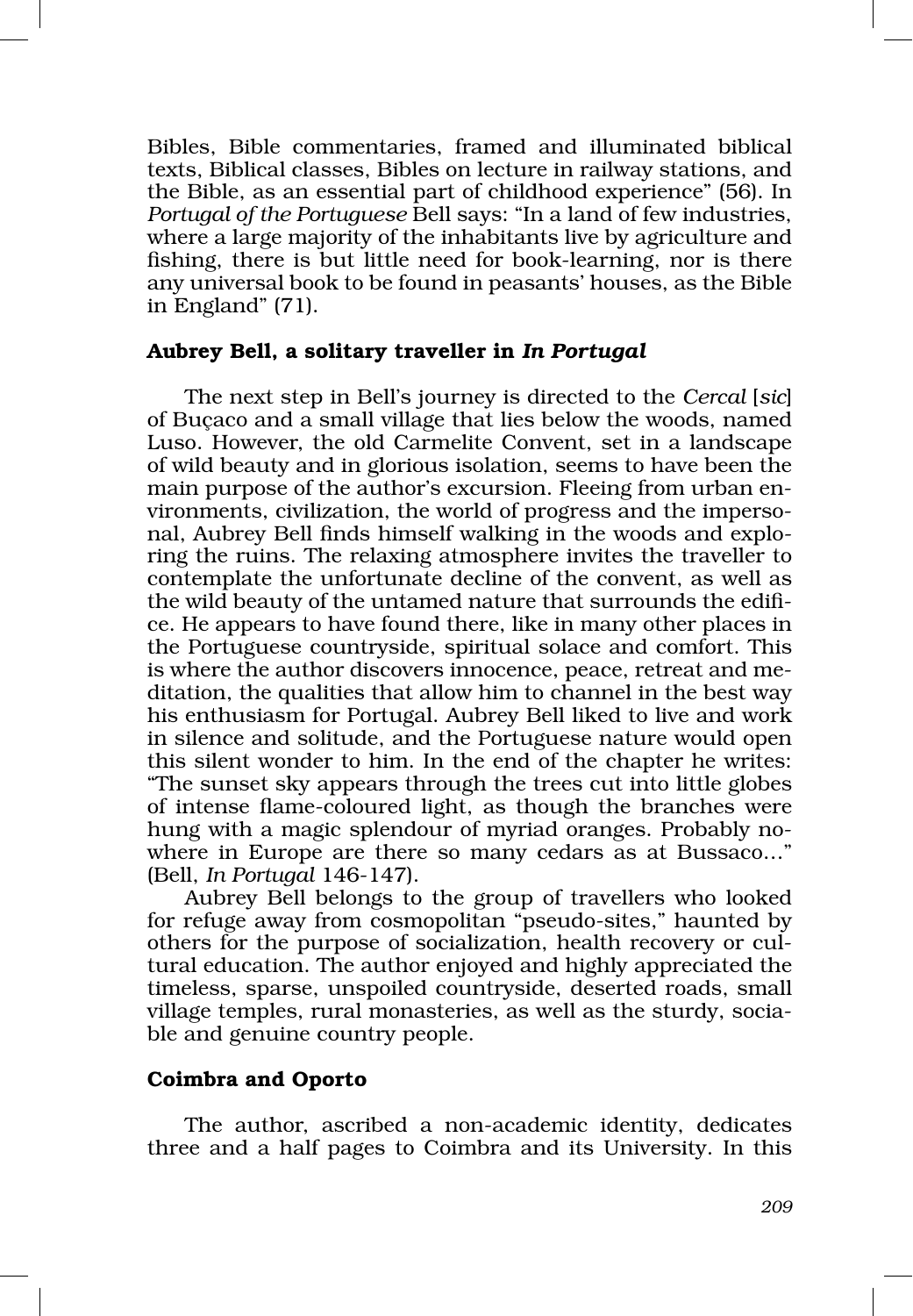section of the travelogue Bell employs again his admirable qua lities of projecting in the reader's mind the pictures and images that occur to their perception with the freshness of first impressions. Thanks to the vivid and elaborate descriptions of the architecture and the scenes of life that the writer witnessed, his readers can see them with their eyes shut, *i.e.* with the eyes of imagination. The lusophile observes:

The water [of the Mondego] is green and exquisitely transparent; a pine‑covered hill farther up stream across the line of the river seems to block its course, and along a white curve of sand carts drawn by dark‑brown oxen are being loaded, and women wash clothes from dawn to dusk, standing in the water. (Bell, *In Portugal* 160)

The city of Coimbra leaves a definitely indelible imprint in the reader's mind and memory. Bell asserts: "From the court of the University, close to the entrance of the Library, there is a view of the fruitful valley of the Mondego and of the hills beyond, which is one of the most beautiful views in Portugal, and that is not saying little, in this land of 'goodly prospects'" (*In Portugal* 154).

Located in the heart of Coimbra, the only university of the country is portrayed as a lively centre meant to benefit society, for this is where governmental officials and public authorities would "initiate" their political careers. As we are informed by Bell, it counts among its graduates many famous figures from the Portuguese literary world, *e.g.* Camões and Almeida-‑Garrett. However, in the times of Bell the academic clima‑ te was marked by increasing political tensions and conflicts between conservatives and Republicans (Bell, *Portugal of the Portuguese* 58).

Architecturally, the most interesting buildings of the city, according to his relation, are the University, the *Sé Velha* and the Old Convent that houses a famous legend featuring Queen Elizabeth of Portugal as protagonist; namely, in her apron oc‑ curred the miracle of transforming the bread, carried for the poor, into roses, which allowed the Queen to avoid the anger of her husband, King Dinis.

From Coimbra the author proceeds to Oporto. The lusophile projects a very positive picture of the city, what seems rather peculiar for someone who always seeks to experience in the first place the countryside and nature, *i.e.* the environments where he hopes to seize the real spirit of the country and its people. The reason for this exception lies in the fact that Oporto is much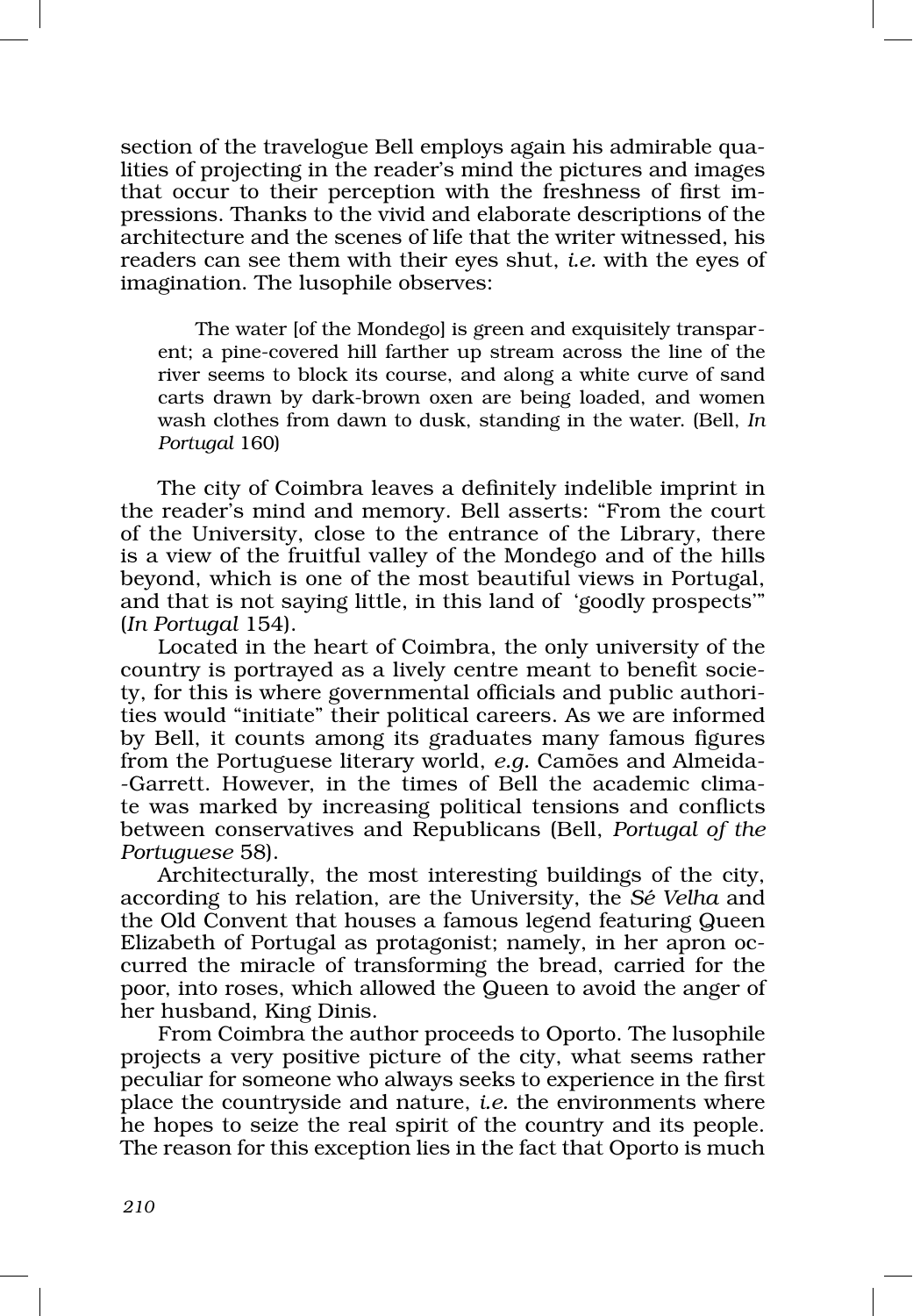more industrial and far less sophisticated than the Portuguese capital. What Bell discovers in the labyrinth of Oporto's steep streets is the busy life of an energetic and prosperous city centre that remained decidedly uncosmopolitan.

In his works Aubrey Bell recalls several times the figure of the Duke of Wellington.9 This historical personage is associated with the Peninsular War and the city of Oporto, where on May 11th took place a daring passage of the river Douro by Wellington and his army in order to capture the city from the French. In a brief passage the author praises the general's tactic and strate– gic skills in carrying out that successful *coup de main* operation: "it is from the high bridge of Dom Luiz I that one may best rea‑ lize how deep and steep the gorge is, and the immense difficulty of throwing an army across the river" (Bell, *In Portugal* 160).

In Oporto, just like in many other places visited by Bell, we are made able to "spectate" quaint scenes involving daily life activities of common people, such as women washing clothes in the river or people selling goods on the street or in small, local stores.

#### The preference for the unfamiliar

It is important to bear in mind that the lusophile preferred to step outside the familiar, which was not the case of so many of his fellow travellers journeying to the South in that period. Having received a classical education or having completed a long period of preparation for the travel, scrutinizing countless volumes of handbooks, guidebooks and history books, containing information concerning their destination, these travellers would set off with high expectations and pre-established opinions. John Pemble argues: "Few tourists can have reached the level of academic expertise…; but many aimed at it and went on their way overloaded with information and judgments about art and history which determined both the things they saw and how they saw them" (70).

These anticipations gave them the comfort of being familiar with the visited places before they actually saw them; in other words, this kind of approach was likely to generate the feeling of *déjà vu*, recognition, familiarity and recollectiveness. In fact, the sensation of affinity would also help to simplify the South and the experience of the South (Pemble 113‑120). This attitude

<sup>9</sup> V. *In Portugal*, 1912: 142, 160; *Portugal of the Portuguese*, 1917: 129, 194.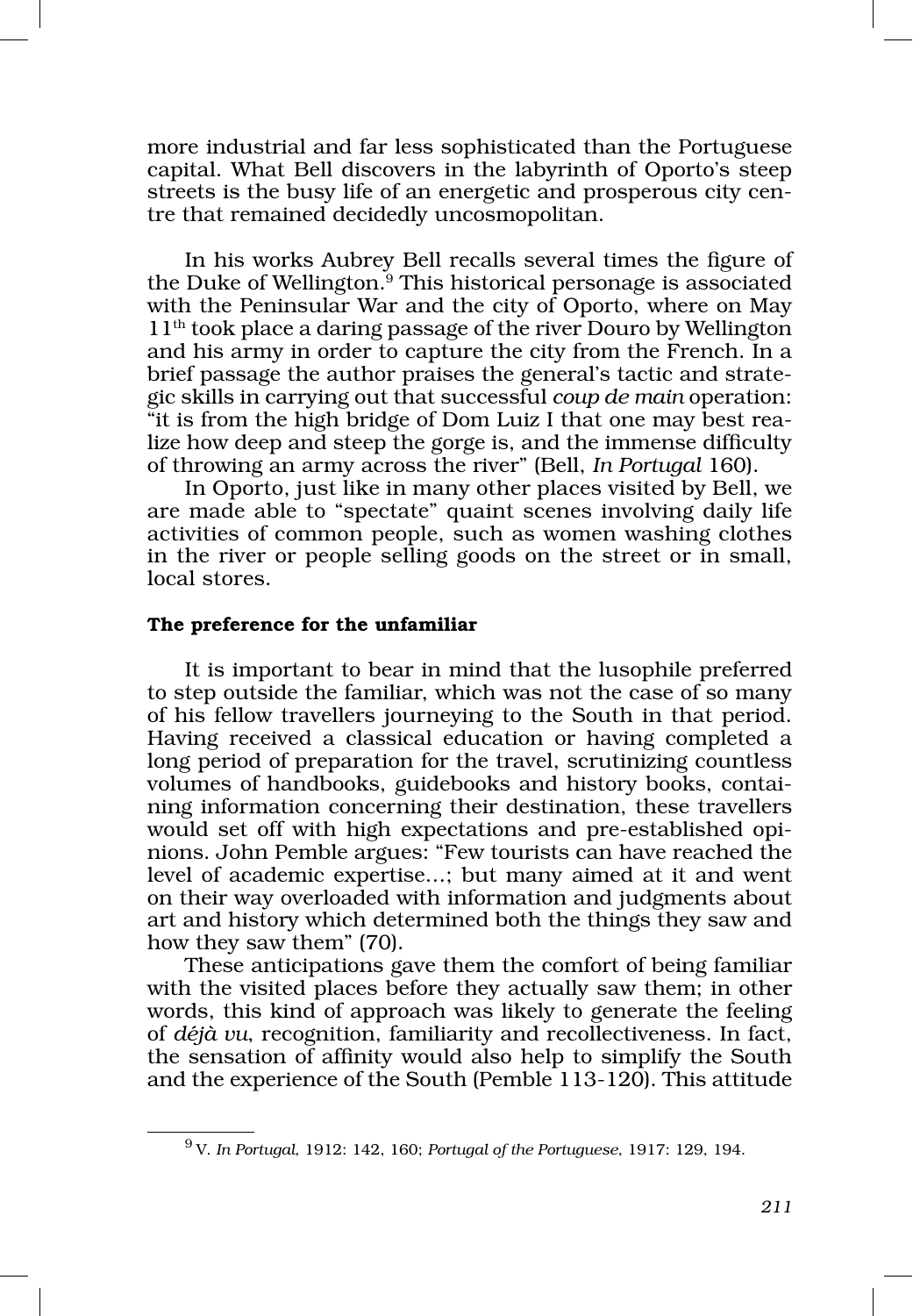was certainly far from Bell's intention though. The author must have, obviously, planned his trips; however, a touch of surprise was always present. Bell always cherished the moments of harmony, relaxation and joy when being in union with nature:

When the north wind has driven every cloud from the sky, one seems here to have come to a heavenly undiscovered country: at the back a huge uninterrupted semicircle of mountains, their steep lower flanks covered with pinewoods; at the north end of this semicircle the purple crags of lofty Pindo outlined on the soft turquoise sky; in front glimpses through pines of the sapphire bay, foam round an islet of rock and in an inner lagoon of pale turquoise separated from the sapphire by a white tongue of sand. (Bell, *Spanish Galicia* 92)

# Attention to colour

Besides the great awareness of nature, the colour‑sensitivity of the lusophile is another characteristic of his writing resonant with Romantic influences. This facet of his thought gives Bell's style a peculiar glow and animation that may intensify the reader's sympathy with the depicted world.

| The name of the publication. | The number of words<br>"colour" and its<br>derivations. |
|------------------------------|---------------------------------------------------------|
| In Portugal                  | 49                                                      |
| Portugal of the Portuguese   | 19                                                      |
| The magic of Spain           | 51                                                      |
| Spanish Galicia              |                                                         |

Table 2: The number of occurrences of the word "colour" and its derivations in the four writings of Aubrey Bell.

As far as *In Portugal* is concerned, out of the forty nine oc‑ currences of this word throughout the travelogue, twenty two have to do with the colours of textiles and fabrics dyed in the clothes of common people Bell happens to meet on his way, with female kerchiefs and dresses being the garments he discusses most frequently. The weather and the scenery (landscapes, habitats, wildlife, houses and marketplaces) are other aspects of the rural environment explored by the author through the use of colour.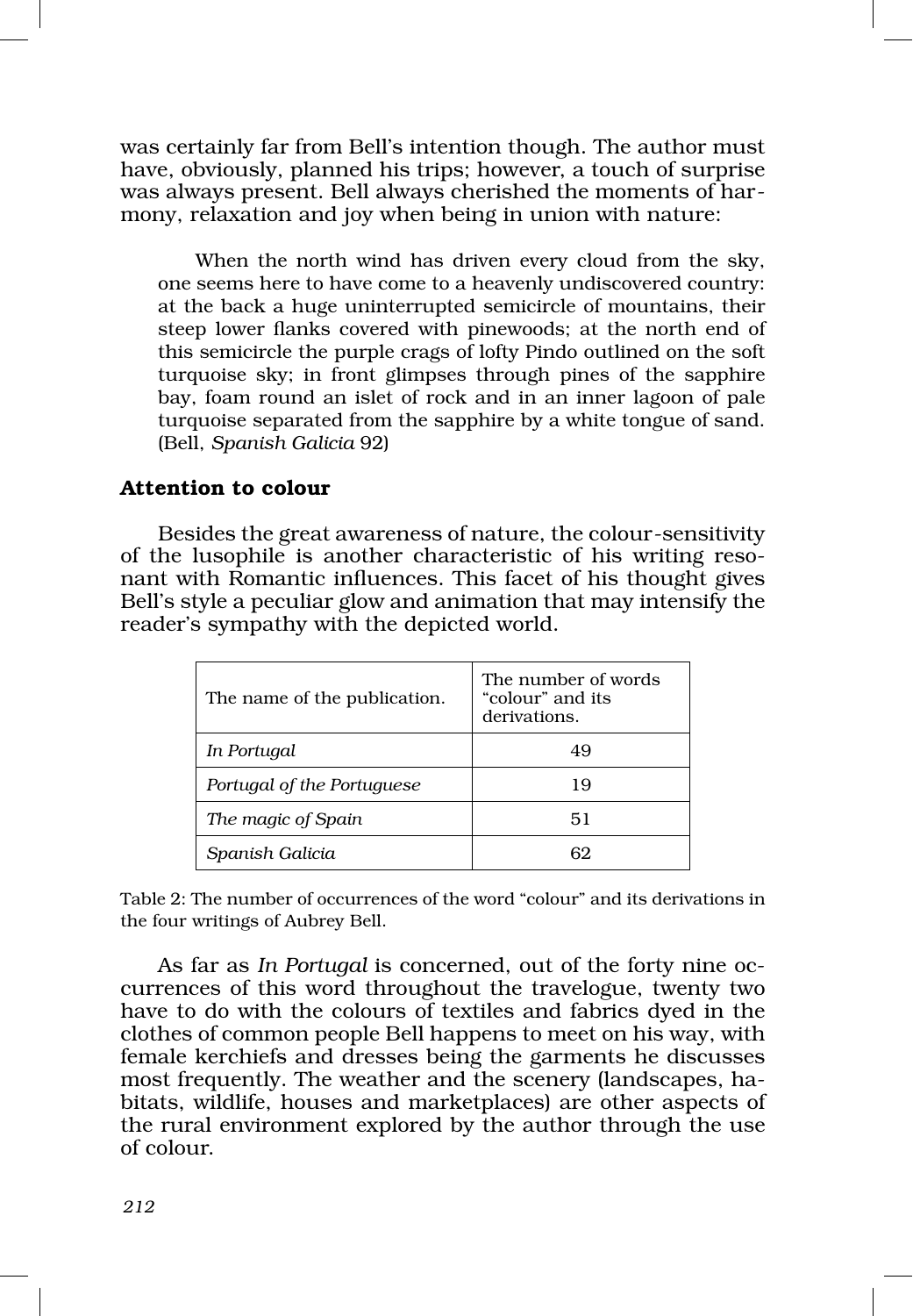#### The motif of light and a peasant woman

Another important feature that reappears frequently in the travelogues on the Mediterranean is light (Pemble 150). Due to the fact that London and other British cities had succum‑ bed to the effect of pollution, making the atmosphere and the air quality poor and unhealthy, many of the tourists found the Mediterranean light delightful, charming and, most importantly, translucent. This nostalgia for light is also characteristic of Bell. Even though the author does not make any reference to the situation in his home country, he clearly shows a preference for the southern setting. In numerous passages we shall encounter expressions like: "blue sky," "clear blue sky," a sky of "soft light blue," "the softest imaginable blue," of "clearest turquoise," "clearest green," "intense light," "soft and beautiful," "cloudless" and "glowing." Even the winter sky proves attractive to the lusophile: "the winter sky, clear and luminous, is not less beautiful, and reappears after rain in a fresher radiance" (*In Portugal* 73), he writes. We can conclude that in Aubrey Bell's writings light evokes a comfortable feeling of safety, well‑being and life: "… often the summer sky in Portugal by night scarcely seems to lose its clear softness of day; the stars appear lightly set without intensity, a faint mist of sprinkled silver sinking into a yielding woof of grey rather than, as, for instance, in Andalucía, hard knobs of glowing gold thronging in a sky of deepest blue" (*In Portugal* 126).

Bell's valuable insight into the female way of dressing is evidenced in the work. He observes that Portuguese peasant women dress in a very picturesque way, using bright and vivid colours, with their heads always bound in brilliant kerchiefs and, in the region of Minho, draped with gold jewellery that makes part of their traditional outfits. The jewellery that adorns each woman is supposed to show their families' wealth, however, no doubt, some scenes, depicted by the author, can provoke a smile from the reader: "…all the ornaments… of real though perhaps not very fine gold, are thick and heavy, and many of them curiously worked, so that it is strange to see these gilt peasant-women barefoot, chaffering over the price of a lettuce or a chicken" (*In Portugal* 168‑169).

## The uniqueness of the north and Iberian hospitality

The Province of Minho is the next step on Aubrey Bell's journey. As a matter of fact, the chapter under this very title is the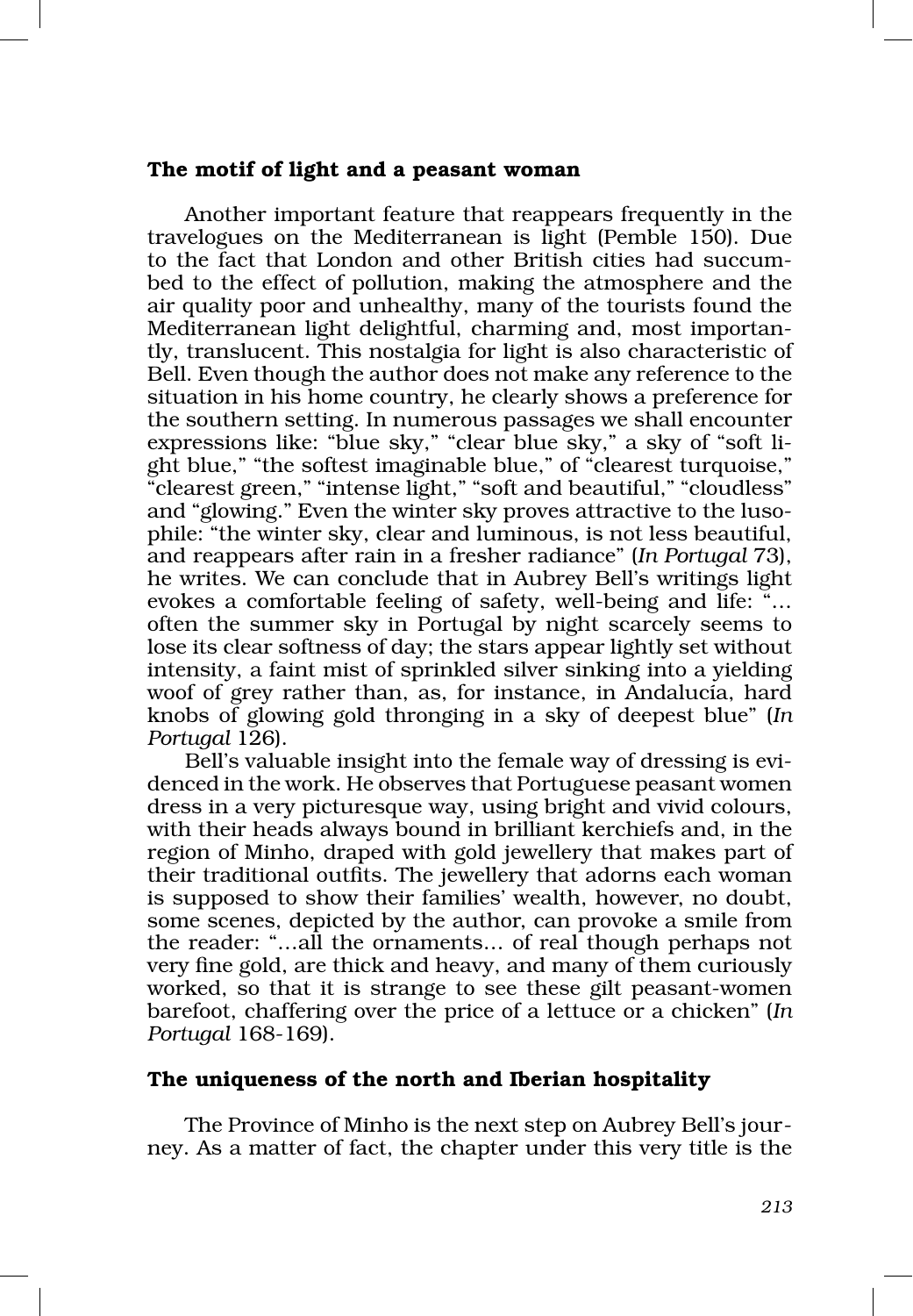longest in the book, which may reflect a certain degree of affinity towards this region. The more the lusophile advances towards the north, the more the countryside resembles to him that of a northern country, evoking, perhaps, a nostalgic memory of his homeland. In Matosinhos Bell recalls a poem by Francisco de Sá e Meneses about the stream of Leça in which the lyrical sub‑ ject discovers the idyllic landscape of that river and enjoys the atmosphere of pastoral peace. The author presents an interesting panorama of the rural life of the Minhotans, with peasants being in the focus of his attention. The author observes that women use their heads to carry all the loads and that an umbrella is a frequent requisite to occupy idle hands; other elements, such as peasant outfits, also do not escape his attention.

The author enumerates elements and characteristics that distinguish Minho and Trás‑os‑Montes from the rest of the country, and these are: religiousness, the way of speaking, yokes, *cangas* or *mulhelhas*, and capes of *caroça* used by peasants to protect against strong winter rains. Bell's eye never tires of looking at picturesque valleys, hills with vine-clad slopes, appealing gardens, orchards and fruit yards, small, neat churches half hidden among trees, as well as lovely but solid, grey granite houses.

Bell was delighted with Portuguese hospitality, politeness and flattering kindness. The author noted that strangers are treated here with honour, consideration and respect; and any foreign traveller is always welcomed and received indoors as a person of great importance. He acknowledges: "And these pea‑ sants, living in isolated houses or tiny villages, will offer their house (*a minha casa*) and their food (*é servido*) like Castilians, or spend much trouble and time in preparing a meal for the stranger, scouring the village for coffee or eggs, for which they will charge but a few *vintens*" (*In Portugal* 69‑70).

Indeed, Portuguese and Castilian hospitality are characterized as most generous and exemplary out of all Iberian peoples (the lusophile observes that Basque and Galician hospitality is less lavish and sumptuous). Aubrey Bell cherished the courtesy and civility of the Portuguese towards strangers considering it genuine and innate:

The serviceableness of the peasants who crowd the inn and their hospitality to the stranger are unfailing, one going out into the burning sun to fetch icy fresh water, another to look for a loaf or a part of a loaf of yellow maize‑bread, a third offering cigarettes, another going hundreds of yards to point out the way across the *serra* to Manteigas. (*In Portugal* 138)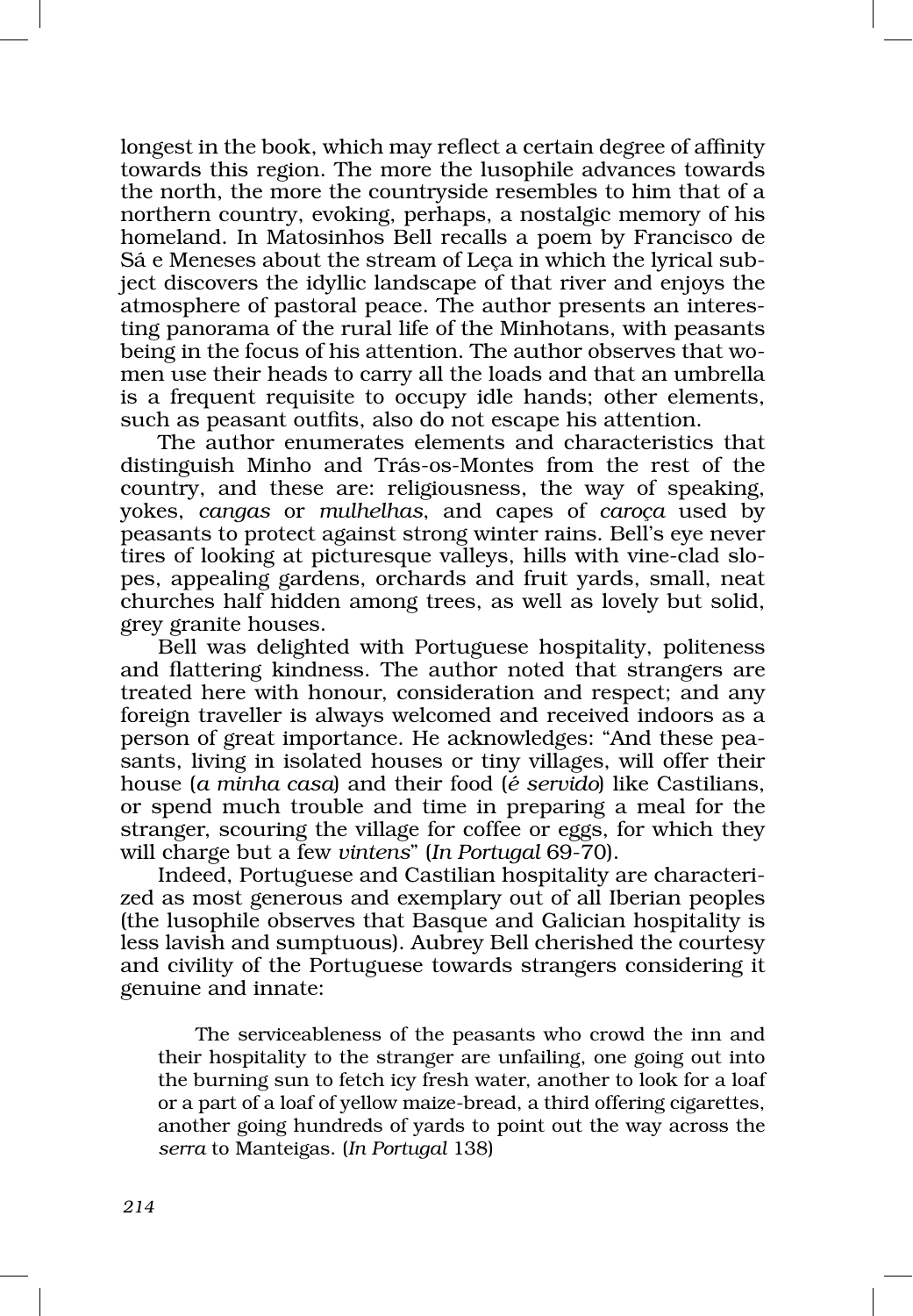However, on the other hand, the author notices that hospitality in Portugal may not be entirely disinterested, being bia‑ sed by other interests and advantages. In Bell's opinion, the Portuguese, in his friendly attitude towards an outlander, can manifest an egoistic desire to: "stand well in the eyes of the stranger" (*Portugal of the Portuguese* 12); moreover, the Portuguese also beneficiates from the mutual cultural exchange, with Bell being a "broker of contacts among cultural domains" (Leed 15), for instance, teaching local peasants that "England is not Oporto" (Bell, *In Portugal* 24) and communicating knowledge of this country to his compatriots in England.

Aubrey Bell felt himself perfectly safe on the roads and in the urban centres of the Iberian Peninsula, where he came to witness political demonstrations of mass society. The common people the author crossed with on his trips were generally helpful, civil and attentive, he confesses. Many of the travellers to the South saw the civilized ways and the behaviour of peoples of the South in contrast with the rude, rough and aggressive nature of the northern people, especially when they gather in a crowd (Pemble 143‑144). Indeed, Bell never found the Iberian crowd menacing; he attests that in Portugal most of the times people seem to assemble out of sheer curiosity, listen to political speeches and then look upon the events with indifference, be‑ cause in Portugal "the mass of people is equally unfanatic" (Bell, *Portugal of the Portuguese* 63).

Those who travelled to the South feared revolutions, republican anticlericalism and anarchy (Pemble 138), which explains why the Iberian Peninsula could possibly have been avoided by many Victorian and Edwardian tourists. To the hesitant British travellers, the author responds saying that Portugal is a safe destination (Bell, *Portugal of the Portuguese* 81).

An opportunity of testing Portuguese hospitality occurred to Bell in a small inn on his way to Trás‑os‑Montes. The luso‑ phile dedicates one brief chapter to describe the inn's interior, the habits of its guests, the food served, and the persons of the inn‑keeper and his wife. We learn from Bell that places like this one are among the ones the traveller should definitely explore, because it is in these exciting environments that the traveller can enquire into the true Portuguese character as well as into the various components of the local culture. "In winter especially," he recalls, "the *lareira* becomes a gathering‑place where laughter and song, legends and wise saws and proverbs find their natural expression" (Bell, *In Portugal* 181).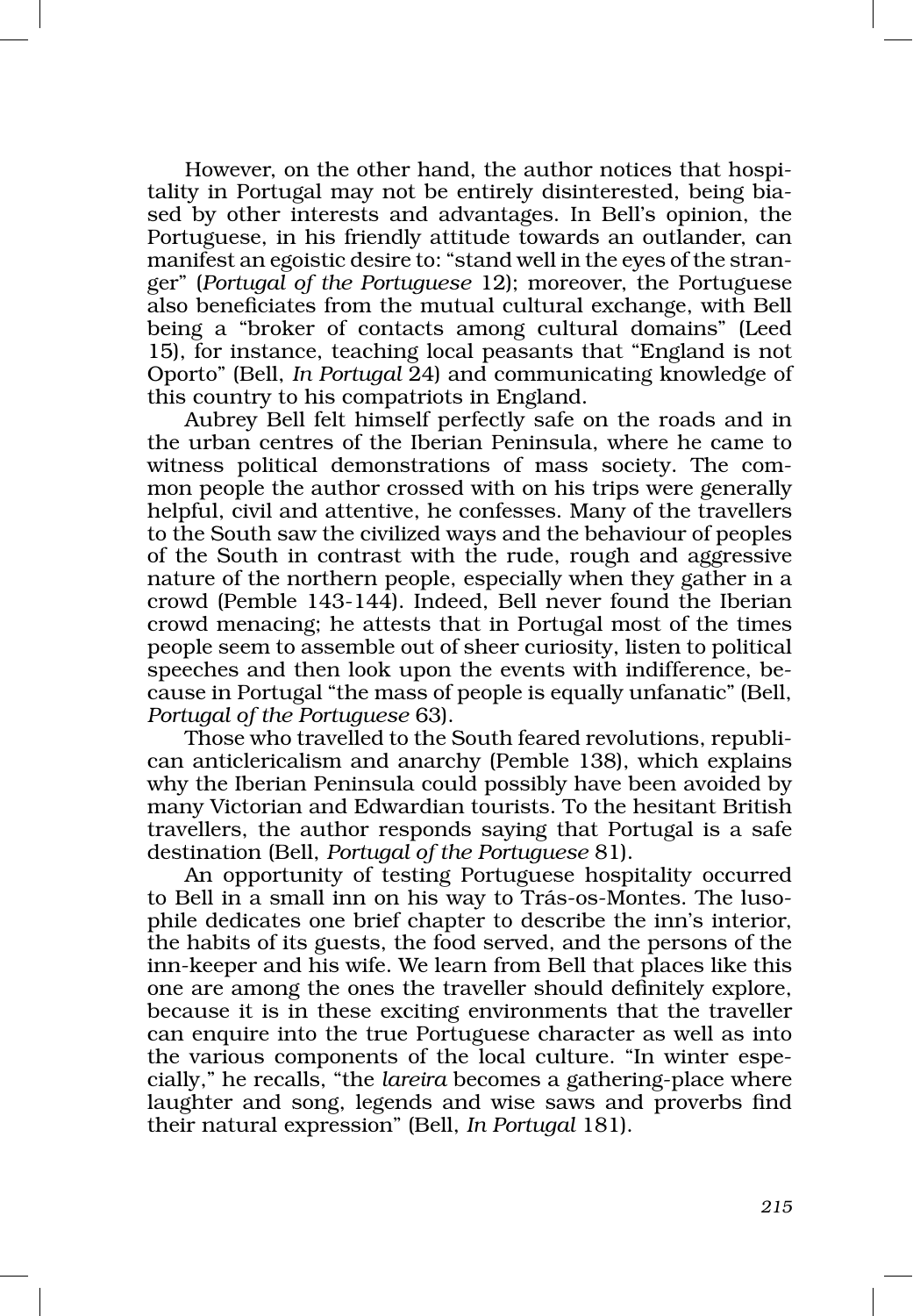#### The mobility of a "passing stranger"

Aubrey Bell's journeying started with his discovery of the Iberian culture and literature when still a child in the Basque Country. However, the physical and mature journey to the Peninsula began with his departure as a correspondent to *The Morning Post.* Ever since then he had been a solitary wande– rer, enjoying the silence and freedom on desert Iberian roads and trails. His mobility, that special force responsible for "shaping human history" (Leed 21), brought him back to the Iberian Peninsula after his studies at Oxford and the apprenticeship served in the British Museum. Bell's journey structure was abundant in departures, passages and arrivals, which reflects his commitment to the self-assigned role as a hispanist and lusophile.<sup>10</sup>

Having in mind Aubrey Bell's experience of travel, we may deduce that he was not very much attached to the place where he was born, nor was England the destination of his returns. It was in Portugal, where he resided for almost thirty years, and it was his house in Estoril that he considered his home place and where he wanted to raise his two sons. Estoril was a place where he could breathe the air of liberty and, simply, it was a place he identified with.

The absence of references to any travel companion lets us assume that he was a solitary traveller in his tours in the Iberian Peninsula. In *Spanish Galicia* Bell quotes "the guide" speaking of the convent of Osera, however, all indicates that it was a tra‑ vel book (had it been a hired guide, the quote would, in all likelihood, have appeared in Galician or Castilian, supplemented with the English translation).

 The lusophile was willing to cross the boundaries of the unknown and the unfamiliar. His great advantage as a traveller lied in his perfect command of Iberian languages and the very fact that he was not a conventional "passing stranger" (Leed  $61$ ),<sup>11</sup> but a stranger with a wide knowledge of the countries'

 $11$  Leed, Eric J. coins that expression to explain that whatever the traveller ob-

 $^{10}\!$  The sequence of his motion draws up the following scheme: departure from England > passage through France and the Basque country > arrival in the Basque country > departure for England > arrival in England > stay in England > departure for the Pe‑ ninsula > passage through Spain and Portugal > arrival/residence in Portugal, Estoril (in the meantime he changed the place of residence but continued living in Estoril) > departure for the exploration of Portugal in 1911 > Portuguese landscape and urban spaces > arrival in Estoril > departure for Galicia > passage through Portugal and Gali‑ cia > arrival in Estoril (*Spanish Galicia* was published in 1922) > departure for Canada in 1940 (where he also changed house once).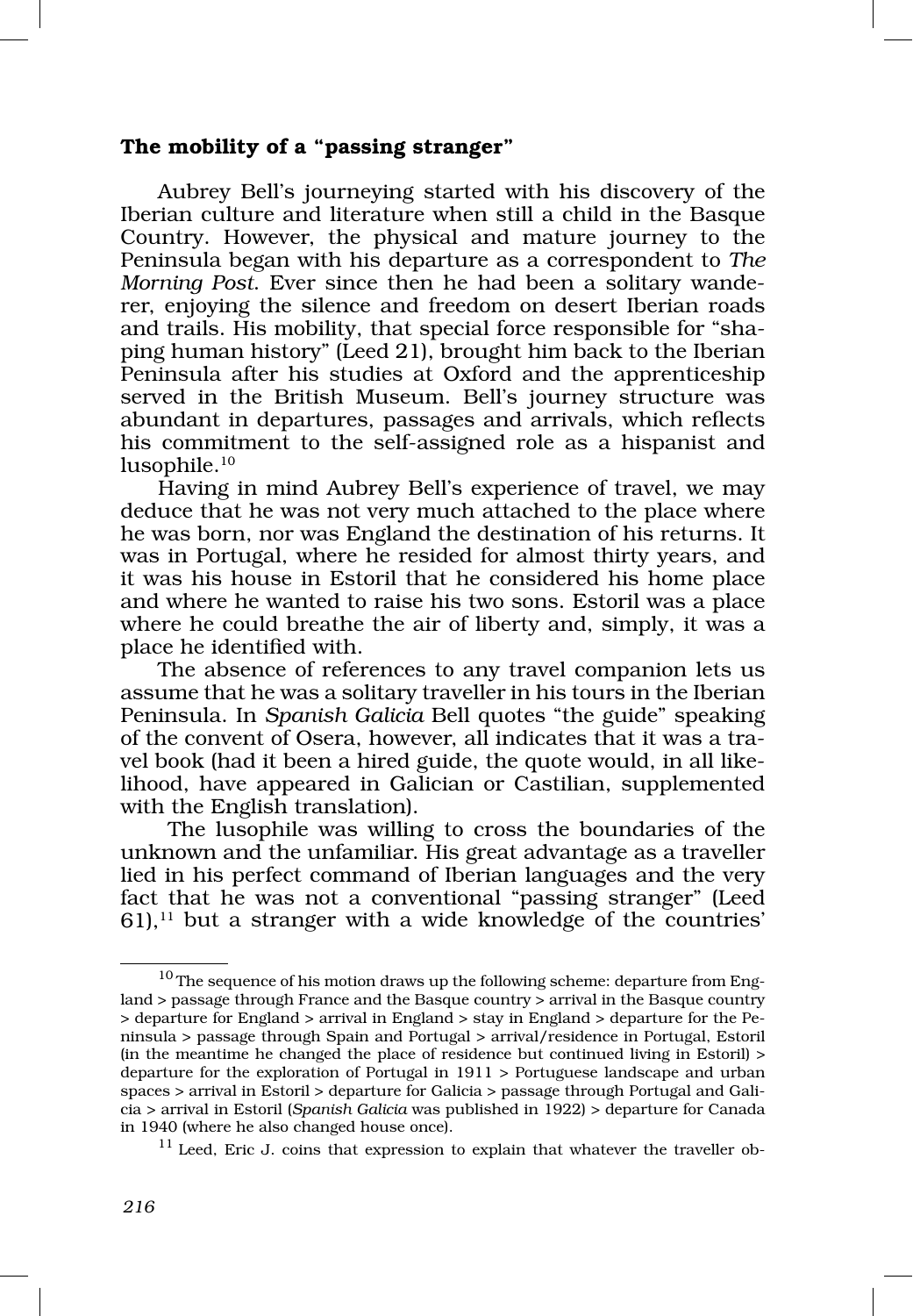literature and history. His journeying *via* Portugal was not ac‑ cidental; it was a culmination of his work and research, as well as the expression of his interests and dreams.

The author would record what he saw with words and with images, which is the case of *Portugal of the Portuguese* that contains thirty illustrations and *Spanish Galicia* that includes seven. Besides, in *Spanish Galicia* the reader is introduced to nine Medieval Galician lyrics (all translated into English), fifty two popular quatrains (also translated into English), to seven modern Galician poems and to musical notations of three traditional musics. Moreover, the lusophile also provides a literary review in the last chapter of *In Portugal*, dedicated essentially to a Portuguese modern poet, Guerra Junqueiro, whose soul, as we have the opportunity to find out, is filled with *saudade*. It is important to observe that some of the poems and lyrics incorporated into Aubrey Bell's publications are the merit of his own translation. Taking in consideration these facts, it would be highly misleading to call his travelogues superficial.

Even though one should be very careful in making compa risons between the countries he had seen, making comparisons is an instinctive component of every scholar and scientist. Leed advocates: "The comparison is the way in which the traveller calls up a base of familiarity before the spectacle of the new and the strange, which is perceived as such only in relationship to the known. In doing so one may diffuse the anxiety normally associated with the strange and unusual" (68). Cross‑cultural comparisons are also present in Bell's writings; however, these comparisons are not merely visual, they evidence that the lusophile possessed a penetrating insight into the Iberian values, life patterns and behaviours. Clearly, he is not objective in his judgments, because by means of generalization the traveller loses absolutes; on the other hand, though, this generalizing activity can "become a source orientation for the passenger and an anchor in the flux of passage" (70), says Leed.

The countryside of Trás‑os‑Montes renders some familiar images, making the writer recall his homeland landscape of Dartmoor, as well as the dark colours of the Spanish *sierra*, distinguished by the following colours: "dull green, brown and blue" (Bell, *In Portugal* 186). Bell's description also captures small, picturesque villages that he discovers meandering throu gh the quiet, northern countryside of Portugal. The next stage in the lusophile's journey is the capital of the province, Vila Real,

serves are just superficial images "glimpsed in passing," *op. cit*., 61.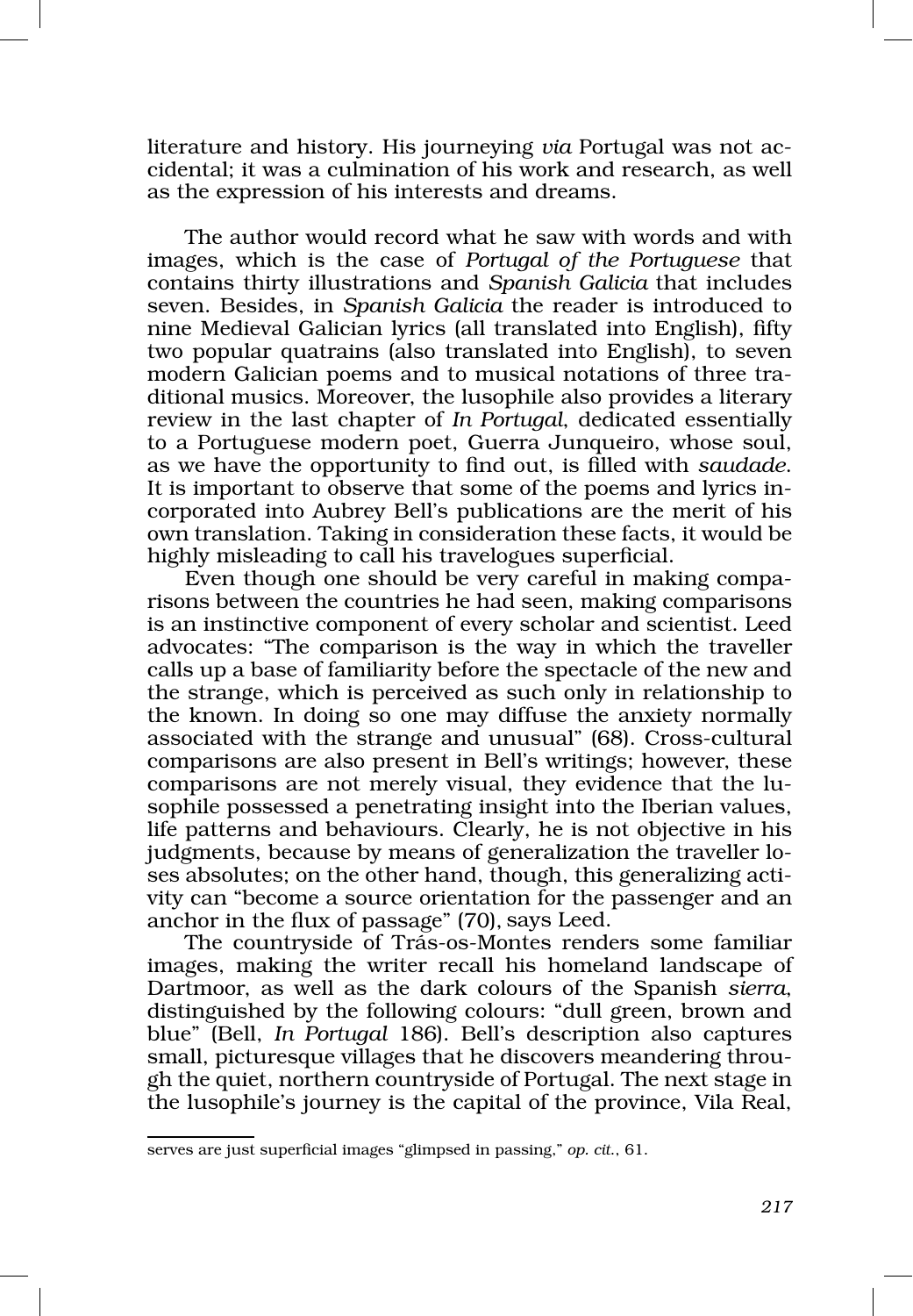called by the author "a delight." After a visit to Vila Real by diligence, Bell travels to Murça where he happens to get to know the mayor; the author employs a sly touch of irony in the lines describing the faineance of the city official: "it was in the cool of the morning, and the walk would have been a pleasant one had dignity permitted" (*In Portugal* 190), he joked.

Bell would act on his own advice; he was an unhurried traveller journeying through the Iberian Peninsula. Heading for a certain destination, the traveller would take his time to explore the countryside, always hankering to identify authentic local flavours, traditions and idiosyncrasies. The author's relaxed attitude, mixed with humbleness of mind and unhurriedness in his manners allowed him to appreciate the simplicity and serenity of the Portuguese countryside and its people.

The lusophile, a solitary wanderer in the open fields and lonely roads, had a discerning relationship towards the natural world; receptive of sights, sounds, colours, smells, and res pectful of the lives of simple, uneducated people, Bell perceives things that often pass unnoticed to other travellers. He compares the unknown of Portugal with the known of Spain, proving to the reader a great wealth of information stored in his memory. Unfortunately, Bell's writings contain only few personal anecdotes recording his travels, and these are not meant to amuse, but to illustrate the author's point, *e.g.* asking the way to local peasants may prove, according to Bell, slightly discouraging:

Here [in Portugal], as in Spain, *nã ha atalho sem trabalho*, there is no short cut without long toil, and one may distrust all the peasants' shortcuts, while their vaguer directions, such as that one may arrive *á tardezinha*, in the little afternoon or *á noitezinha*, at the little nightfall, or that the village is *perto*, *lá acima*, or *lá em‑ baixo*, or that one has *um bocadinho* still to go, should fill one with dismay (*In Portugal* 205).

### The Portuguese language and Portuguese modern poetry

What makes Aubrey Bell's travel book unconventional is the juxtaposition of Portuguese and Spanish words in order to identify, compare or contrast them. Bell uses notoriously native Portuguese and Spanish words that sometimes, in spite of their superficial similarity, have non‑harmonious meaning. Other reasons for this procedure might be the lack of a precise equivalent in English, the lusophile's intention to familiarize the traveller with useful foreign words or to give a colourful perspective of these "exotic" countries. The author's usage of Portuguese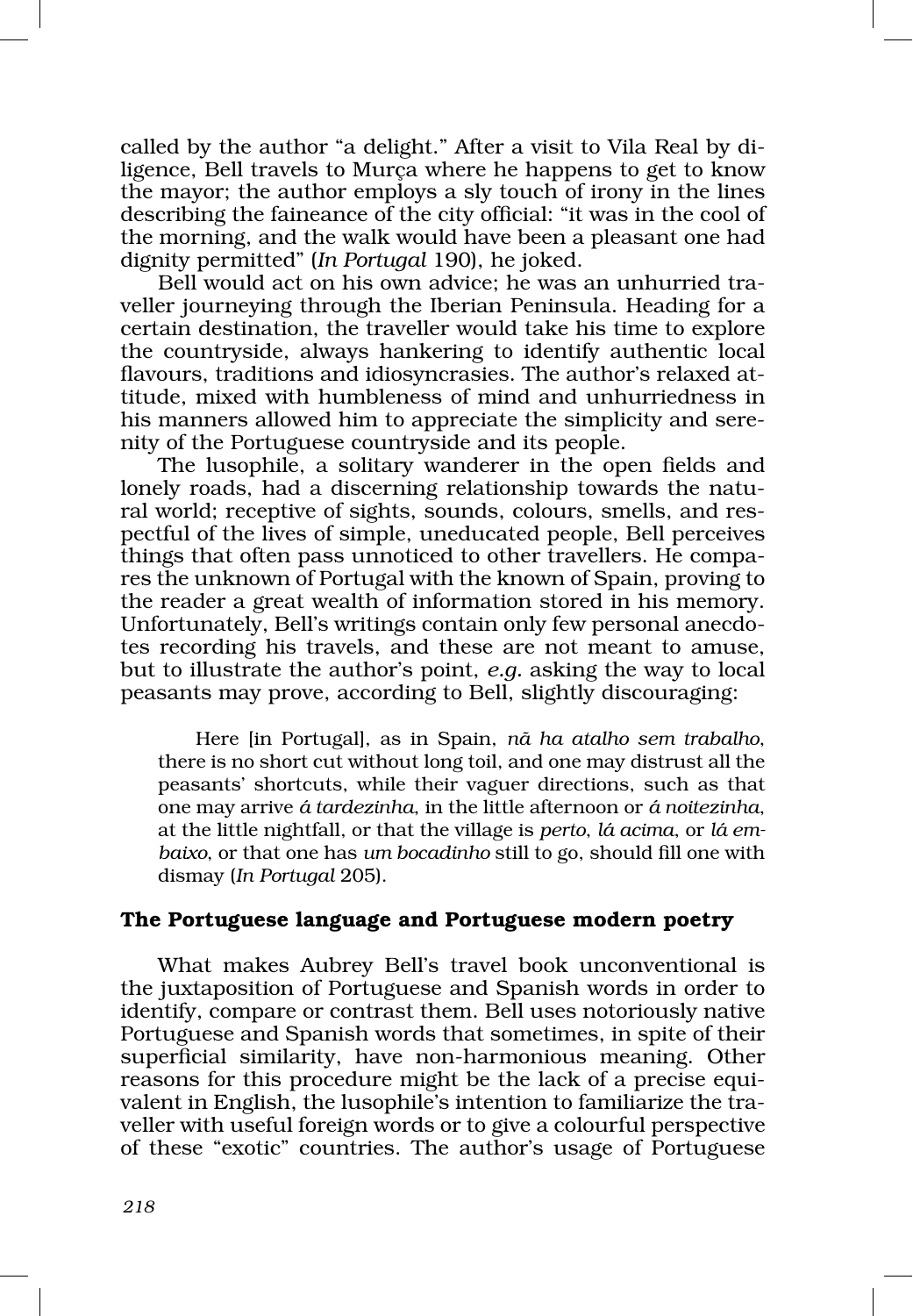words also gives some linguistic verisimilitude to his portrait of Portugal. Nevertheless, unlike in his other titles, *Spanish Galicia*  and *Portugal of the Portuguese*, he does not provide any glossary of foreign vocabulary in the end of the book.

In the final section of the travelogue Bell draws an essential distinction between the Spanish and Portuguese languages, the latter ignorantly called by some "a dialect." This part is especially useful for travellers planning to learn a few foreign words and phrases before actually visiting the Iberian Peninsula. The author gives the reader a quick guidance to the Portuguese pronunciation; his empirical correlation analysis between the pronunciation of Spanish, French and Portuguese may be particularly useful for some speakers.

The author's knowledge of the Portuguese reality permits him to criticize the Gallicism of the national press; he goes to lament on the number of words and expressions that are being transplanted daily into the Portuguese language. The lusophile is convinced that peasants are the true guardians of the past in the present, and not only of traditional outfits, folklore, habits or values, but also of the language, as the language, in their use, remains uncontaminated by French modes of speech. He closes the chapter demonstrating a particular liking for diminutive forms typical of Spanish and Portuguese that increase softness in these languages.

In the very last chapter of the travelogue the author presents the figure of Guerra Junqueiro, "a modern Portuguese poet," and looks at the content of a few of his poems. The main objective of Aubrey Bell was to familiarize English readers with different writers than they were used to. Bell admits that to an average English reader other names than that of Camões had been meaningless for too long, which is why he aimed to extend the reader's knowledge of and sympathy for Portuguese modern poetry and literature.

Guerra Junqueiro's poetry, as we learn from Bell, is marked by a deep sadness that reflects the sheer misery of common people such as peasants, toilers, fishermen and shepherds. It is noteworthy that several times in his writings (Bell, *Portuguese Literature* 331; Bell, *Studies in Portuguese Literature* 221‑222) the author compares Junqueiro to Victor Hugo, underlying the‑ se poets' revolutionary attitudes and genuine compassion for the miserable, misguided and weak. Guerra Junqueiro is conside‑ red by Bell: "the Portuguese Victor Hugo" (*Portuguese Literature* 331) and "the greatest of Portugal's living poets" (*Studies in Portuguese Literature* 222).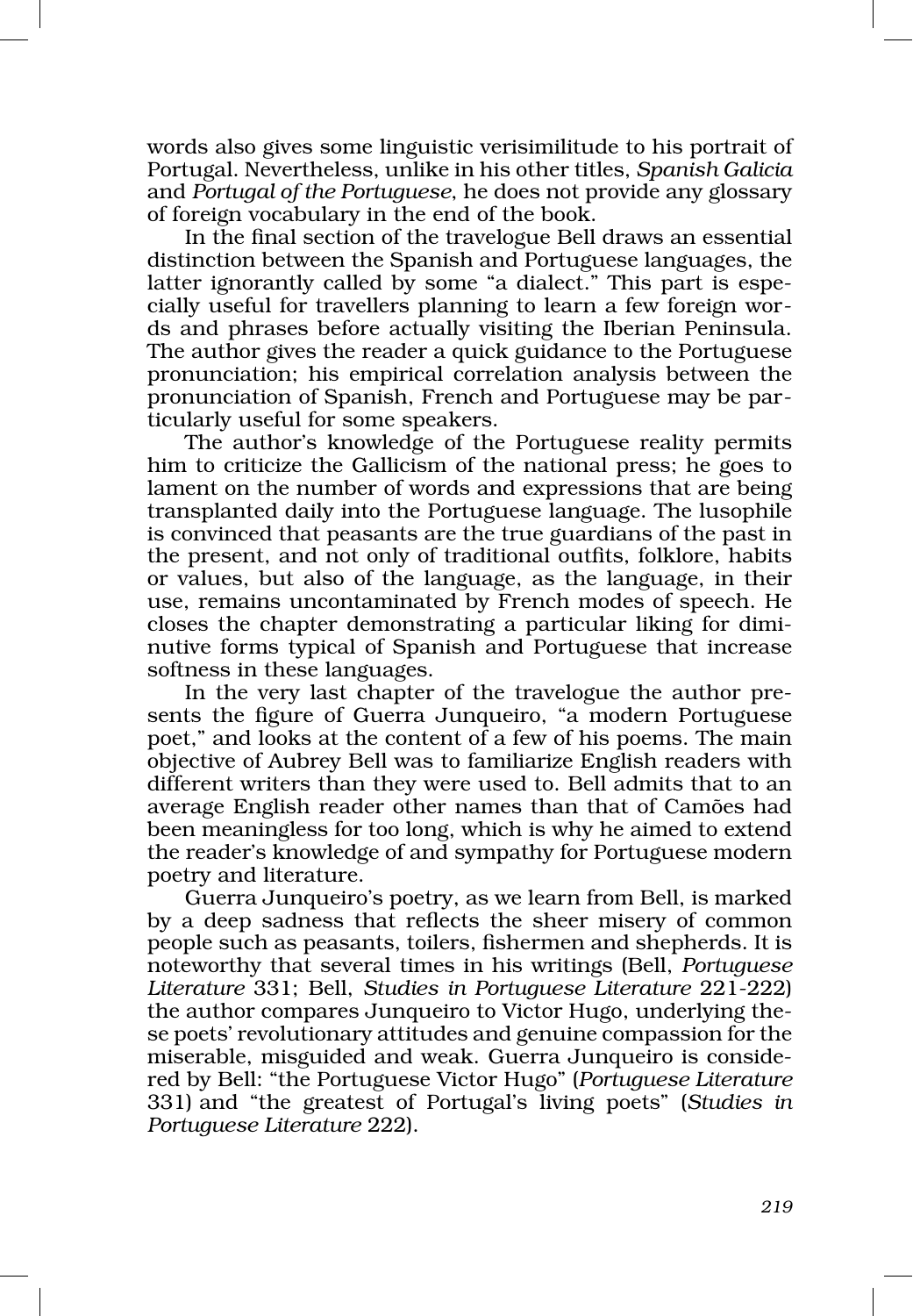## Conclusions

*In Portugal* projects a broad picture of every region of the country. The author proceeds from the south to the north, where the journey ends. The narrative of the journey into Portugal abounds in useful and interesting travel information, as well as in practical hints addressed to those disposed to follow his footsteps. The author also provides rich descriptions of human diversity and landscape, including all the relevant information concerning towns and localities of interest that are always dis‑ tinct in their features in every region.

Bell's impressions of Portugal are sufficiently favourable. The lusophile holds idealized positive images of the country's rural life as well as the countryside where he seeks the true Portuguese way of life and the genuine Portuguese spirit. The countryside dwellers are, in his mind, the guardians of the country's heritage and traditional culture. Bell's gaze is also fas‑ cinated with the scenery; the picturesque character of the settings he passes through is essential in his discovery of Portugal.

The lusophile's reflections upon political subjects left him disappointed; his major accusation being against the Republican government that it was unable to preserve law and order in the country, and that it consisted of people who continually failed to respond to the country's needs and emergencies. Another aspect of Bell's criticism centres on the predominance of Gallicism over Lusophilism in styles, tastes and fashions. His harsh judgement on Lisbon is motivated by the city's rage for imitating foreign manners, rendering the city destitute of identity and character.

The author's attitude towards tourism seems to condemn the superficiality of the tourist experience; his disregard for tourists is displayed in the manner Bell speaks about Sintra, the well-known red covered guides and the "beaten tracks." Portugal and Spain represented to Aubrey Bell the last vestige of traditional values and a certain familiar order of things, already lost in the modern, developing world; this perception of reality was, in all likelihood, responsible for Aubrey Bell's doubleness of vision: on the one hand, the author was determined to protest against the decline of the traditional organization of society, but, on the other, he understood its replacement with the modern idea and spirit as inevitable. He resignedly accepted that the process of democratization, development and modernization of society through education would gradually help the country restore its former wealth, prosperity and greatness.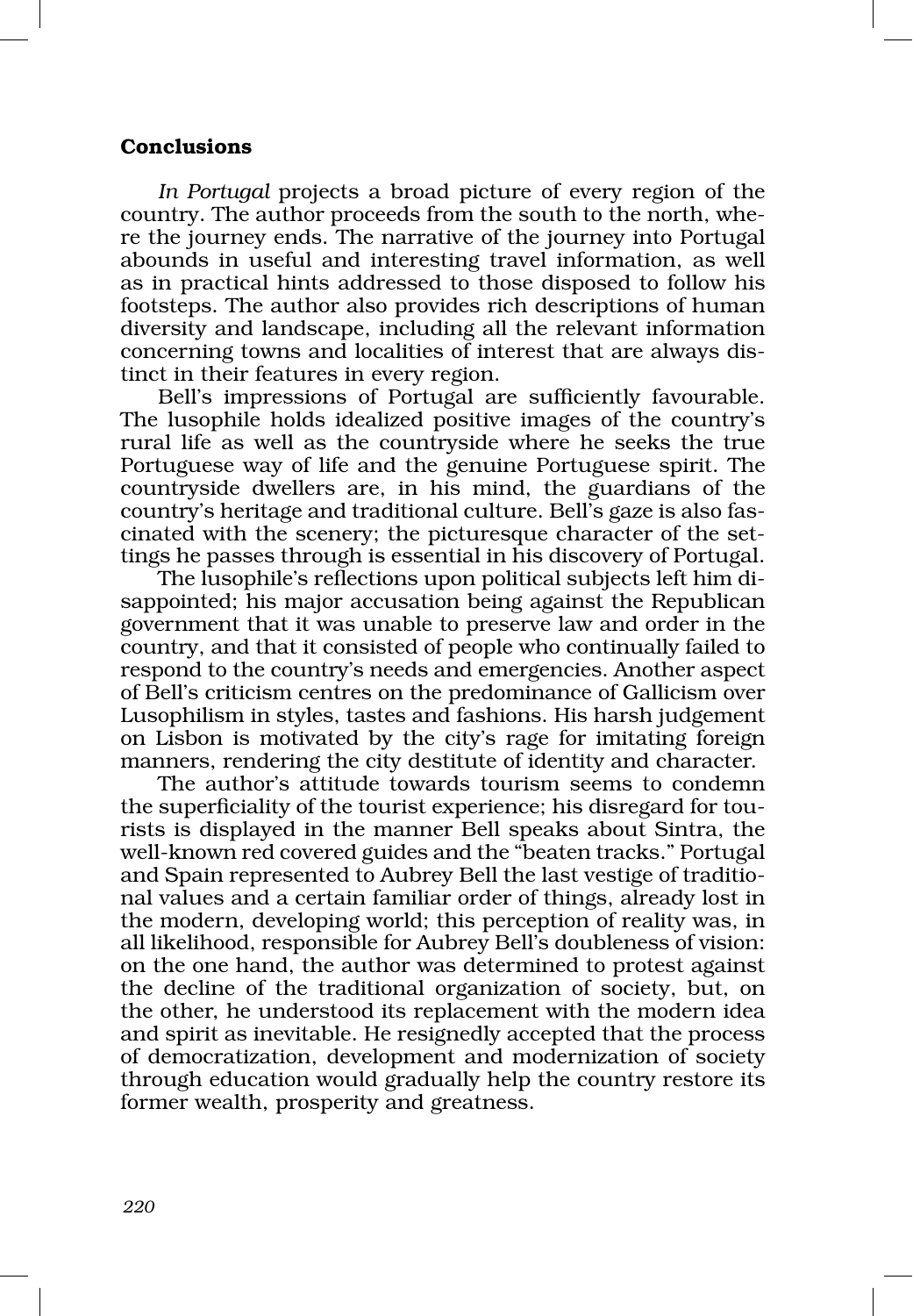# WORKS CITED

# 1. Primary sources: Aubrey Bell's publications on Portugal and Spain

- Bell, Aubrey F.G. *In Portugal*. London and New York: John Lane, 1912.
- ‑‑‑. *The magic of Spain*. London and New York: John Lane, 1912.
- ‑‑‑. *Studies in Portuguese Literature*. Oxford: B.H. Blackwell, 1914.
- ‑‑‑. "A Palavra 'Saudade' em Gallego." *A Águia* 49, 1916: 18‑20.
- ‑‑‑. *Portugal of the Portuguese*. New York: Charles Scribner's Sons, 1917.
- ‑‑‑. *Portuguese Literature*. Oxford: The Clarendon Press, 1922.
- ‑‑‑. *Spanish Galicia*. London: John Lane, 1922.

## 2. Secondary sources:

## 2.1. Aubrey Bell – the author's biography and his work

- Anonymous, "The Relic by José Eça de Queirós." *The Complete Review*. n.p., n.d. Web. 23.08.2011. <http://www.complete‑ ‑review.com/reviews/portugal/ecadeq2.htm>
- Aseguinolaza, Fernando Cabo, Anxo Abuín Gonzalez and César Domínguez. *A Comparative History of Literatures in the Iberian Peninsula* I. Amsterdam: John Benjamins, 2010. 63.
- Baubeta, Partícia Anne Odber de. *The Anthology in Portugal: A New Approach to the History of Portuguese Literature in the Twentieth Century*. Bern: Peter Lang, 2007. 65.
- Black, Georgina Dopico. *Perfect Wives, Other Women: Adultery and Inquisition in Early Modern Spain*. Durham: Duke University Press, 2001. 51, 239.
- Dilevko, Juris, Keren Dali, Glenda Garbutt. *Contemporary World Fiction: A Guide to Literature in Translation*. Santa Barbara: Libraries Unlimited, 2011. 272‑273.
- Figueiredo, Luiz Antônio de. *Antologia poética de Frei Luis de León*. São Paulo: Arte e Ciência, 1997. 10.
- Read, Malcolm K. *Language, text, subject: a critique of Hispanism*. West Lafayette: Purdue Research Foundation, 1992. 179‑ ‑180.
- ‑‑‑. *Educating the Educators: Hispanism and its Institutions*. Newark: University of Delaware Press, 2003. 20‑24.
- Silva, João Paulo Ascenso Pereira da. "Da Monarquia à República." *Regicídio e República: Olhares Britânicos e Norte‑ ‑Americanos* (eds. Manuel Canaveira and David Evans). Casal de Cambra: Caleidoscópio, 2010. 227‑264.
- ‑‑‑. "Aubrey Bell e *Portugal of the Portuguese* (1917): uma ante‑ visão do futuro de Portugal no turbilhão político da Primeira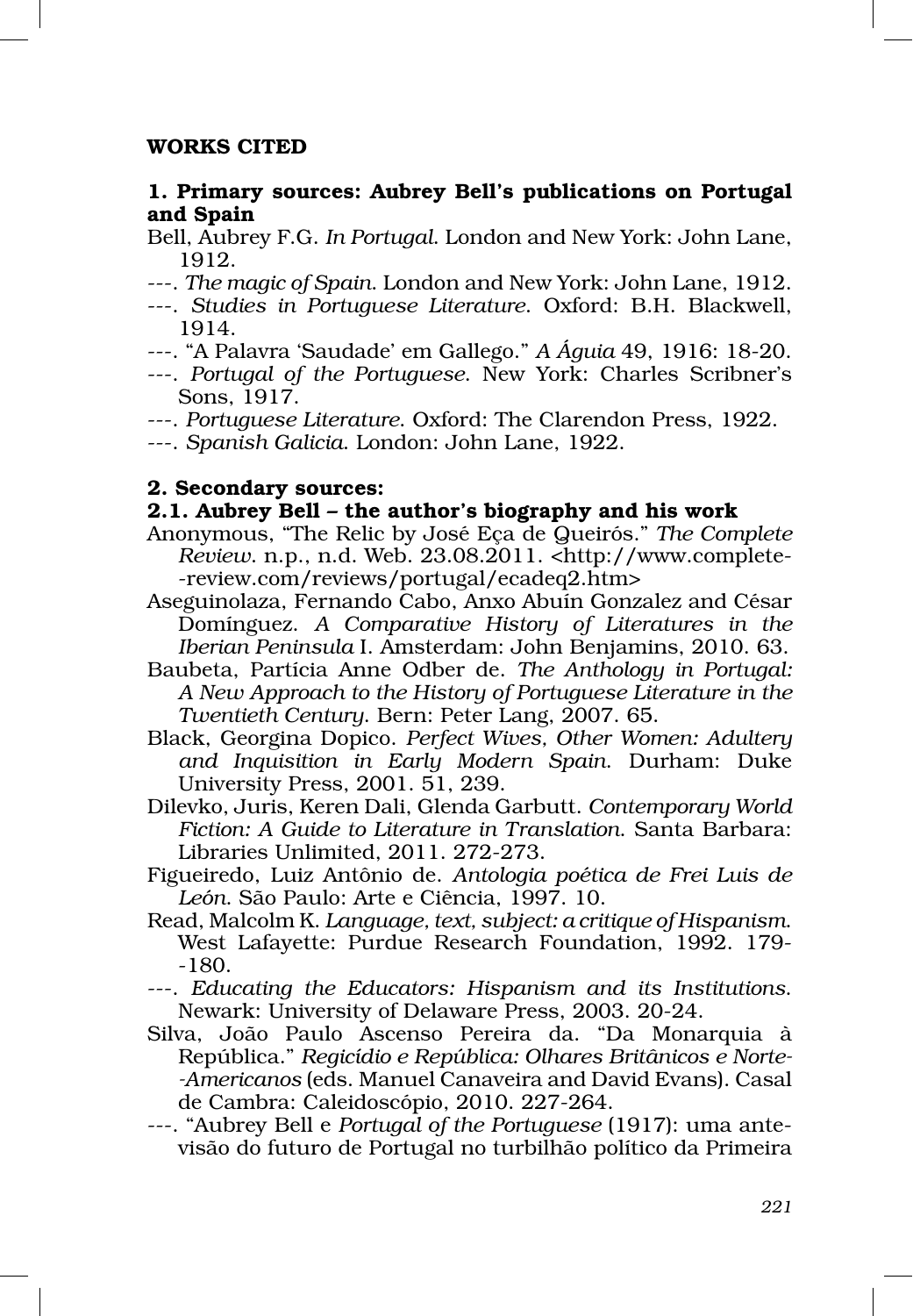República." Paper presented at the II International Congress of Anglo‑Portuguese Studies in Lisbon. 17‑19 April 2011.

Wheeler, Douglas L. *Republican Portugal: a Political History, 1910‑1926*. Madison: University of Wisconsin Press, 1978.

# 2.2. Travel Literature

- Butler, Richard, ed. *The tourism area life cycle: applications and modification*. Clevedon: Channel View Publications, 2006.
- Buzard, James. *The Beaten Track: European Tourism, Literature, and the Ways to 'Culture,' 1800‑1918*. Oxford: Oxford University Press, 1993.
- Davie, Peter. *Raising up a faithful people*. Leominster, Herefordshire: Gracewing, 1997.
- Fussell, Paul. *Abroad: British Literary Travelling between the Wars*. Oxford: Oxford University Press, 1980.
- Jameson, Anna. *Visits and sketches at home and abroad: with tales and miscellanies now first collected.* London: Saunders and Otley, 1834.
- Johnson, James. *Change of air or the pursuit of health and re‑ creation (through France, Switzerland and Italy, &c.)*. London: S. Highley, 1835.
- Hillard, George Stillamn. *Six months in Italy.* Vol. 1. Boston: Ticknor, Reed, and Fields, 1854.
- Leed, Eric J. *The mind of the traveller*. The United States of America: Harper Collins, 1991.
- Payne, Stanley G. *Fascism in Spain, 1923‑1977*. Madison: University of Wisconsin Press, 1999.
- Pemble, John. *The Mediterranean Passion*: *Victorians and Edwardians* in the South. Oxford: Clarendon Press, 1987.
- Wigram, Edgar Thomas Ainger. *Northern Spain, Pained and Described*. London: Adam and Charles Black, 1906. 52‑53.

### 2.3. Portuguese History

- Canaveira, Manuel. "O 'Anjo Salvador,' O Catedrático Sidónio Pais." *Regicídio e República: Olhares Britânicos e Norte‑ ‑americanos* (eds. Manuel Canaveira and David Evans). Casal de Cambra: Caleidoscópio, 2010. 309‑319.
- Fava, Fernando Mendonça. *Leonardo Coimbra e a I República: percurso político e social de um filósofo.* Coimbra: Imprensa da Universidade de Coimbra, 2008.
- Gallagher, Tom. *Portugal: a Twentieth‑Century Interpretation*. Manchester: Manchester University Press, 1983.
- Müller, Margrit and Timo Myllyntaus. *Pathbreakers: Small European Countries Responding to Globalisation and Deglobalisation*. Bern: Peter Lang, 2008. 197.